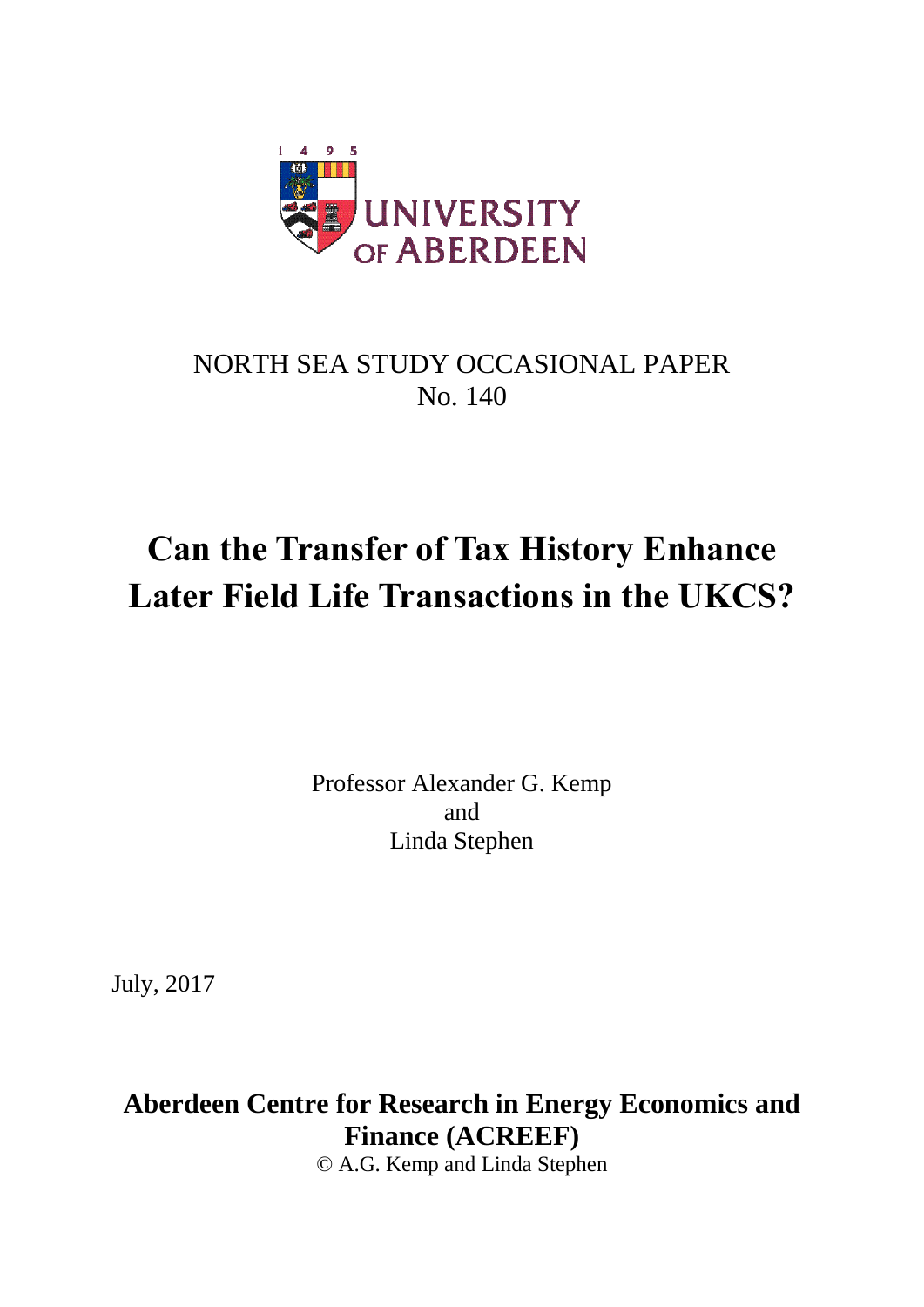#### **NORTH SEA ECONOMICS**

Research in North Sea Economics has been conducted in the Economics Department since 1973. The present and likely future effects of oil and gas developments on the Scottish economy formed the subject of a long term study undertaken for the Scottish Office. The final report of this study, The Economic Impact of North Sea Oil on Scotland, was published by HMSO in 1978. In more recent years further work has been done on the impact of oil on local economies and on the barriers to entry and characteristics of the supply companies in the offshore oil industry.

The second and longer lasting theme of research has been an analysis of licensing and fiscal regimes applied to petroleum exploitation. Work in this field was initially financed by a major firm of accountants, by British Petroleum, and subsequently by the Shell Grants Committee. Much of this work has involved analysis of fiscal systems in other oil producing countries including Australia, Canada, the United States, Indonesia, Egypt, Nigeria and Malaysia. Because of the continuing interest in the UK fiscal system many papers have been produced on the effects of this regime.

From 1985 to 1987 the Economic and Social Science Research Council financed research on the relationship between oil companies and Governments in the UK, Norway, Denmark and The Netherlands. A main part of this work involved the construction of Monte Carlo simulation models which have been employed to measure the extents to which fiscal systems share in exploration and development risks.

Over the last few years the research has examined the many evolving economic issues generally relating to petroleum investment and related fiscal and regulatory matters. Subjects researched include the economics of incremental investments in mature oil fields, economic aspects of the CRINE initiative, economics of gas developments and contracts in the new market situation, economic and tax aspects of tariffing, economics of infrastructure cost sharing, the effects of comparative petroleum fiscal systems on incentives to develop fields and undertake new exploration, the oil price responsiveness of the UK petroleum tax system, and the economics of decommissioning, mothballing and re-use of facilities. This work has been financed by a group of oil companies and Scottish Enterprise, Energy. The work on CO2 Capture, EOR and storage was financed by a grant from the Natural Environmental Research Council (NERC) in the period  $2005 - 2008$ .

For 2017 the programme examines the following subjects:

- a. Transfer of Both Mature Assets and Decommissioning Tax Credit
- b. Detailed Review of Guidance Note on Tax Treatment of Decommissioning for the Extractive Industries, UN Tax Committee, Sub-Committee on Extractive Industries
- c. Economics of Small Pools with Particular Reference to the UKCS
- d. Tax Allowances, Subsidies and State Aids
- e. Economics of Shale Gas in the UK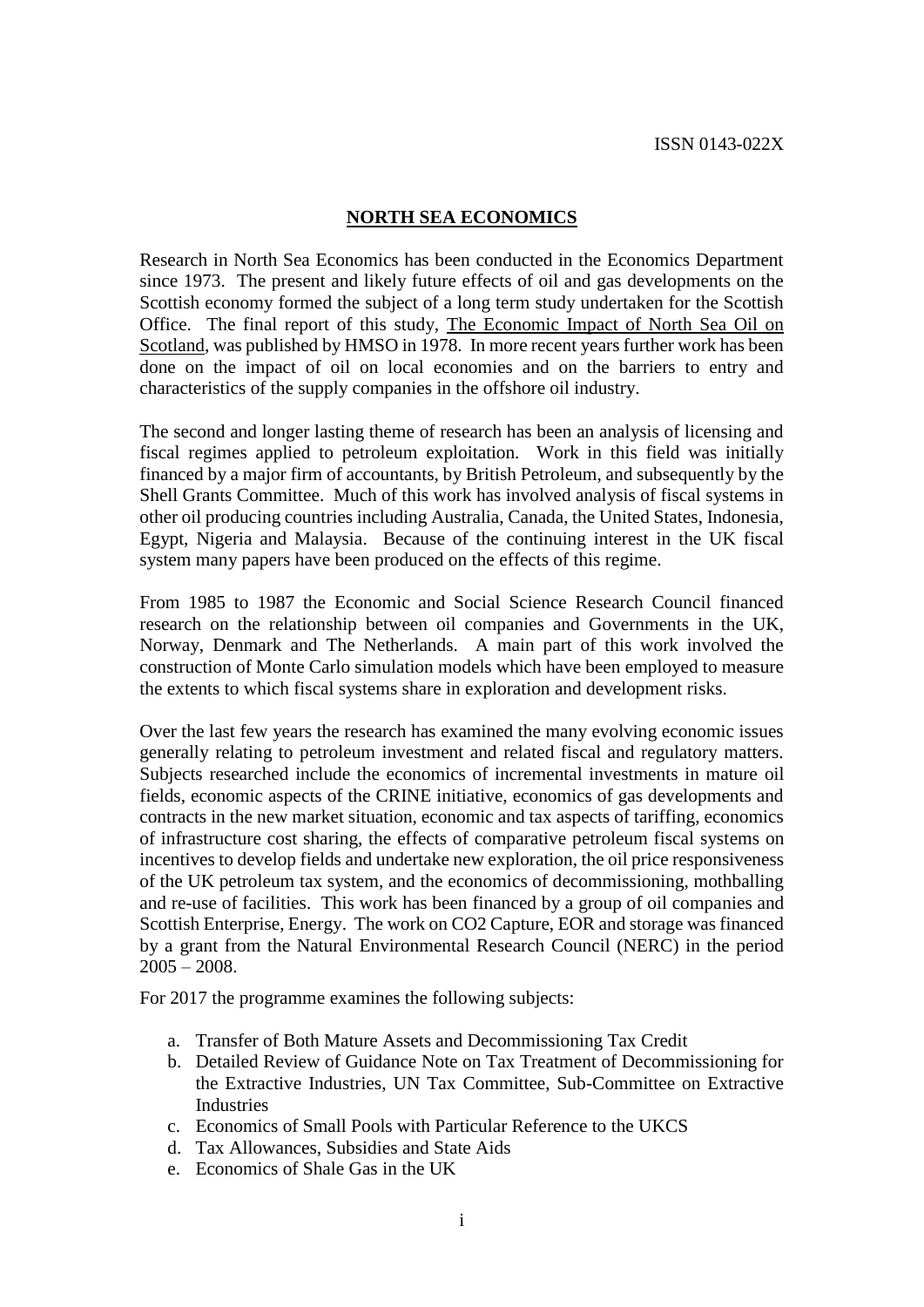f. Long Term Prospects for Activity in the UKCS: The Late 2017 Perspective

The authors are solely responsible for the work undertaken and views expressed. The sponsors are not committed to any of the opinions emanating from the studies.

Papers are available from:

|                  | The Secretary (NSO Papers)             |
|------------------|----------------------------------------|
|                  | University of Aberdeen Business School |
|                  | <b>Edward Wright Building</b>          |
| Dunbar Street    |                                        |
| Aberdeen A24 3QY |                                        |
|                  |                                        |
| Tel No:          | (01224) 273427                         |
| Fax No:          | (01224) 272181                         |

Email: a.g.kemp@abdn.ac.uk

Recent papers published are:

| <b>OP</b> | 98  | Prospects for Activity Levels in the UKCS to 2030: the 2005<br>Perspective                                                                                                                    |        |
|-----------|-----|-----------------------------------------------------------------------------------------------------------------------------------------------------------------------------------------------|--------|
|           |     | By A G Kemp and Linda Stephen (May 2005), pp. 52                                                                                                                                              | £20.00 |
| <b>OP</b> | 99  | A Longitudinal Study of Fallow Dynamics in the UKCS<br>By A G Kemp and Sola Kasim, (September 2005), pp. 42                                                                                   | £20.00 |
| <b>OP</b> | 100 | Options for Exploiting Gas from West of Scotland<br>By A G Kemp and Linda Stephen, (December 2005), pp. 70                                                                                    | £20.00 |
| <b>OP</b> | 101 | Prospects for Activity Levels in the UKCS to 2035 after the 2006<br><b>Budget</b><br>By A G Kemp and Linda Stephen, (April 2006) pp. 61                                                       | £30.00 |
| <b>OP</b> | 102 | Developing a Supply Curve for CO <sub>2</sub> Capture, Sequestration and<br>EOR in the UKCS: an Optimised Least-Cost Analytical<br>Framework<br>By A G Kemp and Sola Kasim, (May 2006) pp. 39 | £20.00 |
| <b>OP</b> | 103 | Financial Liability for Decommissioning in the UKCS: the<br>Comparative Effects of LOCs, Surety Bonds and Trust Funds<br>By A G Kemp and Linda Stephen, (October 2006) pp. 150                | £25.00 |
| <b>OP</b> | 104 | Prospects for UK Oil and Gas Import Dependence<br>By A G Kemp and Linda Stephen, (November 2006) pp. 38                                                                                       | £25.00 |
| <b>OP</b> | 105 | Long-term Option Contracts for CO2 Emissions<br>By A G Kemp and J Swierzbinski, (April 2007) pp. 24                                                                                           | £25.00 |
| <b>OP</b> | 106 | The Prospects for Activity in the UKCS to 2035:<br>the 2007<br>Perspective<br>By A G Kemp and Linda Stephen (July 2007) pp.56                                                                 | £25.00 |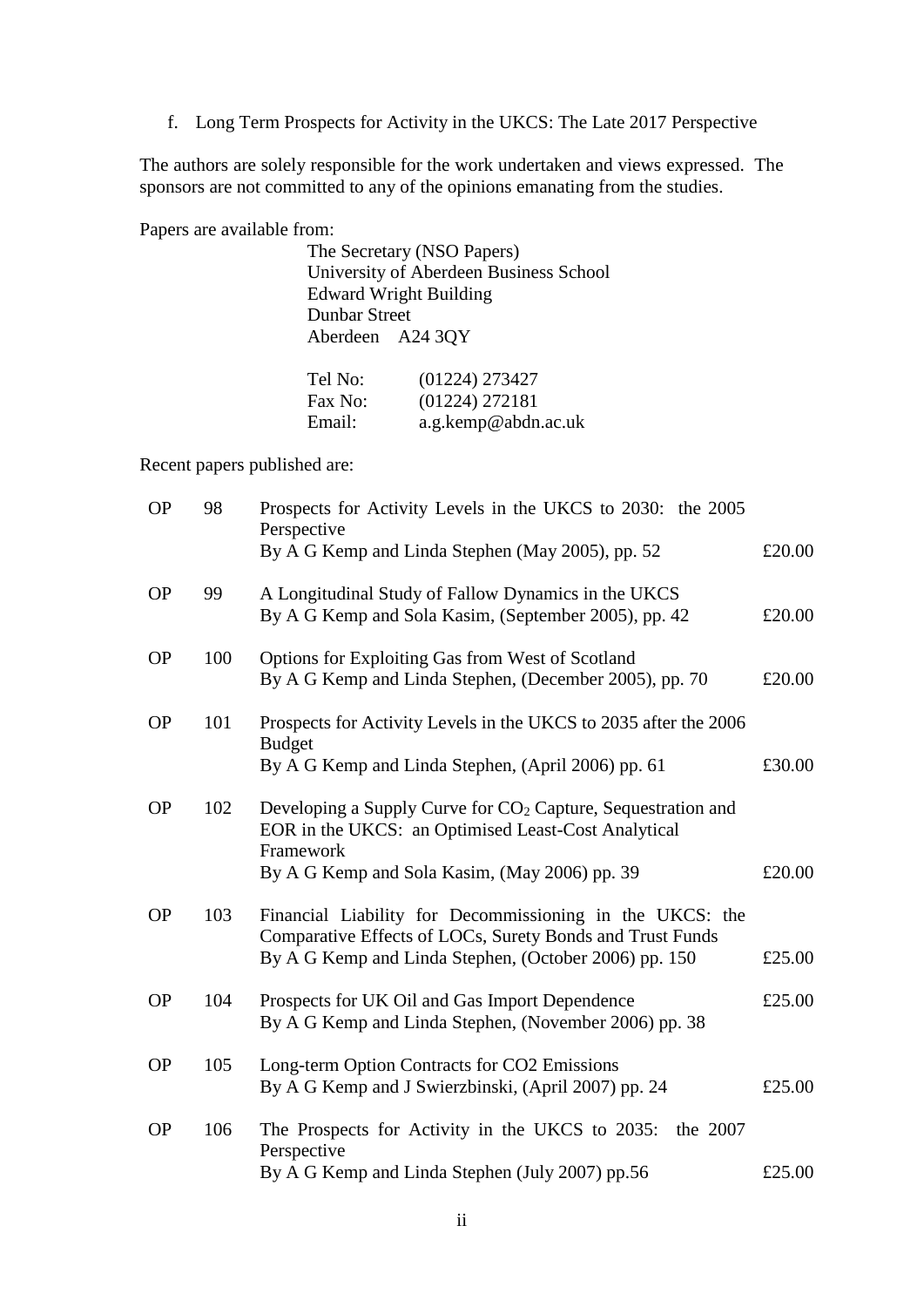| <b>OP</b> | 107 | A Least-cost Optimisation Model for CO2 capture<br>By A G Kemp and Sola Kasim (August 2007) pp.65                                                                                                        | £25.00 |
|-----------|-----|----------------------------------------------------------------------------------------------------------------------------------------------------------------------------------------------------------|--------|
| <b>OP</b> | 108 | The Long Term Structure of the Taxation System for the UK<br><b>Continental Shelf</b><br>By A G Kemp and Linda Stephen (October 2007) pp.116                                                             | £25.00 |
| <b>OP</b> | 109 | The Prospects for Activity in the UKCS to 2035: the 2008<br>Perspective<br>By A G Kemp and Linda Stephen (October 2008) pp.67                                                                            | £25.00 |
| <b>OP</b> | 110 | The Economics of PRT Redetermination for Incremental Projects<br>in the UKCS<br>By A G Kemp and Linda Stephen (November 2008) pp. 56                                                                     | £25.00 |
| <b>OP</b> | 111 | Incentivising Investment in the UKCS: a Response to Supporting<br>Investment: a Consultation on the North Sea Fiscal Regime<br>By A G Kemp and Linda Stephen (February 2009) pp.93                       | £25.00 |
| <b>OP</b> | 112 | Optimisation Model of $CO2 \text{£}25.00$<br>Futuristic<br>Least-cost<br>A<br>Transportation and Storage in the UK/ UK Continental Shelf<br>By A G Kemp and Sola Kasim (March 2009) pp.53                |        |
| <b>OP</b> | 113 | The Budget 2009 Tax Proposals and Activity in the UK £25.00<br>Continental Shelf (UKCS)<br>By A G Kemp and Linda Stephen (June 2009) pp. 48                                                              |        |
| <b>OP</b> | 114 | The Prospects for Activity in the UK Continental Shelf to 2040:<br>the 2009 Perspective<br>By A G Kemp and Linda Stephen (October 2009) pp. 48                                                           | £25.00 |
| <b>OP</b> | 115 | The Effects of the European Emissions Trading Scheme (EU<br>ETS) on Activity in the UK Continental Shelf (UKCS) and $CO2$<br>Leakage<br>By A G Kemp and Linda Stephen (April 2010) pp. 117               | £25.00 |
| <b>OP</b> | 116 | Economic Principles and Determination of Infrastructure Third<br>Party Tariffs in the UK Continental Shelf (UKCS)<br>By A G Kemp and Euan Phimister (July 2010) pp. 26                                   |        |
| <b>OP</b> | 117 | Taxation and Total Government Take from the UK Continental<br>Shelf (UKCS) Following Phase 3 of the European Emissions<br>Trading Scheme (EU ETS)<br>By A G Kemp and Linda Stephen (August 2010) pp. 168 |        |
| <b>OP</b> | 118 | An Optimised Illustrative Investment Model of the Economics<br>of Integrated Returns from CCS Deployment in the UK/UKCS<br>BY A G Kemp and Sola Kasim (December 2010) pp. 67                             |        |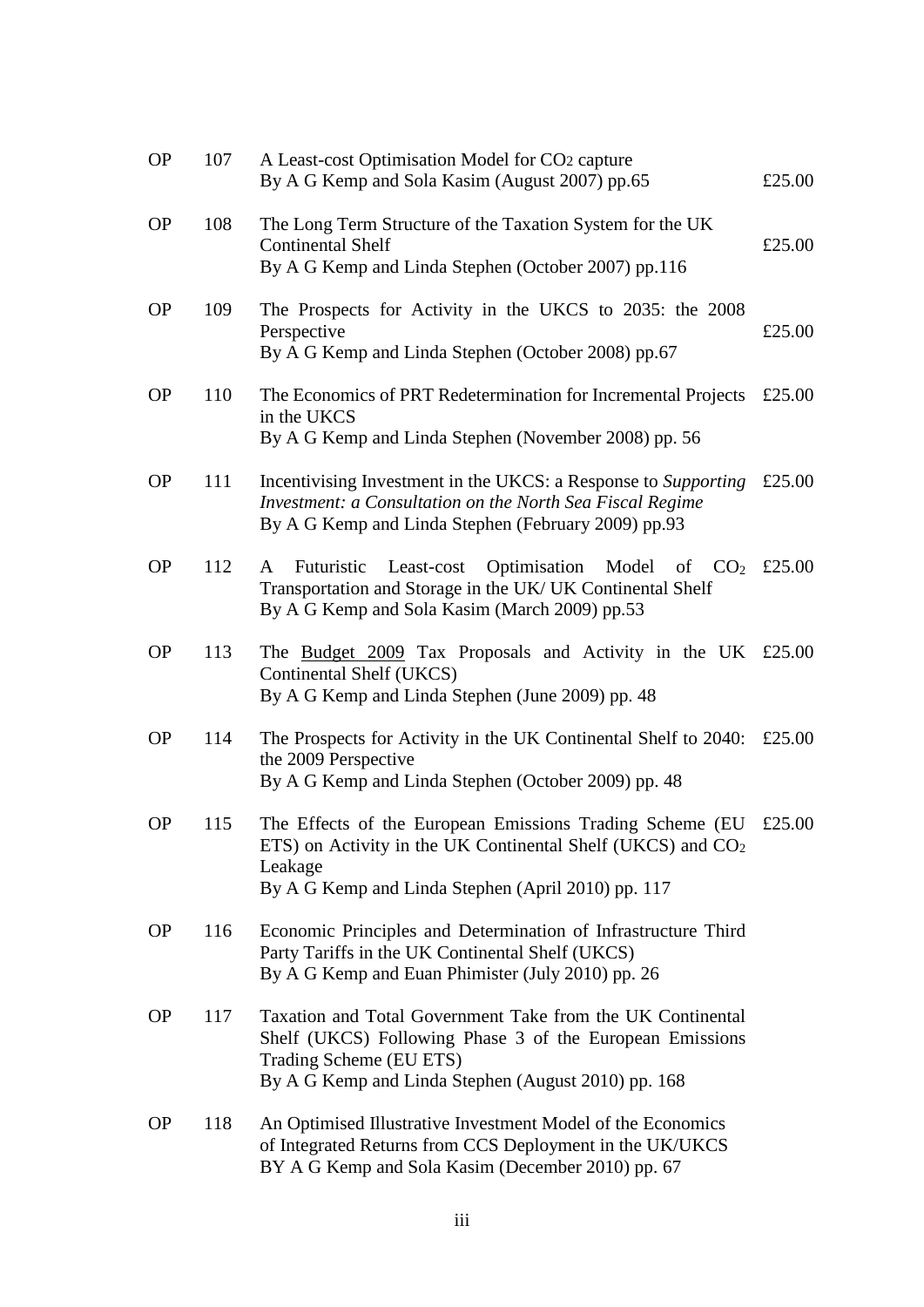| <b>OP</b> | 119 | The Long Term Prospects for Activity in the UK Continental<br>Shelf                                                                                                                |
|-----------|-----|------------------------------------------------------------------------------------------------------------------------------------------------------------------------------------|
| <b>OP</b> | 120 | BY A G Kemp and Linda Stephen (December 2010) pp. 48<br>The Effects of Budget 2011 on Activity in the UK Continental<br>Shelf<br>BY A G Kemp and Linda Stephen (April 2011) pp. 50 |
| <b>OP</b> | 121 | The Short and Long Term Prospects for Activity in the UK<br>Continental Shelf: the 2011 Perspective<br>BY A G Kemp and Linda Stephen (August 2011) pp. 61                          |
| <b>OP</b> | 122 | Prospective Decommissioning Activity and Infrastructure<br>Availability in the UKCS<br>BY A G Kemp and Linda Stephen (October 2011) pp. 80                                         |
| <b>OP</b> | 123 | The Economics of $CO2$ -EOR Cluster Developments in the UK<br>Central North Sea/ Outer Moray Firth<br>BY A G Kemp and Sola Kasim (January 2012) pp. 64                             |
| <b>OP</b> | 124 | A Comparative Study of Tax Reliefs for New Developments in<br>the UK Continental Shelf after Budget 2012<br>BY A G Kemp and Linda Stephen (July 2012) pp.108                       |
| <b>OP</b> | 125 | Prospects for Activity in the UK Continental Shelf after Recent<br>Tax Changes: the 2012 Perspective<br>BY A G Kemp and Linda Stephen (October 2012) pp.82                         |
| <b>OP</b> | 126 | An Optimised Investment Model of the Economics of Integrated<br>Returns from CCS Deployment in the UK/UKCS<br>BY A G Kemp and Sola Kasim (May 2013) pp.33                          |
| <b>OP</b> | 127 | The Full Cycle Returns to Exploration in the UK Continental<br>Shelf<br>BY A G Kemp and Linda Stephen (July 2013) pp.86                                                            |
| <b>OP</b> | 128 | Petroleum Taxation for the Maturing UK Continental Shelf<br>(UKCS)<br>BY A G Kemp, Linda Stephen and Sola Kasim (October 2014)<br>pp.94                                            |
| <b>OP</b> | 129 | The Economics of Enhanced Oil Recovery (EOR) in the UKCS<br>and the Tax Review<br>BY A G Kemp and Linda Stephen (November 2014) pp.47                                              |
| <b>OP</b> | 130 | Price Sensitivity, Capital Rationing and Future Activity in the<br>UK Continental Shelf after the Wood Review<br>BY A G Kemp and Linda Stephen (November 2014) pp.41               |
|           |     |                                                                                                                                                                                    |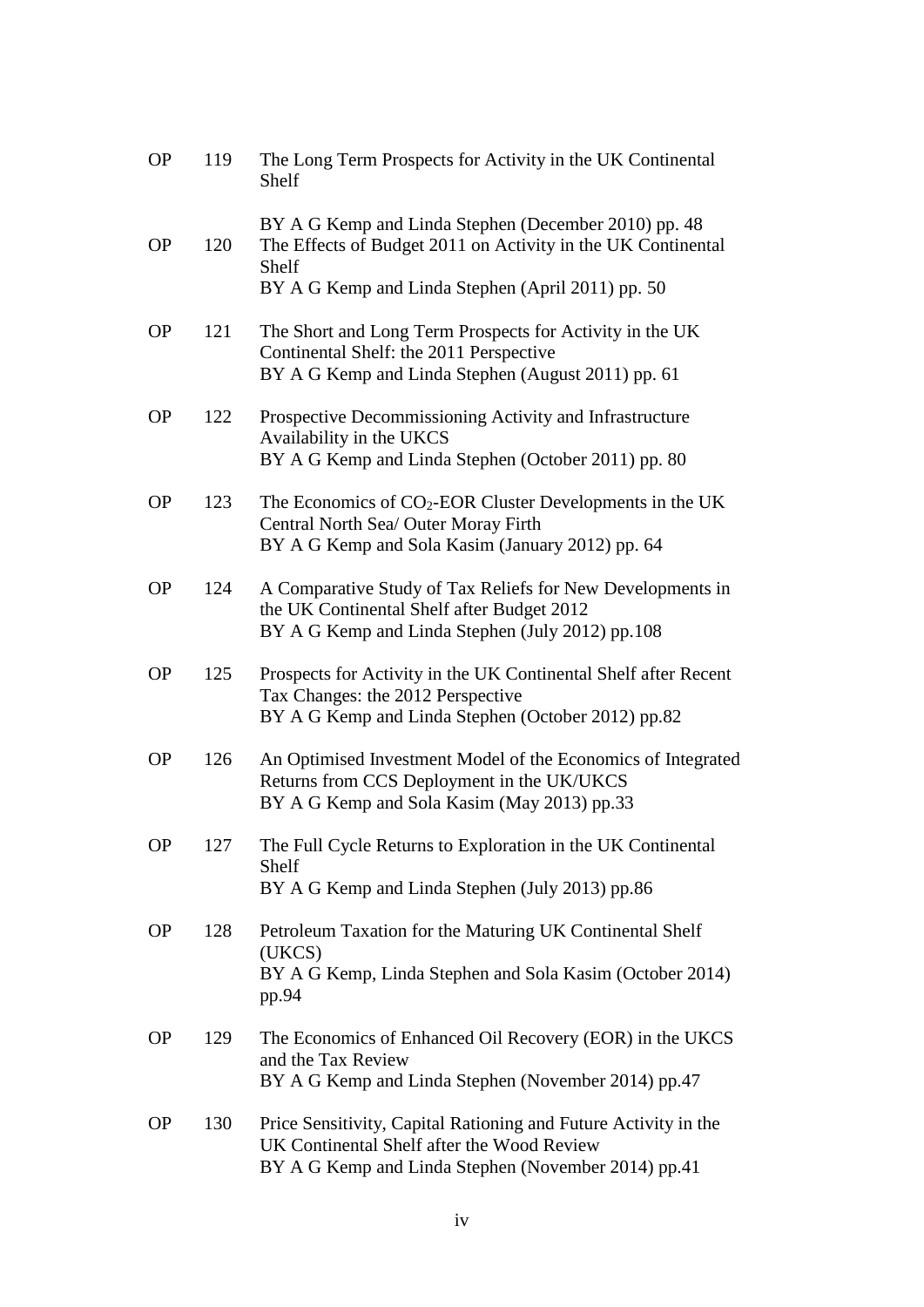| <b>OP</b> | 131 | Tax Incentives for $CO2$ -EOR in the UK Continental Shelf<br>BY A G Kemp and Sola Kasim (December 2014) pp. 49                                                                                   |
|-----------|-----|--------------------------------------------------------------------------------------------------------------------------------------------------------------------------------------------------|
| <b>OP</b> | 132 | The Investment Allowance in the Wider Context of the UK<br>Continental Shelf in 2015: A Response to the Treasury<br>Consultation                                                                 |
|           |     | BY A G Kemp and Linda Stephen (February 2015) pp. 27                                                                                                                                             |
| <b>OP</b> | 133 | The Economics of Exploration in the UK Continental Shelf: the<br>2015 Perspective<br>BY A G Kemp and Linda Stephen (August 2015) pp. 71                                                          |
| <b>OP</b> | 134 | Prospective Returns to Exploration in the UKCS with Cost                                                                                                                                         |
|           |     | <b>Reductions and Tax Incentives</b><br>BY A G Kemp and Linda Stephen (December 2015) pp.81                                                                                                      |
| <b>OP</b> | 135 | Maximising Economic Recovery from the UK Continental<br>Shelf: A Response to the Draft DECC Consultation Strategy<br>BY A G Kemp (January 2016) pp. 16                                           |
| <b>OP</b> | 136 | Field Development Tax Incentives for the UK Continental Shelf<br>(UKCS)<br>BY A G Kemp and Linda Stephen (March 2016) pp.66                                                                      |
| <b>OP</b> | 137 | Economic and Tax Issues relating to Decommissioning in the<br>UKCS: the 2016 Perspective<br>BY A G Kemp and Linda Stephen (July 2016) pp.63                                                      |
| <b>OP</b> | 138 | The Prospects for Activity in the UKCS to 2050 under "Lower"<br>for Longer" Oil and Gas Price Scenarios, and the Unexploited<br>Potential<br>BY A G Kemp and Linda Stephen (February 2017) pp.86 |
| <b>OP</b> | 139 | Can Long Term Activity in the UK Continental Shelf (UKCS)<br>Really be Transformed?<br>BY A G Kemp and Linda Stephen (April 2017) pp. 30                                                         |
| <b>OP</b> | 140 | Can the Transfer of Tax History Enhance Later Field Life<br>Transactions in the UKCS?<br>BY A G Kemp and Linda Stephen (July 2017) pp. 53                                                        |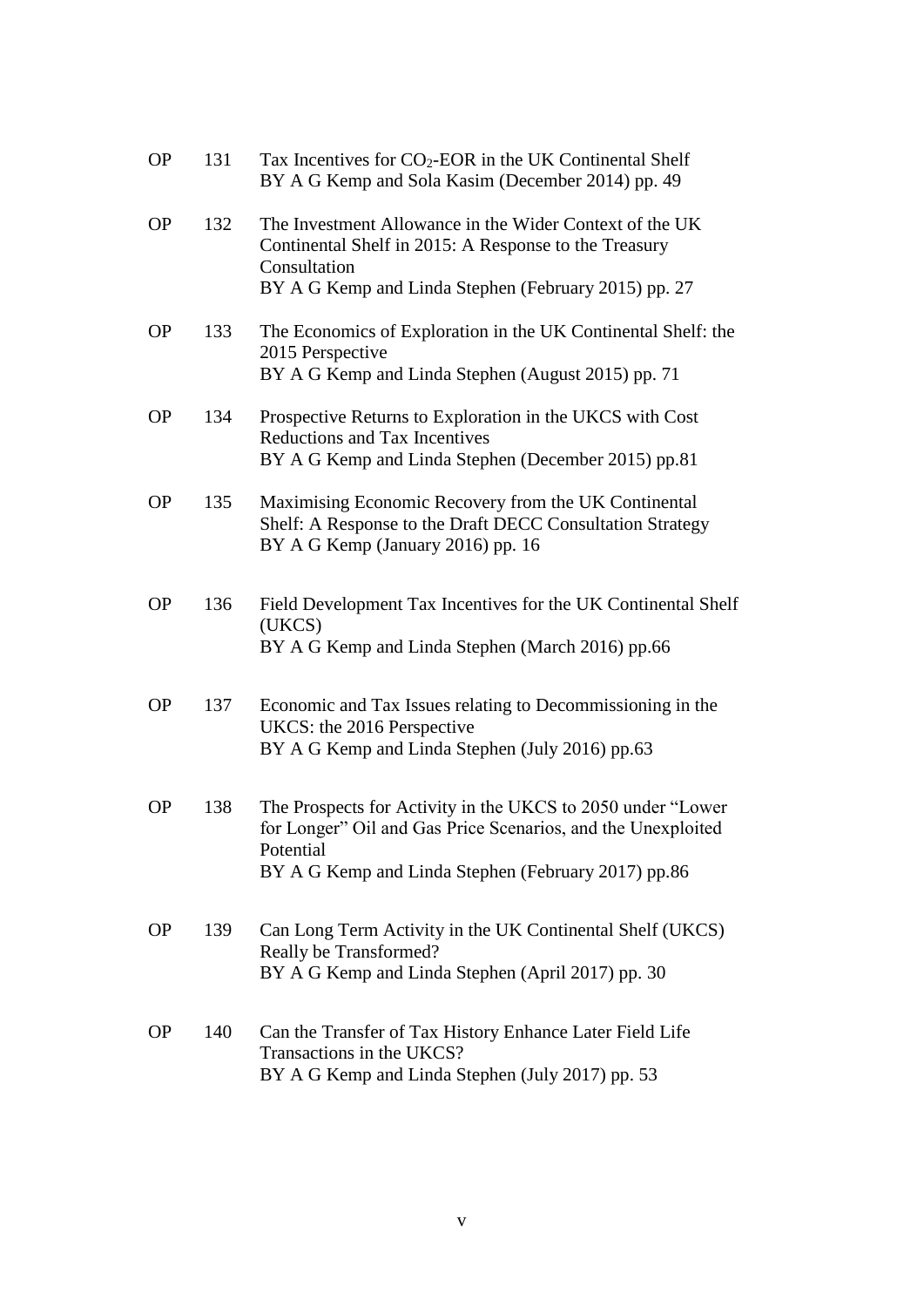# **Can the Transfer of Tax History Enhance Later Field Life Transactions in the UKCS?**

Professor Alexander G. Kemp and Linda Stephen

| Contents | Page |
|----------|------|
|          |      |
|          |      |
|          |      |
|          |      |
|          |      |
|          |      |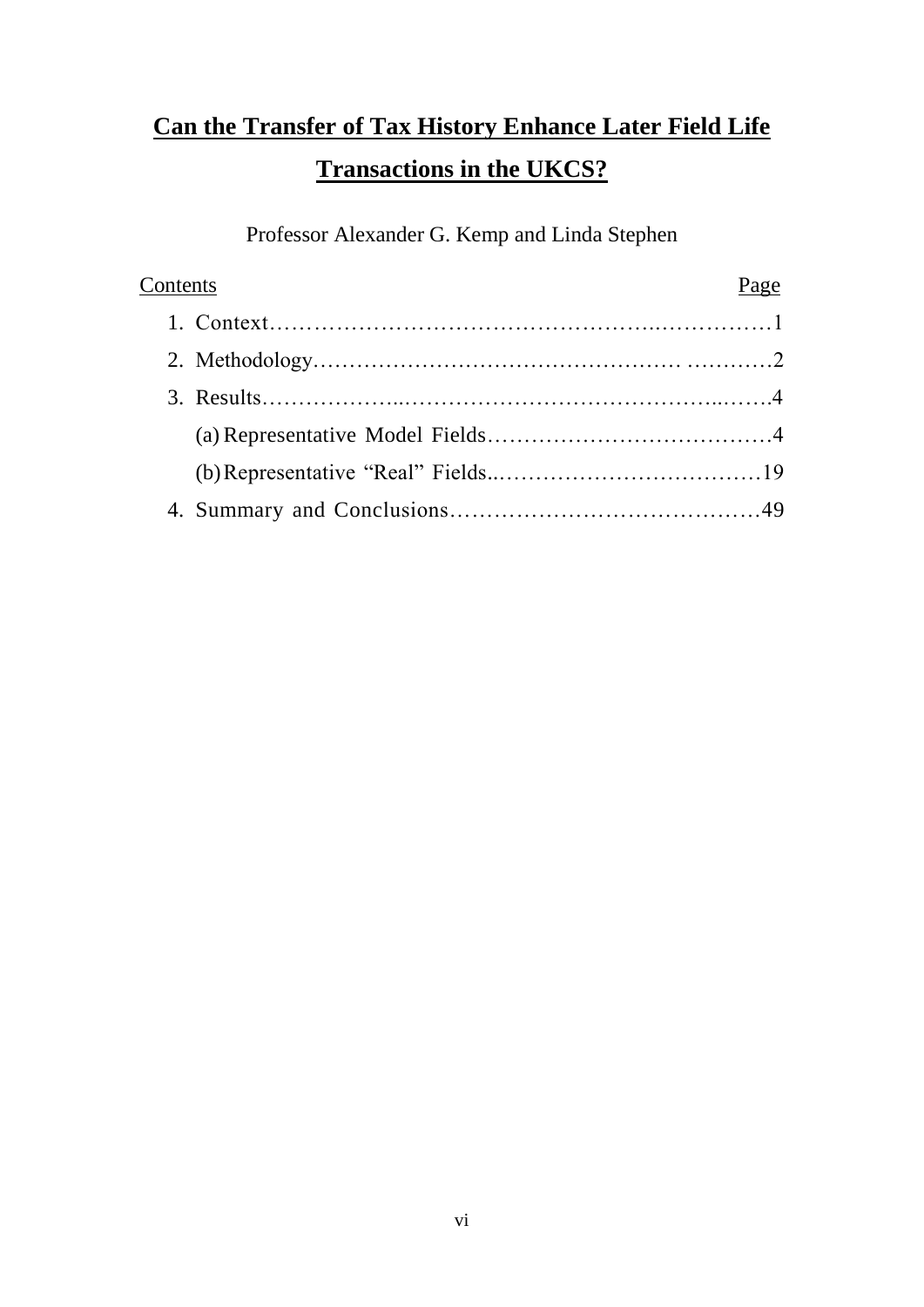## **Can the Transfer of Tax History Enhance Later Field Life Transactions in the UKCS?**

Professor Alex Kemp and Linda Stephen

Aberdeen Centre for Research in Energy Economics and Finance (ACREEF)

#### **1. Context**

In discussions of the ways by which maximum economic recovery (MER) can be obtained from the UKCS the proposition is frequently made that assets should be directed into the hands of those best able to utilise them to maximum effect. It is widely believed that this statement applies to mature oil and gas fields. The original licensees may no longer regard such assets as core activities. Correspondingly, other investors with specialist knowledge in operating old fields and enhancing recovery from them, may be interested in acquiring them. It is clearly in the interests of procuring MER that such transactions are not discouraged by Government policies. Of course the OGA has to be satisfied that any new licensee is financially and technically competent and offers the prospect of enhancing economic recovery.

It has been suggested that one factor which could inhibit later field life transactions relates to the arrangements for obtaining tax relief for the decommissioning costs. Given the high costs of decommissioning tax relief for them is a major consideration when an asset transaction takes place in late field life. The buyer can obtain relief for corporation tax (CT) and Supplementary Charge (SC) against current or future income from other fields. In present circumstances he may well not have other current income, in which case he can carry back decommissioning losses against profits and tax paid in previous years. Under current tax law he can do so only for the years in which he has been the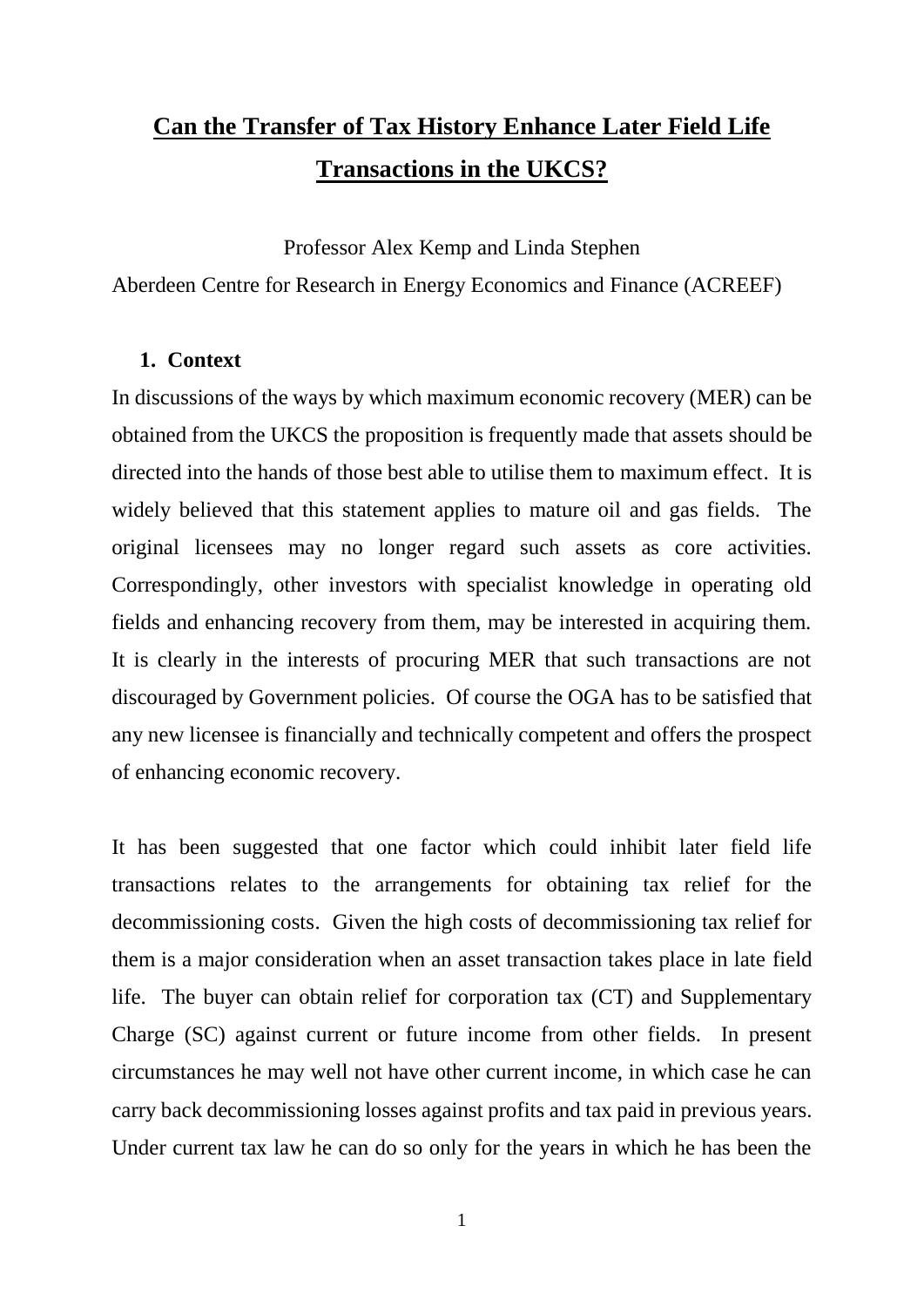licensee. The seller may well have made profits and paid tax in years prior to the transaction. If he retained ownership of the licence and asset he could carry back decommissioning losses against CT and SC as far as 2002. But the tax history prior to the transaction cannot be transferred to the buyer.

The purpose of this study is to investigate the possible existence and extent of this problem, and, to the extent that it does exist, to examine to what extent the transfer of tax history gives more effective relief for decommissioning costs to the potential buyer and thus ensures that the tax system does not inhibit otherwise worthwhile transactions.

#### **2. Methodology**

The study was undertaken using financial simulation modelling relating to oil fields where potential transfers were contemplated in later field life. The model incorporates the details of the current North Sea tax system applicable to non-PRT fields. PRT fields are outside the scope of the study. The modelling highlights the CT and SC effects. Reflecting the current capital rationing it is assumed that the initial field investor has insufficient income from other fields against which to set his capital allowances for CT and SC, and thus he employs the Ring Fence Expenditure Supplement (RFES) when assessing the returns to the field investment.

The modelling was conducted on (a) a substantial number of representative model fields chosen to reflect the range of sizes and costs of fields currently existing in the UKCS, and (b) a substantial number of "real" fields again reflecting the existing situation in the UKCS. The analysis of the model fields highlights the changing real remaining NPVs (RNPVs) and tax relief for decommissioning of the seller and buyer at various dates of the asset transaction in later field life. The chosen "real" fields were generally developed at various times in the past, but, to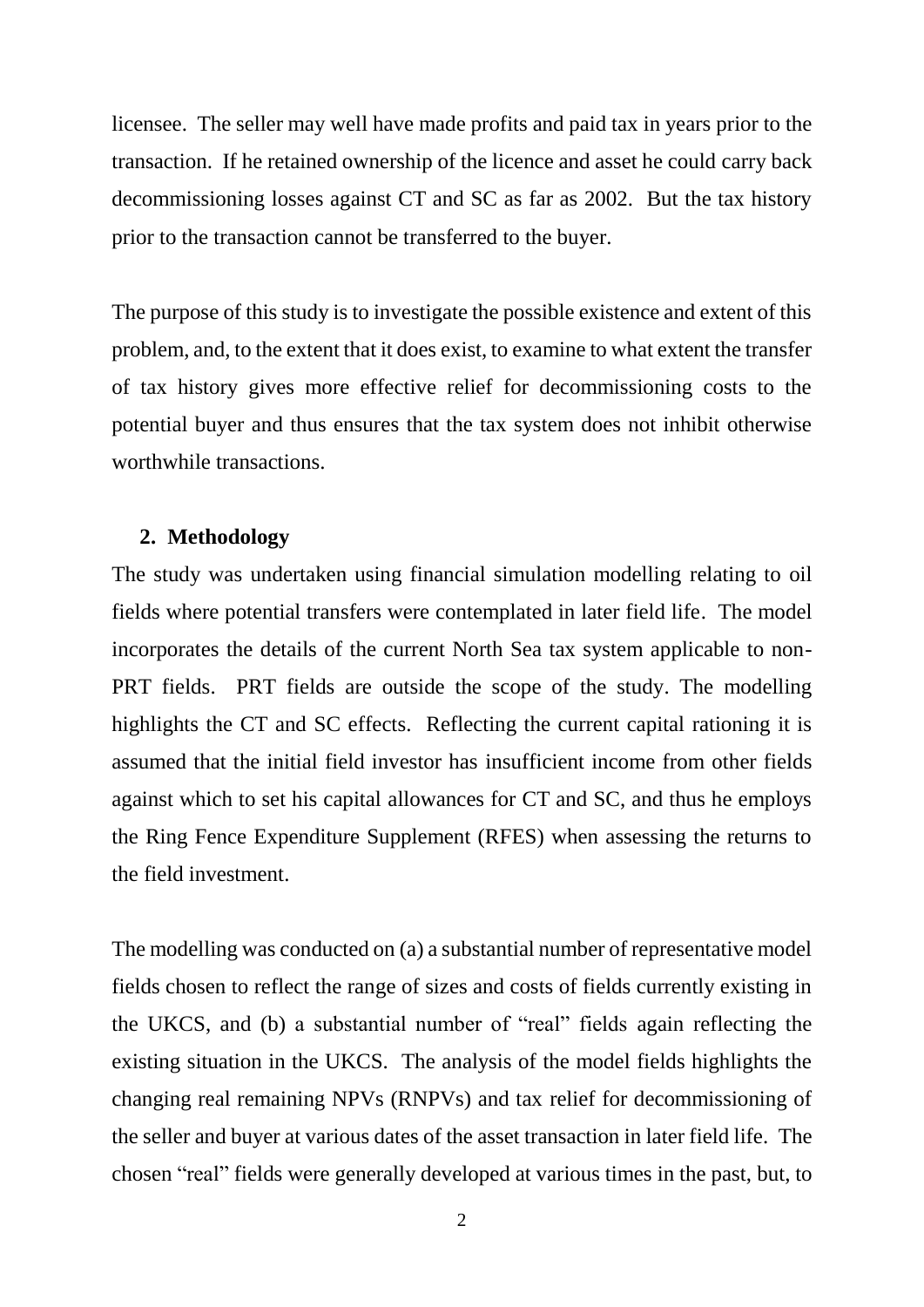enhance the clarity and meaningfulness of the comparative results, all the fields were rebased to the year 2017 which was used throughout as the base year for all remaining net present value (RNPV) calculations. Using this base year understates the RNPV as estimated at the date of the asset transaction. For example, a RNPV of £100m. at base year 2017 becomes £214m. for a transaction base in 2025, £285m. for a transaction base in 2028, £345m. for a transaction base in 2030, £506m. for a transaction base in 2034, and £673m. for a transaction base in 2037.

The modelling highlights the post-tax NPVs for the whole field and the remaining NPVs of the potential seller and buyer at different dates in the later years of field life. Decommissioning relief for the seller is calculated by carrying back the losses and setting them against taxable income for CT and SC in earlier years (as far back as 2002), and thus refunds can be made up to the amounts paid. The potential buyer undertakes the same calculation, but he receives refunds only as far back as the date of the asset transaction when he started to make tax payments. The present study examines the extent to which he obtains effective relief and compares this with the position of the potential seller.

This study also incorporates other relevant tax complications. Thus, under current rules the carry back of decommissioning losses can displace the IA for SC and reduce effective relief. The incidence of this is included in the study. It is also possible that, at the time of the asset transaction, the IA for SC has not been fully used. Under current rules, the IA, once activated, cannot be transferred. The possible effect of this issue is examined. If the IA has not been fully utilised at the time of the asset transaction the RNPV of the seller exceeds that of the buyer. Similarly, it is possible that, at the time of the asset transaction, the field investor has not utilised all his Ring Fence Expenditure Supplement (RFES). The unutilised part cannot be transferred to the buyer. This issue is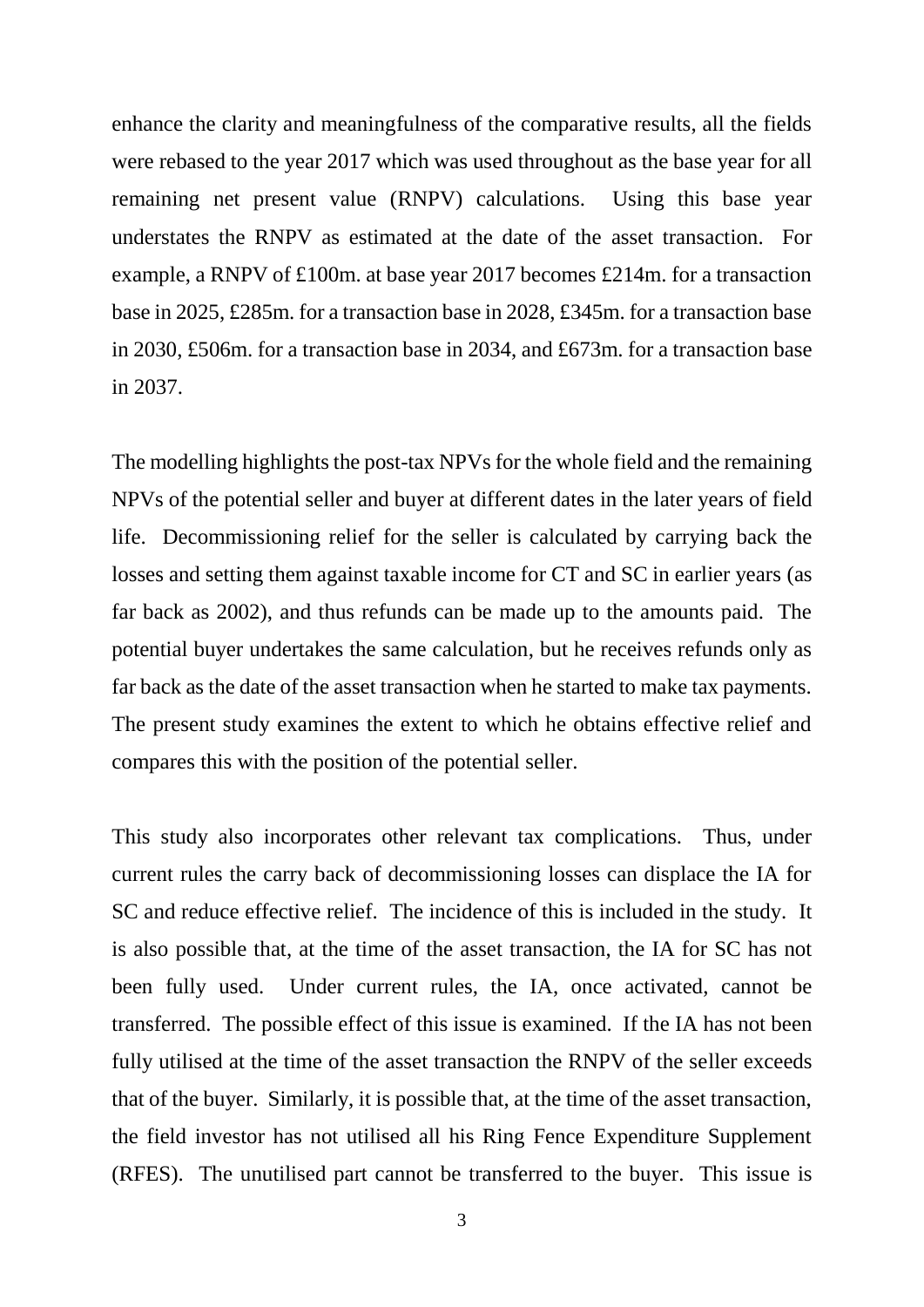included in the modelling which can result in the RNPV of the seller exceeding that of the buyer.

It is quite likely that a buyer will undertake an incremental investment in a field which he acquires. Accordingly, the effects of incremental investments on the remaining post-tax NPVs are calculated. This includes estimating the decommissioning relief. The overall field life is extended by the incremental investment. It also involves a new IA for SC. The study calculates effective decommissioning relief taking into account any possible displacement effect. The calculations are made from the perspective of both the potential seller and buyer.

The modelling is undertaken with 3 oil prices scenarios, namely \$50, \$55 and \$60 per barrel in real terms. The extent of effective relief depends upon the profitability of the later field life operations in relation to the decommissioning costs, and a fuller understanding is achieved by considering a range of plausible oil prices. The economic limit (COP date) is extended with higher oil prices and this is incorporated in the modelling.

#### **3. Results**

#### **a) Representative Model Fields**

In this section the results of the modelling of a set of representative model fields are summarised for a range of transaction years.

It is instructive to examine the remaining NPVs of the seller and buyer at different dates for asset transactions during field life. This highlights not only decommissioning relief but other possible tax influences on RNPVs such as the IA for SC and the RFES. Accordingly the results are shown for representative model fields reflecting typical sizes and cost conditions. The modelling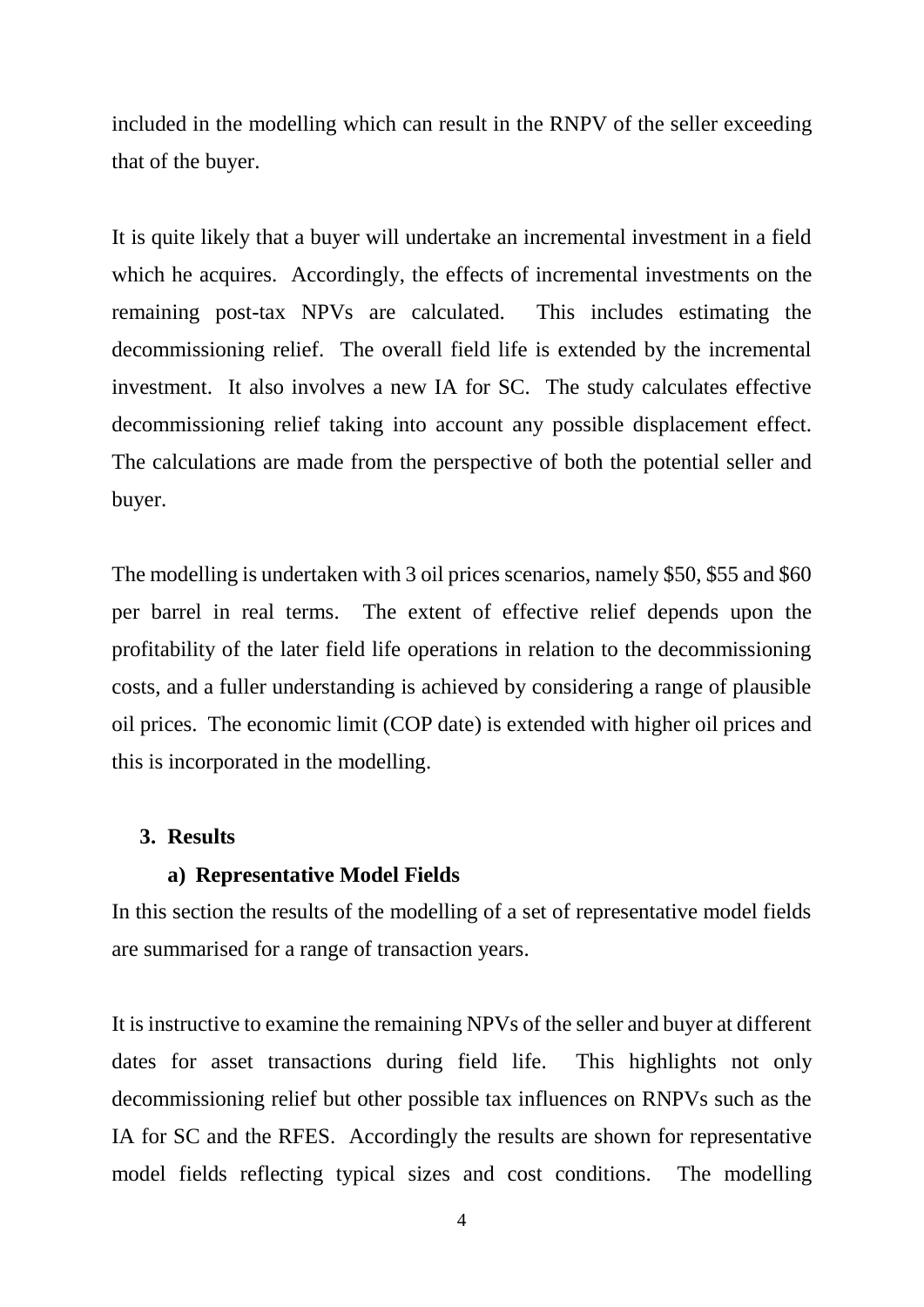calculates RNPVs and decommissioning relief for the buyer and seller every year from 2024 onwards to the date of the economic limit of the field. The results shown in the tables are for selected years only. The full results are available from the authors.

#### Table 1

| Key Results for Field 1 |
|-------------------------|
|-------------------------|

|                                                 | \$50   | \$55   | \$60   |
|-------------------------------------------------|--------|--------|--------|
| Real post tax NPV at $10\%$ (£m. 2017)          | 148.31 | 177.80 | 207.35 |
| Decommissioning relief                          | 40%    | 40%    | 40%    |
| Seller 2025 Real post tax NPV at 10% (£m. 2017) | 49.16  | 56.01  | 62.87  |
| Buyer 2025 Real post tax NPV at 10% (£m. 2017)  | 49.16  | 56.01  | 62.87  |
| Decommissioning relief                          | 40%    | 40%    | 40%    |
| Seller 2027 Real post tax NPV at 10% (£m. 2017) | 24.44  | 28.23  | 32.02  |
| Buyer 2027 Real post tax NPV at 10% (£m. 2017)  | 24.44  | 28.32  | 32.02  |
| Decommissioning relief                          | 40%    | 40%    | 40%    |

Field 1 has reserves of c.21 mmbbls with development costs of \$10/bbl. It is seen from Table 1 that the whole field has substantially healthy post-tax NPVs at 2017 base year at the 3 oil prices with decommissioning relief being at 40%. It was found that, if an asset transaction took place in any of the years from 2023-30 the RNPV for the buyer and seller would be the same with decommissioning relief being at 40%. An example where the transaction took place in 2027 is shown in Table 1. If the transaction took place in 2031 at the \$50 price decommissioning relief for the buyer is at 37%. He has inadequate income and tax against which to set decommissioning losses. The seller has sufficient income and tax paid to transfer to the buyer to permit the latter to achieve relief at 40%.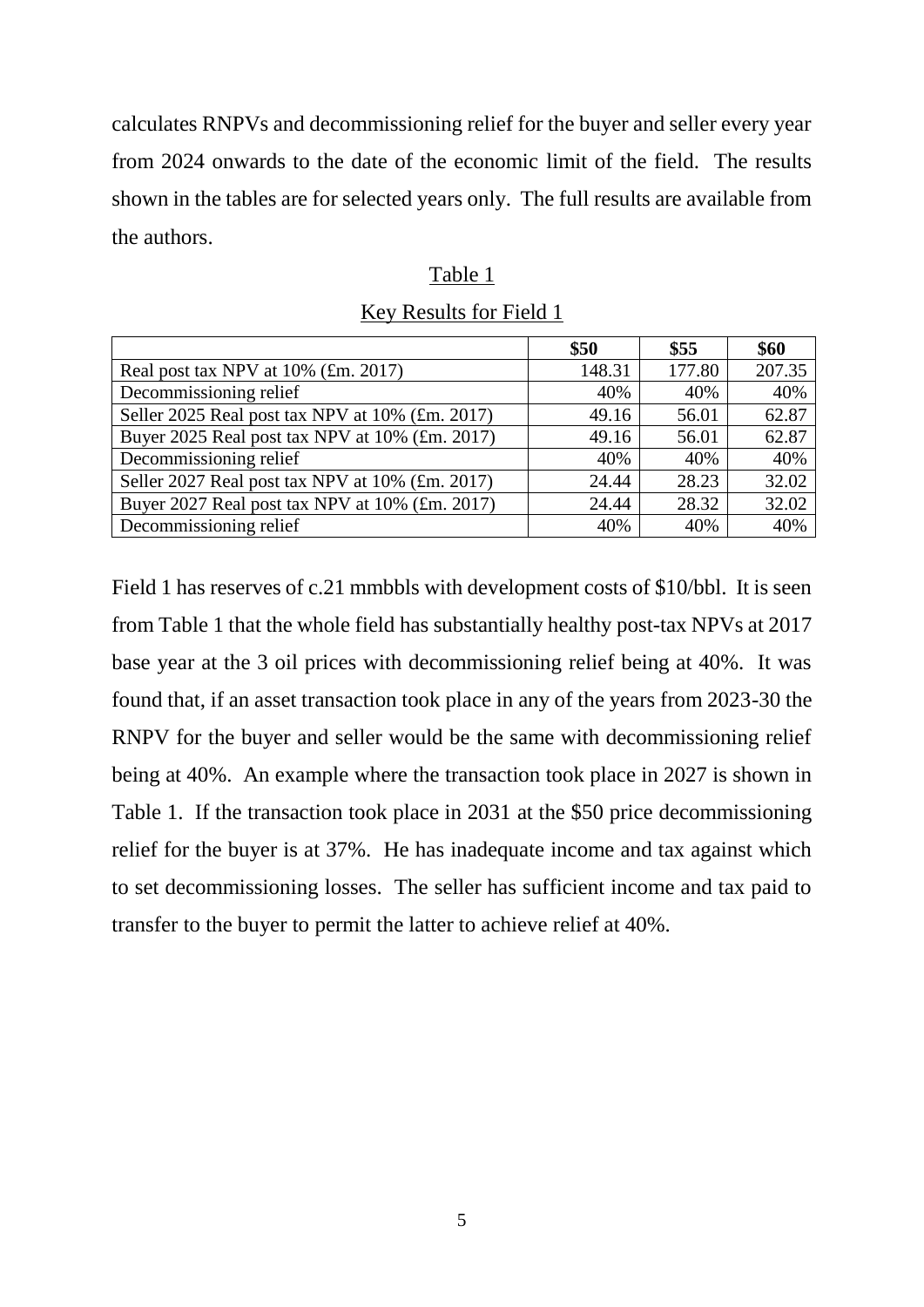|                                                 | \$50  | \$55  | \$60   |
|-------------------------------------------------|-------|-------|--------|
| Real post tax NPV at $10\%$ (£m. 2017)          | 61.38 | 92.67 | 122.77 |
| Decommissioning relief                          | 40%   | 40%   | 40%    |
| Seller 2024 Real post tax NPV at 10% (£m. 2017) | 60.14 | 67.85 | 75.11  |
| Buyer 2024 Real post tax NPV at 10% (£m. 2017)  | 55.62 | 64.62 | 73.42  |
| Decommissioning relief                          | 40%   | 40%   | 40%    |
| Seller 2025 Real post tax NPV at 10% (£m. 2017) | 44.51 | 50.05 | 55.53  |
| Buyer 2025 Real post tax NPV at 10% (£m. 2017)  | 41.63 | 48.68 | 55.53  |
| Decommissioning relief                          | 40%   | 40%   | 40%    |
| Seller 2028 Real post tax NPV at 10% (£m. 2017) | 11.65 | 14.54 | 17.24  |
| Buyer 2028 Real post tax NPV at 10% (£m. 2017)  | 11.65 | 14.54 | 17.24  |
| Decommissioning relief                          | 40%   | 40%   | 40%    |
| Seller 2030 Real post tax NPV at 10% (£m. 2017) | 2.38  | 3.84  | 5.10   |
| Buyer 2030 Real post tax NPV at 10% (£m. 2017)  | 2.38  | 3.84  | 5.10   |
| Decommissioning relief                          | 40%   | 40%   | 40%    |

#### Key Results for Field 2

Field 2 has reserves of c.21 mmbbls and development costs of \$16/bbl. It is seen from Table 2 that the whole field post-tax NPVs are healthily positive with decommissioning relief at 40%. If the asset were sold in any of the years 2024- 2027 the RNPV of the seller exceeds that of the buyer though decommissioning relief is at 40% in both cases. At the \$50 price the seller can utilise only 29% of his IA for SC if the transaction took place in 2024, 52% with the transaction in 2025, 74% with the transaction in 2026, and 95% with the transaction in 2027. As the IA cannot be transferred to the buyer the RNPV of the seller exceeds that of the buyer. Decommissioning relief remains available for both parties at 40%. With the transaction in 2028, 2029, and 2030 the RNPVs for the 2 parties are equal and decommissioning relief is at 40%. For a transaction in 2031 at the \$50 price the buyer's RNPV is negative and decommissioning relief is at only 13%. With transfer of the seller's tax history the RNPVs of the 2 parties are equal (though both are negative) and the buyer obtains decommissioning relief at 40%.

Under the \$55 price the pattern of results is similar. At this price the seller can only utilise 53% of the IA for SC if the transaction takes place in 2024, and 79%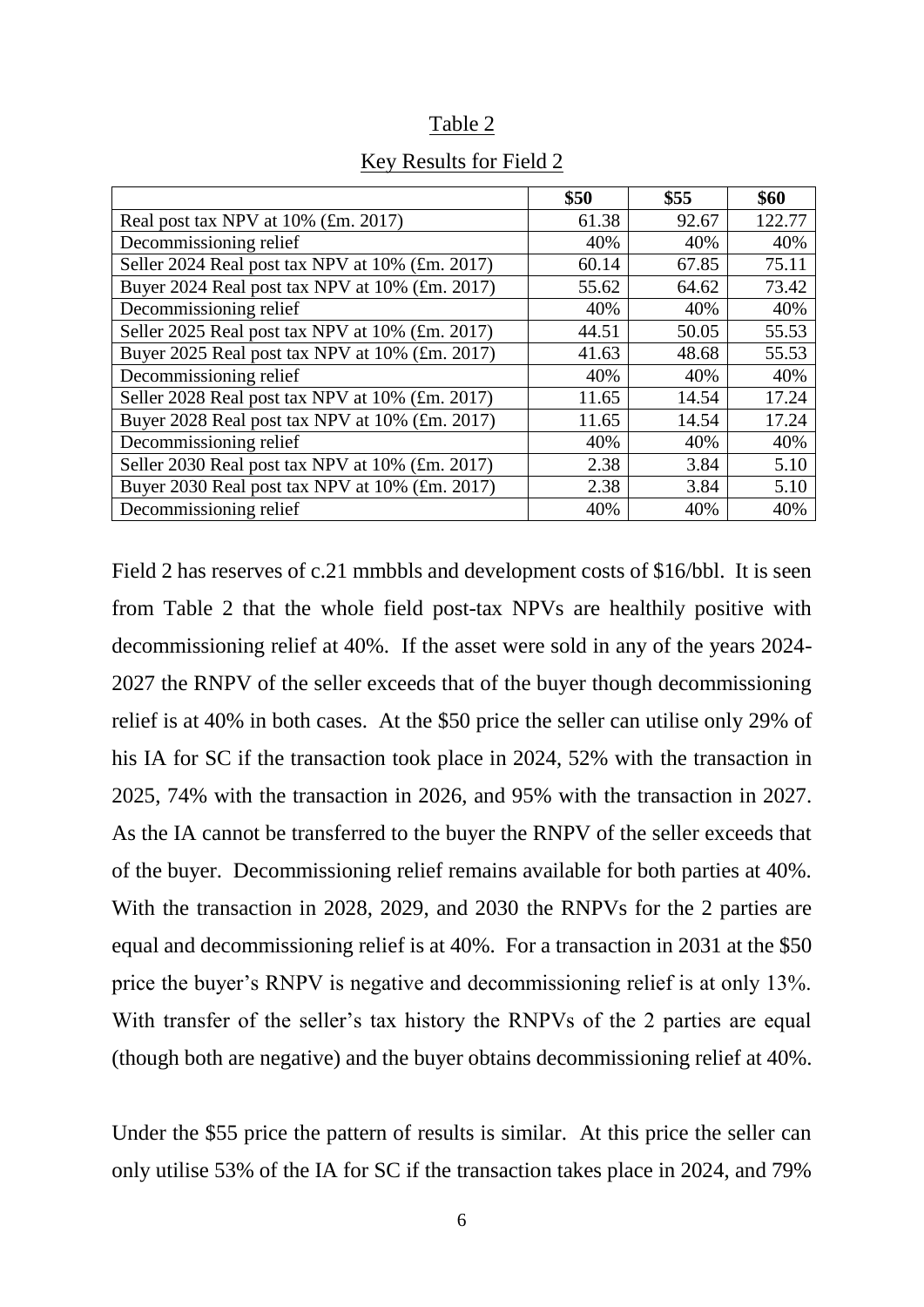if the transaction is in 2025. Thus for transactions taking place before 2026 the RNPV of the seller exceeds that of the buyer. Decommissioning relief is available at 40% for both parties. For transactions from 2026-2030 inclusive the RNPVs of the seller and buyer are equal and decommissioning relief is at 40%. Transactions in 2031 are unlikely as both parties have negative RNPVs. Decommissioning relief for the buyer without transfer of tax history (TTH) is only 17% because of inadequate income and tax paid. The seller has just enough tax history which, if transferred, would enable the buyer to obtain relief at 40%. This would bring the (negative) RNPVs of the 2 parties into equality.

At the \$60 oil price the seller does not utilise all his IA for SC until after 2024. A transaction in 2024 would mean that 76% of the IA was utilised by the seller. Consequently the RNPV of the seller exceeds that of the buyer until 2025 onwards when they are equal. Decommissioning relief is at 40%. A transaction in 2031 results in negative RNPVs for both parties with decommissioning relief being only 23% for the buyer. Transfer of tax history would enable the buyer to obtain relief at 40% with the RNPVs being equal, though still negative, for both parties.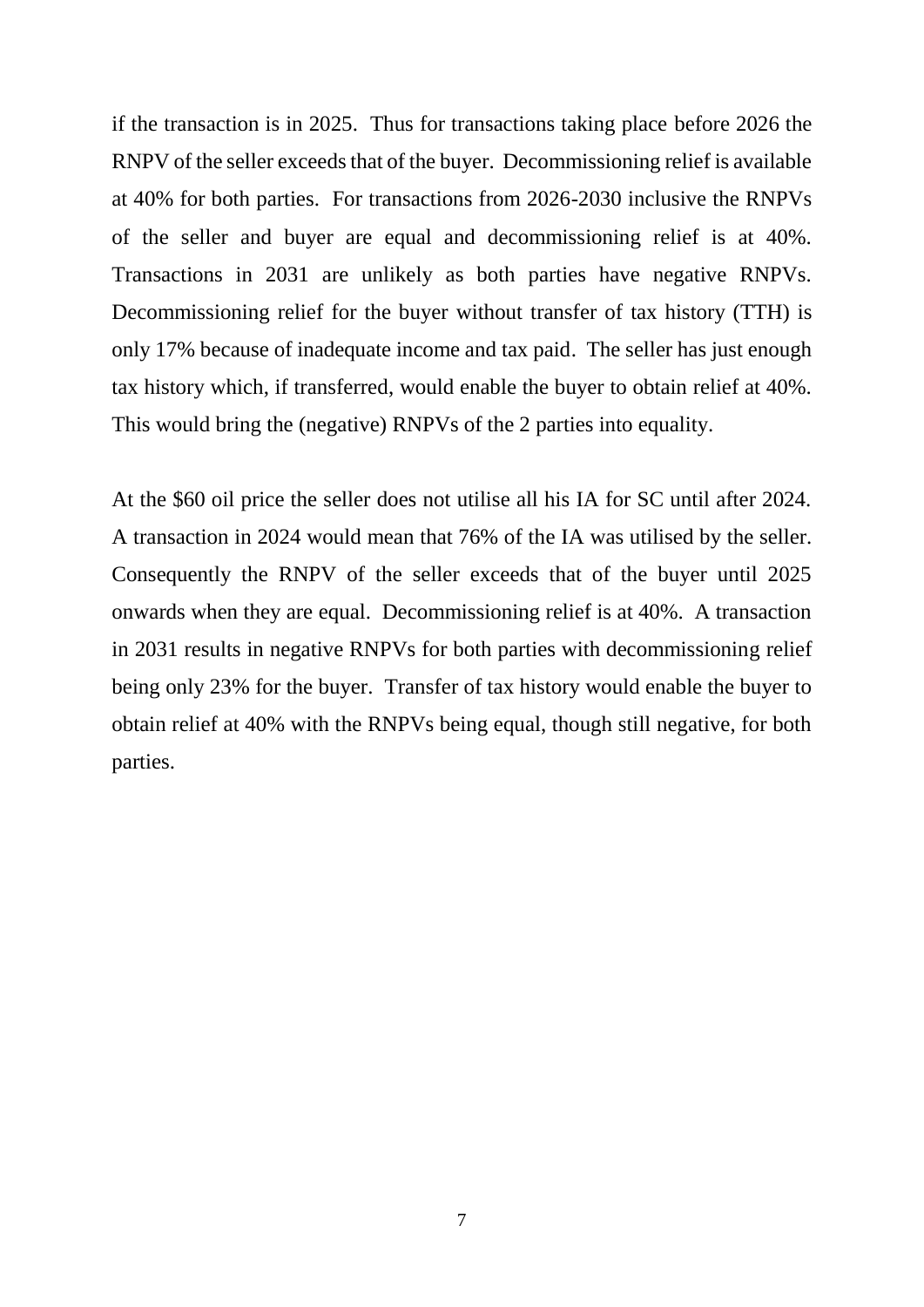|                                                 | \$50     | \$55  | \$60  |
|-------------------------------------------------|----------|-------|-------|
| Real post tax NPV at $10\%$ (£m. 2017)          | $-11.72$ | 23.79 | 55.88 |
| Decommissioning relief                          | 32%      | 33%   | 40%   |
| Seller 2024 Real post tax NPV at 10% (£m. 2017) | 63.16    | 65.10 | 71.76 |
| Buyer 2024 Real post tax NPV at 10% (£m. 2017)  | 47.97    | 56.57 | 65.16 |
| Decommissioning relief                          | 40%      | 40%   | 40%   |
| Seller 2026 Real post tax NPV at 10% (£m. 2017) | 26.36    | 31.98 | 36.56 |
| Buyer 2026 Real post tax NPV at 10% (£m. 2017)  | 23.65    | 28.65 | 33.64 |
| Decommissioning relief                          | 40%      | 40%   | 40%   |
| Seller 2029 Real post tax NPV at 10% (£m. 2017) | 2.94     | 4.84  | 6.01  |
| Buyer 2029 Real post tax NPV at 10% (£m. 2017)  | 2.68     | 4.35  | 6.01  |
| Decommissioning relief                          | 40%      | 40%   | 40%   |
| Seller 2030 Real post tax NPV at 10% (£m. 2017) | $-0.26$  | 0.97  | 1.94  |
| Buyer 2030 Real post tax NPV at 10% (£m. 2017)  | $-0.90$  | 0.75  | 1.94  |
| Decommissioning relief                          | 31%      | 38%   | 40%   |

#### Key Results for Field 3

Field 3 has reserves of c.21 mmbbls and development costs of \$21/bbl. Under the \$50 price case the whole field produces a positive pre-tax NPV but a negative post-tax NPV at 10%. Decommissioning relief would be at 32%. The field was able to use only 63% of the IA for SC before decommissioning and the displacement effect of these costs reduces the net benefit of the IA to 47%. At the \$50 price if the sale took place in 2024 only 4% of the RFES and none of the IA would have been obtained by the seller. If the sale occurred in 2028 36% of the IA would be obtained by the seller. By 2030 52% of the IA would have been obtained. Because the IA is not transferable the RNPV of the seller exceeds that of the buyer in all these cases. But the buyer obtains decommissioning relief at 40% for transactions taking place as late as 2029. He does not have the unused IA, but this means that there is no displacement effect resulting from the decommissioning relief. For a transaction in 2030 decommissioning relief for the buyer is at 31% because of inadequate income and tax paid, and the RNPV of the buyer is below that of the seller (though both are negative).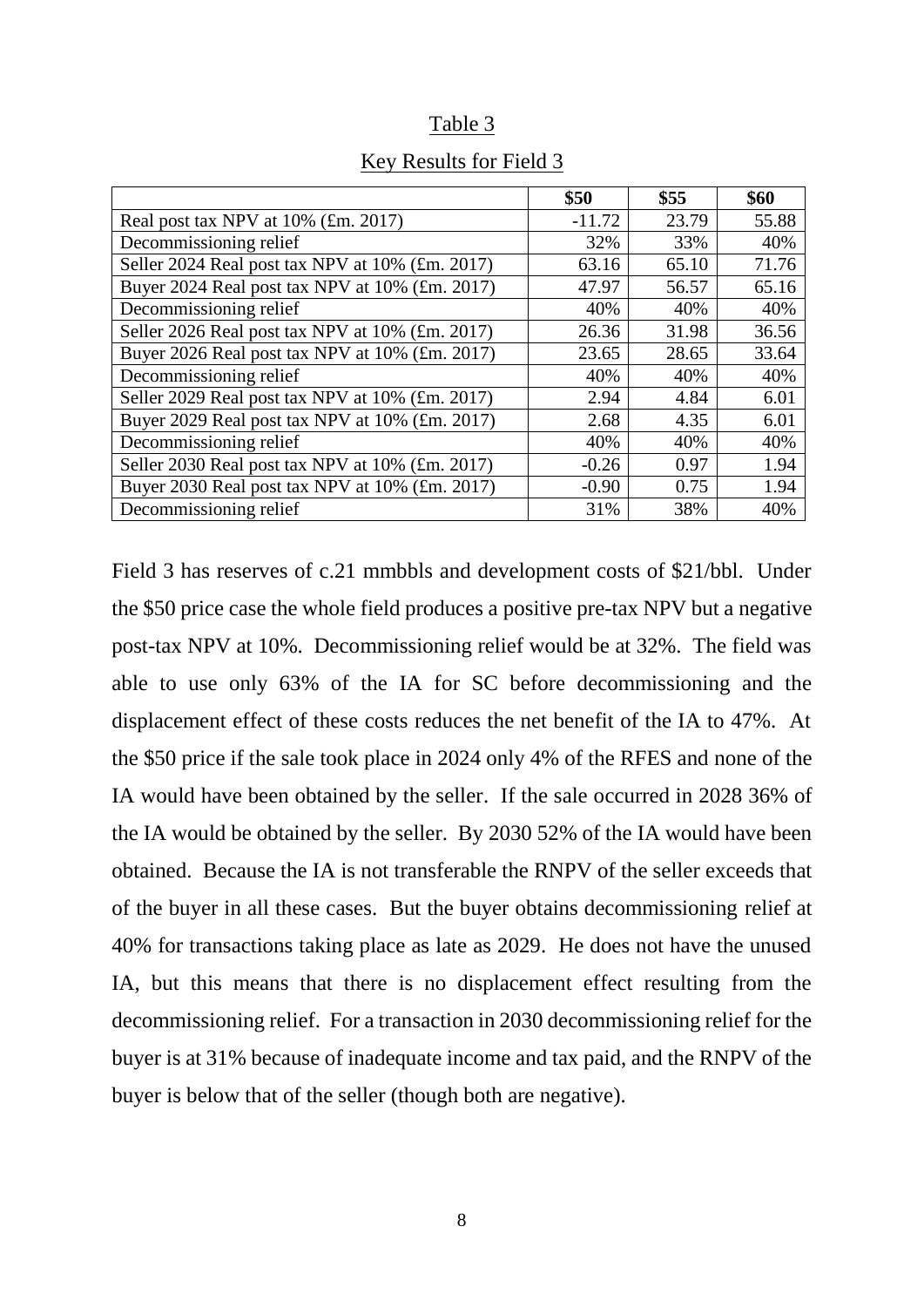With the \$55 price case the whole field can utilise 96% of the IA. Decommissioning costs displace this to some extent providing effective relief at 33% with the IA effectively being at 81%. If a sale occurred in 2024 the seller would have used 80% of the RFES and 0% of the IA. With a sale in 2027 the seller would have utilised 49% of the IA. By 2030 he could utilise 82% of the IA. Sales in years up to and including 2029 result in the buyer being able to obtain decommissioning relief at 40%. For years up to and including 2030 the seller's RNPV exceeds that of the buyer. A sale in that year results in the buyer obtaining decommissioning relief at 38%. This exceeds the rate of relief for the seller. The latter experiences displacement of the IA for SC from the carried back decommissioning losses. The buyer has no access to the unused IA but his income and tax limit his relief for decommissioning to below 40%.

At the \$60 price the whole field obtains decommissioning relief at 40%. It is again noteworthy that the seller cannot utilise all his IA until late in the life of the field. If the sale took place in 2024 only 16% of the IA was utilised. At 2027 77% of the IA is utilised, and at 2028 92%. Thus the RNPV of the seller exceeds that of the buyer in all years up to 2029 when they are equal. The buyer obtains decommissioning relief at 40% at all dates of the transaction up to and including 2030 when the RNPVs of the 2 parties become equal.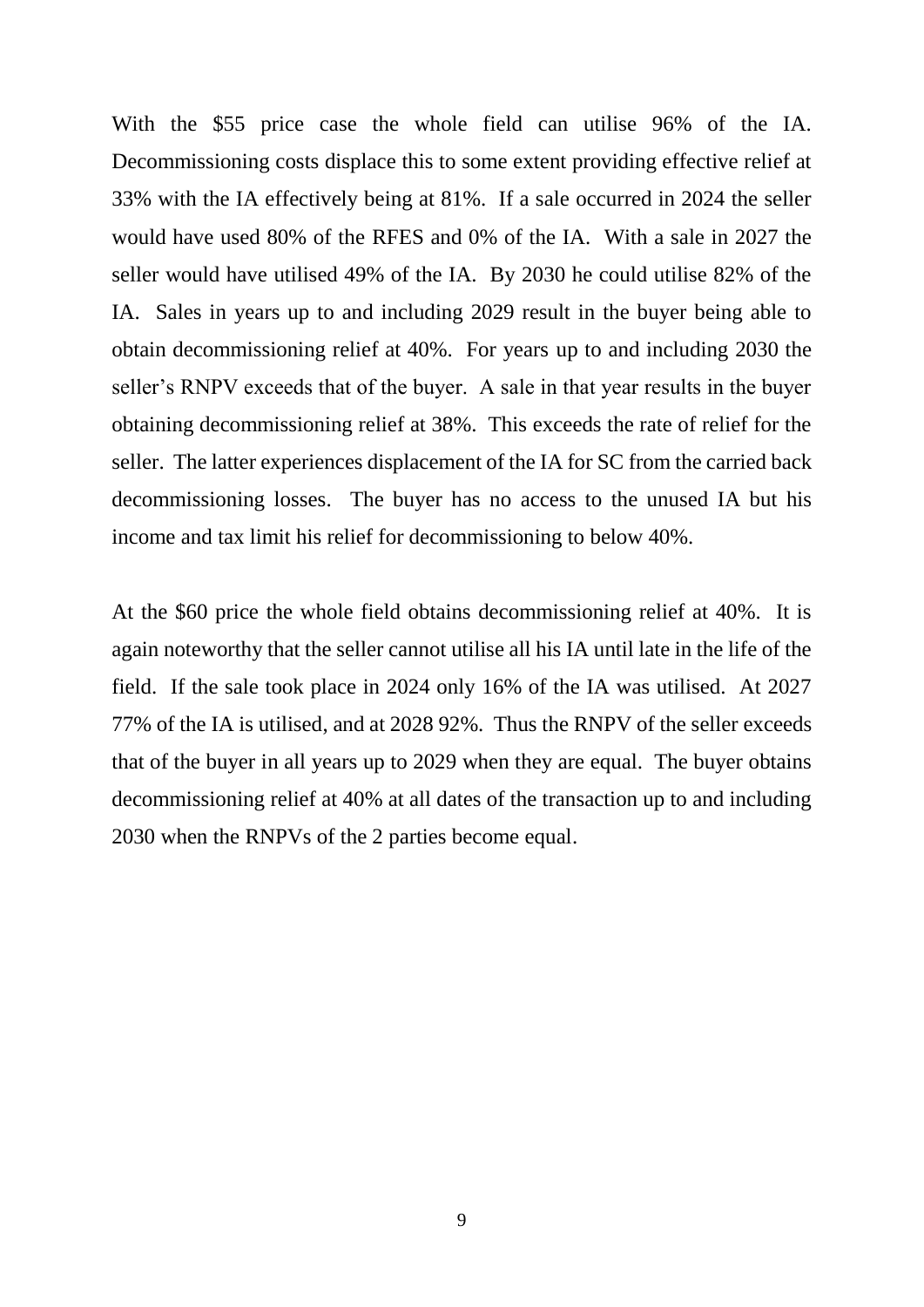#### Table 4

|                                                 | \$50    | \$55    | \$60   |
|-------------------------------------------------|---------|---------|--------|
| Real post tax NPV at $10\%$ (£m. 2017)          | 262.17  | 320.28  | 377.17 |
| Decommissioning relief                          | 40%     | 40%     | 40%    |
| Seller 2024 Real post tax NPV at 10% (£m. 2017) | 192.41  | 214.33  | 238.19 |
| Buyer 2024 Real post tax NPV at 10% (£m. 2017)  | 188.78  | 213.48  | 238.19 |
| Decommissioning relief                          | 40%     | 40%     | 40%    |
| Seller 2030 Real post tax NPV at 10% (£m. 2017) | 46.18   | 53.05   | 59.92  |
| Buyer 2030 Real post tax NPV at 10% (£m. 2017)  | 46.18   | 53.05   | 59.92  |
| Decommissioning relief                          | 40%     | 40%     | 40%    |
| Seller 2034 Real post tax NPV at 10% (£m. 2017) | 7.26    | 8.98    | 10.70  |
| Buyer 2034 Real post tax NPV at 10% (£m. 2017)  | 7.26    | 8.98    | 10.70  |
| Decommissioning relief                          | 40%     | 40%     | 40%    |
| Seller 2036 Real post tax NPV at 10% (£m. 2017) | $-0.62$ | $-0.13$ | 0.35   |
| Buyer 2036 Real post tax NPV at 10% (£m. 2017)  | $-1.24$ | $-0.47$ | 0.31   |
| Decommissioning relief                          | 29%     | 34%     | 39%    |

#### Key Results for Field 4

Field 4 has recoverable reserves of c.50 mmbbls and development costs of \$10/bbl. The whole field has substantial positive NPVs at all 3 oil prices. Decommissioning relief for the whole field is at 40% with all 3 prices. At the \$50 price a sale in 2024 would mean that the seller utilised only 68% of his IA, as the IA cannot be transferred the RNPV of the seller exceeds that of the buyer if the transaction took place in that year even though the buyer obtains decommissioning relief at 40%. Transactions taking place in all years from 2025 to 2035 inclusive result in the RNPVs of the seller and buyer being equal with both parties obtaining decommissioning relief at 40%. In the year 2036 the RNPVs become negative. The buyer obtains decommissioning relief at 29% and his RNPV is below that of the seller because he has inadequate income and tax against which to set his decommissioning losses. The seller has sufficient income and tax paid which, if transferred, would result in the RNPVs for the 2 parties being equal.

At the \$55 price the whole field obtains decommissioning relief at 40%. The seller cannot utilise all his IA for SC until after 2024. From 2025 to 2035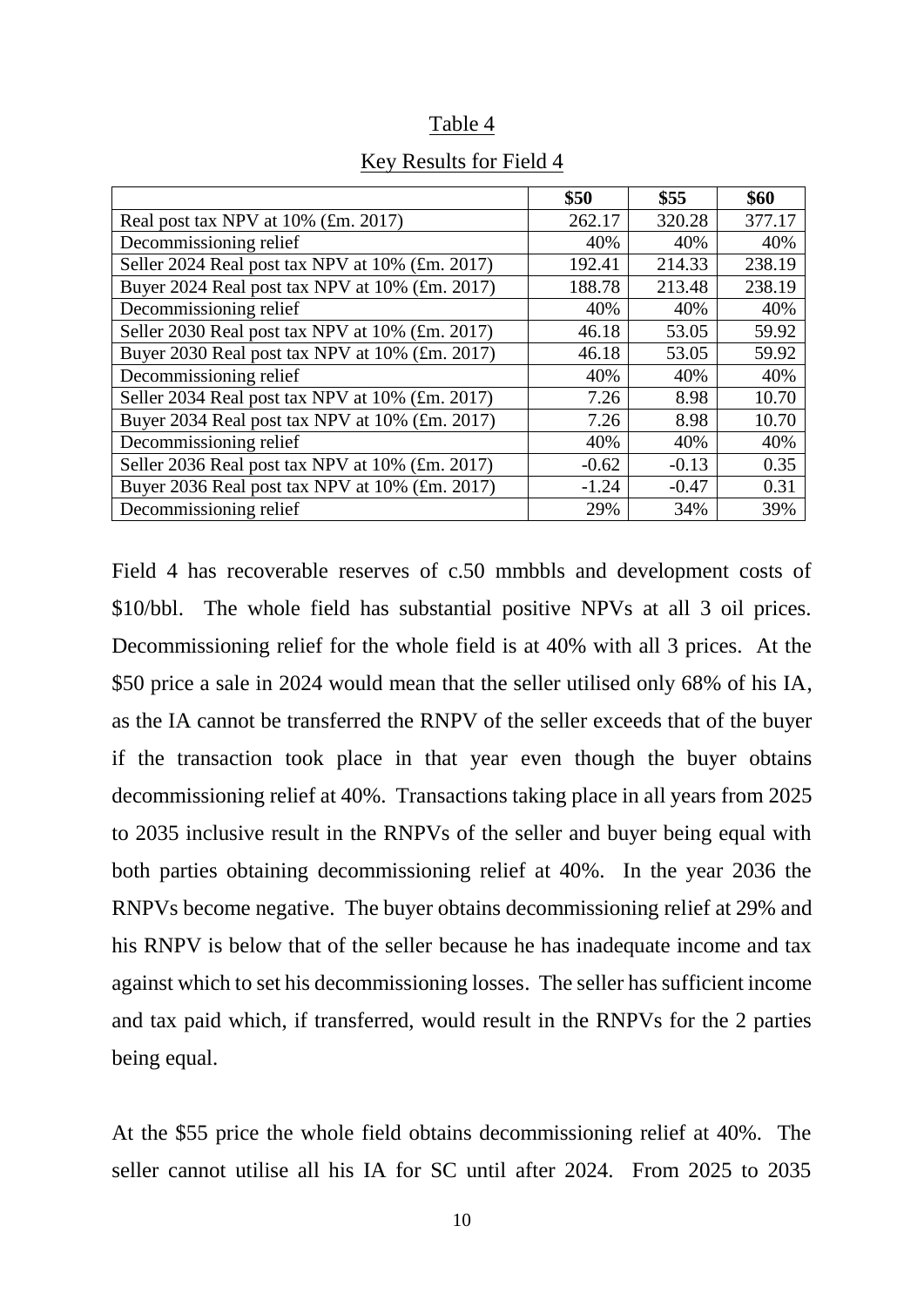inclusive the RNPVs of the seller and buyer are equal with both parties obtaining decommissioning relief at 40%. From 2036 onwards the RNPVs of both parties are negative and decommissioning relief for the buyer becomes 34%. If TTH were permitted the seller has adequate income and tax paid to permit the buyer to obtain relief at 40%. The RNPVs of the 2 parties then become equal.

At the \$60 price the RNPVs of the 2 parties are equal for transactions taking place in all years from 2024 to 2035. Decommissioning relief is at 40% for both parties. Only in 2036 when the field is near its economic limit does the buyer experience decommissioning relief at 39%.

#### Table 5

|                                                 | \$50    | \$55    | \$60    |
|-------------------------------------------------|---------|---------|---------|
| Real post tax NPV at $10\%$ (£m. 2017)          | 57.83   | 122.72  | 182.00  |
| Decommissioning relief                          | 40%     | 40%     | 40%     |
| Seller 2025 Real post tax NPV at 10% (£m. 2017) | 143.01  | 156.51  | 174.95  |
| Buyer 2025 Real post tax NPV at 10% (£m. 2017)  | 123.94  | 144.39  | 164.84  |
| Decommissioning relief                          | 40%     | 40%     | 40%     |
| Seller 2030 Real post tax NPV at 10% (£m. 2017) | 35.09   | 39.53   | 46.40   |
| Buyer 2030 Real post tax NPV at 10% (£m. 2017)  | 32.66   | 39.53   | 46.40   |
| Decommissioning relief                          | 40%     | 40%     | 40%     |
| Seller 2034 Real post tax NPV at 10% (£m. 2017) | 1.31    | 3.03    | 4.74    |
| Buyer 2034 Real post tax NPV at 10% (£m. 2017)  | 1.15    | 3.03    | 4.74    |
| Decommissioning relief                          | 38%     | 40%     | 40%     |
| Seller 2035 Real post tax NPV at 10% (£m. 2017) | $-1.97$ | $-0.96$ | 0.06    |
| Buyer 2050 Real post tax NPV at 10% (£m. 2017)  | $-3.68$ | $-2.09$ | $-0.51$ |
| Decommissioning relief                          | 22%     | 28%     | 34%     |

#### Key Results for Field 5

Field 5 has reserves of c.50 mmbbls and development costs of \$16/bbl. At the \$50 price the field obtains decommissioning relief at 40%. If the field were sold in 2025 the seller has only used 67% of the RFES and 0% of the IA for SC. In 2030 all the RFES is utilised but only 72% of the IA. By 2032 98% of the IA is utilised. Consequently, the RNPVs of the seller exceed that of the buyer, and it is not until 2033 that the RNPVs of the 2 parties are equal. The buyer continues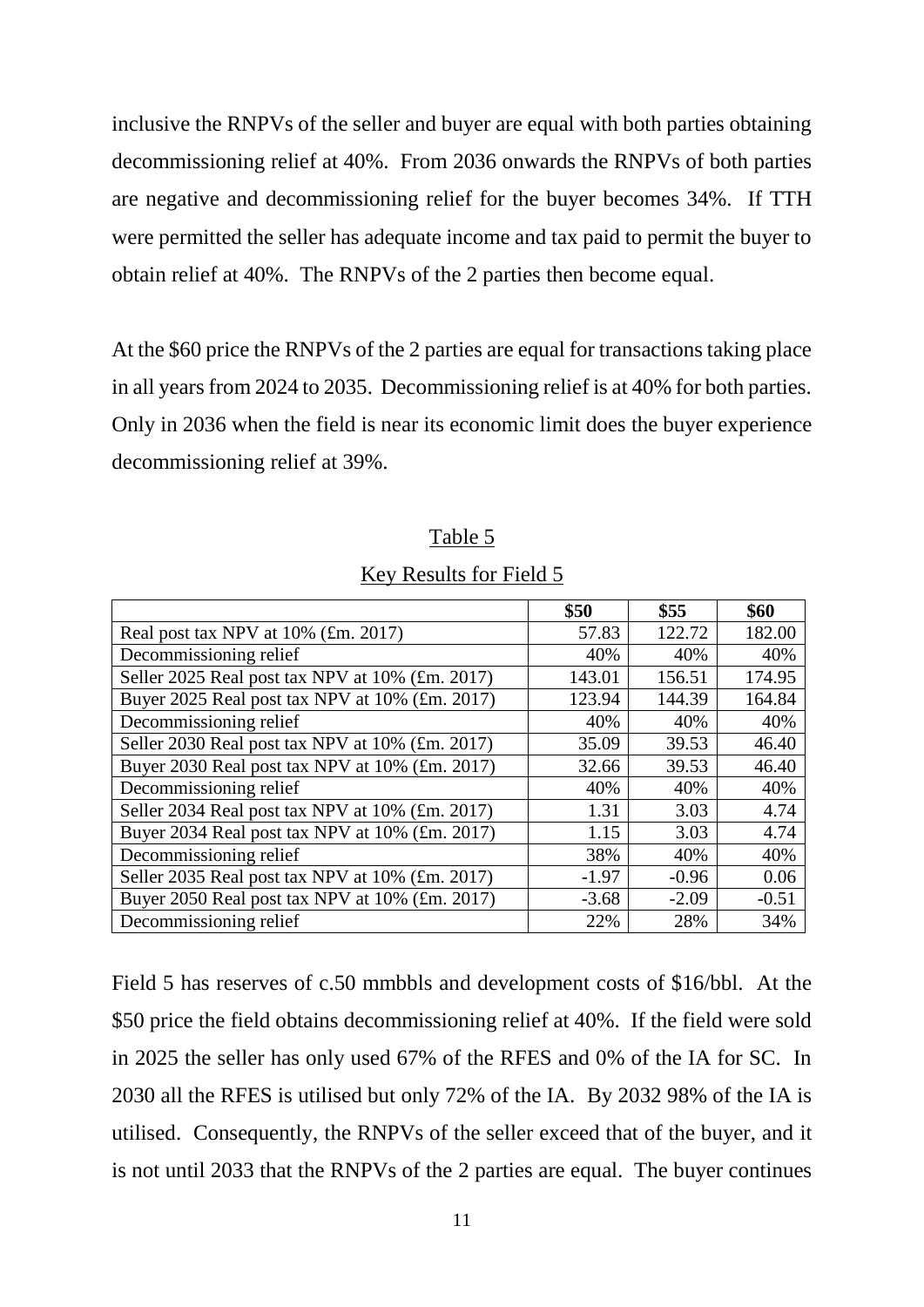to receive decommissioning relief at 40% until 2034 when it becomes 38%. He has inadequate income and tax paid to obtain relief at 40%. The seller has adequate tax history which, if transferred, permits relief for the buyer at 40%. In years beyond 2034 the RNPVs are negative and decommissioning relief for the buyer becomes progressively lower for the buyer. He gets relief at only 22% for a transaction in 2035 and his (negative) RNPV is well below that of the seller. Transfer of tax history would permit relief for the buyer at 40% and equalise the RNPVs of the 2 parties.

At the \$55 price the whole field receives decommissioning relief at 40%. The seller can utilise only 10% of his IA in 2025, 70% by 2028 and 85% by 2029. Thus the RNPV of the seller exceeds that of the buyer until 2030 when they become equal. Decommissioning relief for the buyer is at 40% until 2035 when the RNPVs become negative. A transaction in that year gives the buyer relief at 28%. If the tax history of the seller were transferred relief would be at 40% and the (negative) RNPVs of the 2 parties would be equal.

Under the \$60 price the whole field obtains decommissioning relief at 40%. The seller can only utilise his IA to the extent of31% in 2025. This rises to 99% in 2028. Thus until 2029 the RNPV of the seller exceeds that of the buyer. But the buyer continues to obtain decommissioning relief at 40% until beyond 2034. In 2035 the RNPV of the seller is just positive while that of the buyer is negative due to decommissioning relief being 34%. This reflects inadequate income and tax paid. Transfer of the tax history of the seller would produce relief at 40% and the RNPV of the buyer is transformed from negative to positive.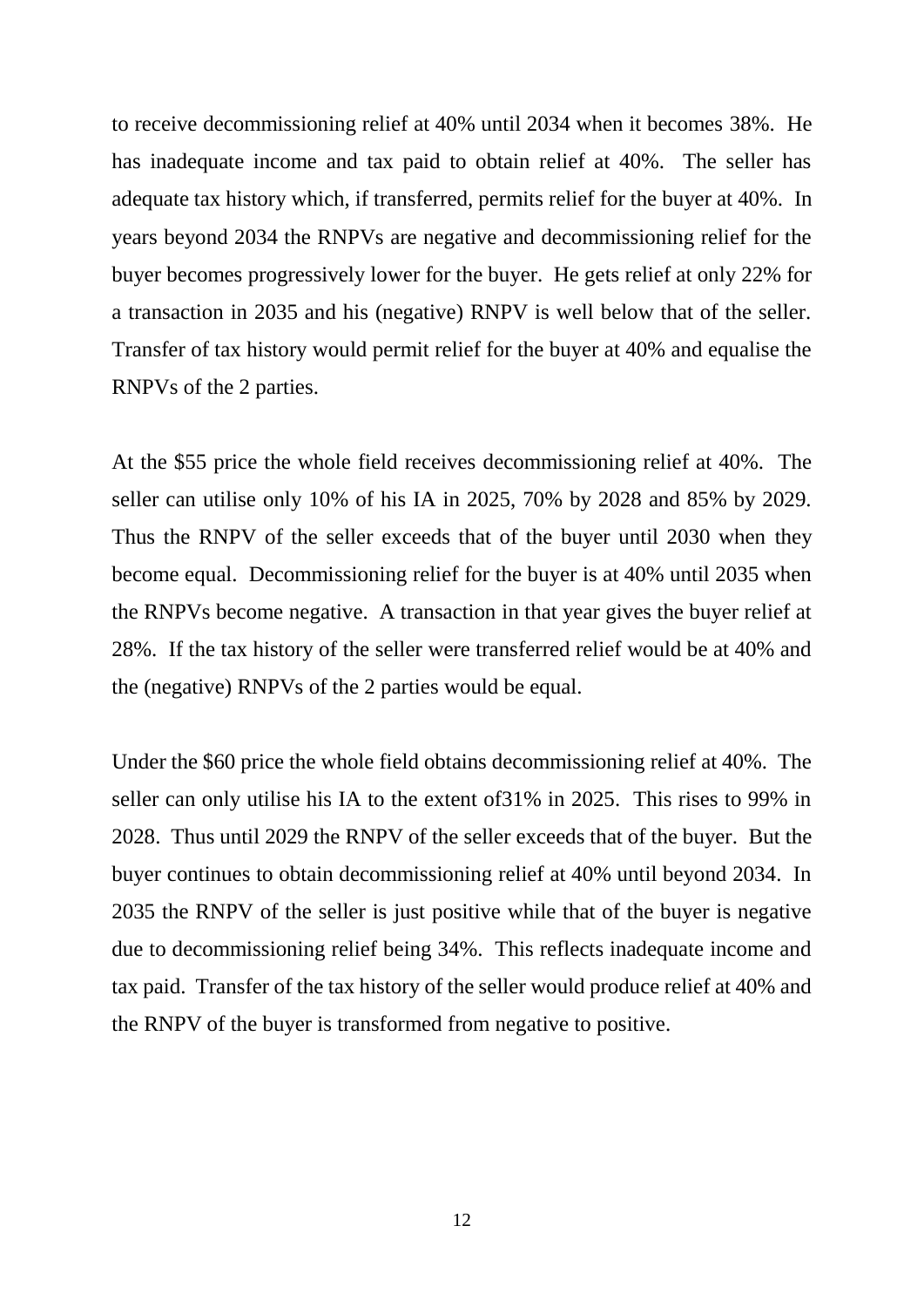#### Table 6

|                                                 | \$50      | \$55     | \$60     |
|-------------------------------------------------|-----------|----------|----------|
| Real post tax NPV at $10\%$ (£m. 2017)          | $-106.89$ | $-35.84$ | 32.20    |
| Decommissioning relief                          | 33%       | 32%      | 40%      |
| Seller 2026 Real post tax NPV at 10% (£m. 2017) | 130.94    | 135.83   | 137.72   |
| Buyer 2026 Real post tax NPV at 10% (£m. 2017)  | 88.76     | 105.34   | 121.93   |
| Decommissioning relief                          | 40%       | 40%      | 40%      |
| Seller 2029 Real post tax NPV at 10% (£m. 2017) | 51.93     | 55.85    | 65.34    |
| Buyer 2029 Real post tax NPV at 10% (£m. 2017)  | 41.36     | 50.11    | 58.87    |
| Decommissioning relief                          | 40%       | 40%      | 40%      |
| Seller 2033 Real post tax NPV at 10% (£m. 2017) | 7.15      | 9.97     | 12.62    |
| Buyer 2033 Real post tax NPV at 10% (£m. 2017)  | 6.41      | 9.04     | 11.66    |
| Decommissioning relief                          | 40%       | 40%      | 40%      |
| Seller 2034 Real post tax NPV at 10% (£m. 2017) | 1.91      | 3.73     | 5.37     |
| Buyer 2034 Real post tax NPV at 10% (£m. 2017)  | 1.55      | 3.44     | 5.16     |
| Decommissioning relief                          | 39%       | 40%      | 40%      |
| Seller 2035 Real post tax NPV at 10% (£m. 2017) | $-2.64$   | $-1.60$  | $-0.32$  |
| Buyer 2035 Real post tax NPV at 10% (£m. 2017)  | $-34.51$  | $-24.76$ | $-15.01$ |
| Decommissioning relief                          | 23%       | 28%      | 32%      |

#### Key Results for Field 6

Field 6 has recoverable reserves of c.50 mmbbls with development costs of \$21/bbl. At the \$50 price the field is non-commercial after tax though it has a substantially positive NPV before tax. For the whole field decommissioning relief is at 33%. Although the field is not small by current standards the high development costs mean that by 2025 the investor recovers only 82% of his actual costs but none of the RFES and none of the IA for SC. In 2030 he can use all of the RFES but none of the IA. By 2036 when the economic limit is reached he can use only 44% of the IA. Thus the RNPV of the seller exceeds that of the buyer throughout the life of the field as the buyer cannot utilise the unused IA. But the buyer obtains decommissioning relief at 40% for every year of possible asset transaction from 2025-2033 inclusive. As he does not receive the unused IA there is no displacement effect from decommissioning losses. With the asset transaction in 2034 the buyer's decommissioning relief is 39% and his RNPV remains below that of the seller. Transfer of the seller's tax history would give relief at 40%. In 2035 the buyer's relief falls to 23%, but at this stage the RNPV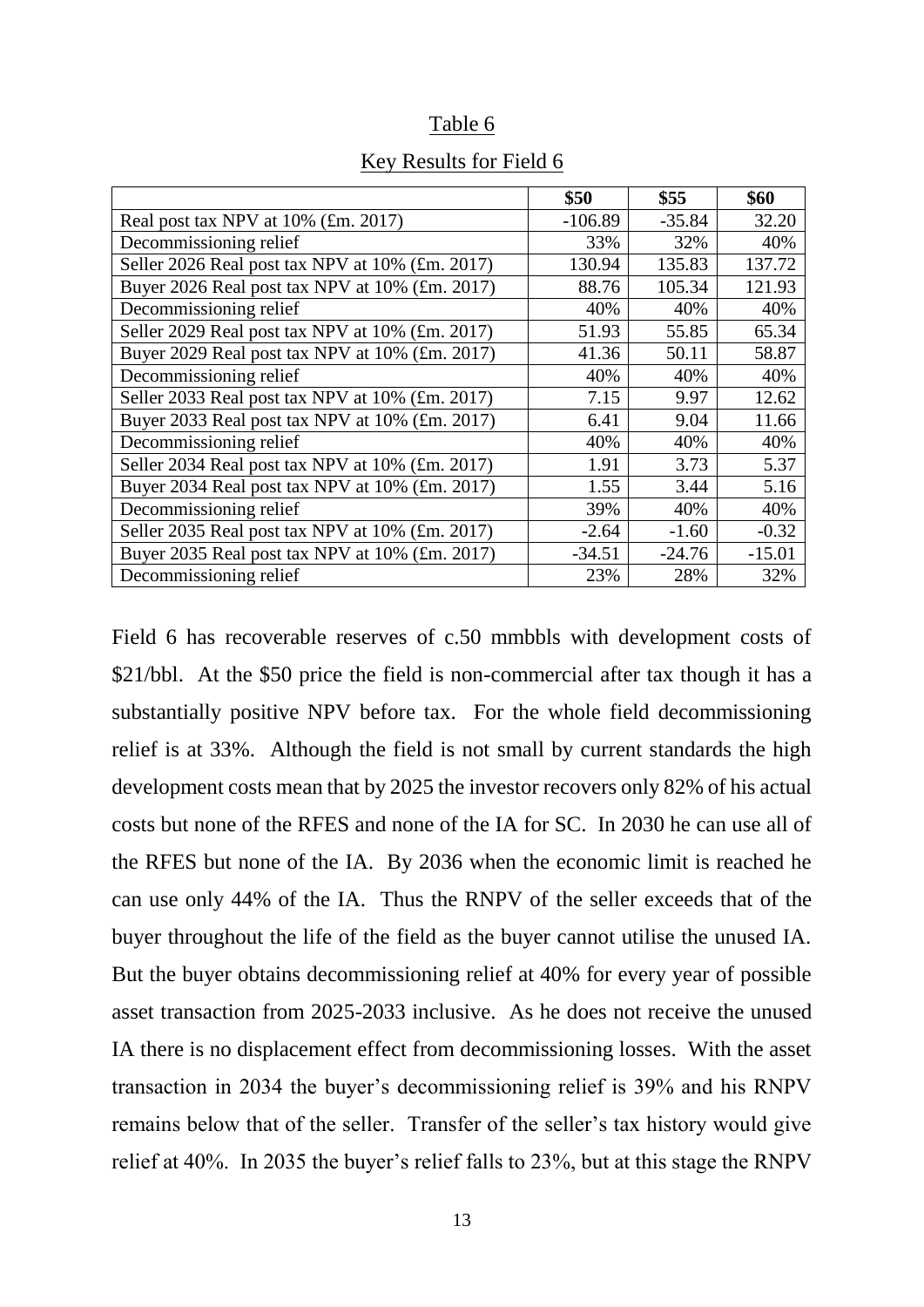becomes negative. The buyer's RNPV is now far below that of the seller due to the reduced decommissioning relief.

At the \$55 price decommissioning relief for the whole field is at 32%. Prior to decommissioning the field can only use 84% of the IA for SC and 66% after decommissioning. There is a displacement effect from the decommissioning losses. If a sale were undertaken in 2025 the seller has recovered only 93% of his costs and gets no benefit from the RFES or IA. Even at 2036 he can utilise only 78% of the IA. The consequence is that the RNPV for the seller exceeds that of the buyer in all years from 2025-2034 inclusive. The buyer does not obtain the unused IA and he receives decommissioning relief at 40% for years of transaction throughout the period 2025-2034 inclusive. For a transaction in 2035 the buyer's RNPV becomes very negative and well below that of the seller. Transfer of tax history would have a major positive effect on the buyer's RNPV.

At the \$60 price decommissioning relief for the whole field is at 40%. Even at this price by 2025 only 21% of the RFES and 0% of the IA for SC can be used. By 2028 he can use only 28% of the IA, and by 2034 he can use 97%. Thus the RNPV for the seller exceeds the RNPV of the buyer throughout these years. But the buyer does obtain decommissioning relief at 40% for transactions taking place in all years from 2025-2034 inclusive as he has no IA which could be displaced. In 2035 the RNPV of both parties becomes negative and decommissioning relief for the buyer becomes 32%. He has inadequate taxable income and tax to offset the losses. Transfer of the tax history could bridge the large gap between the RNPVs of the 2 parties.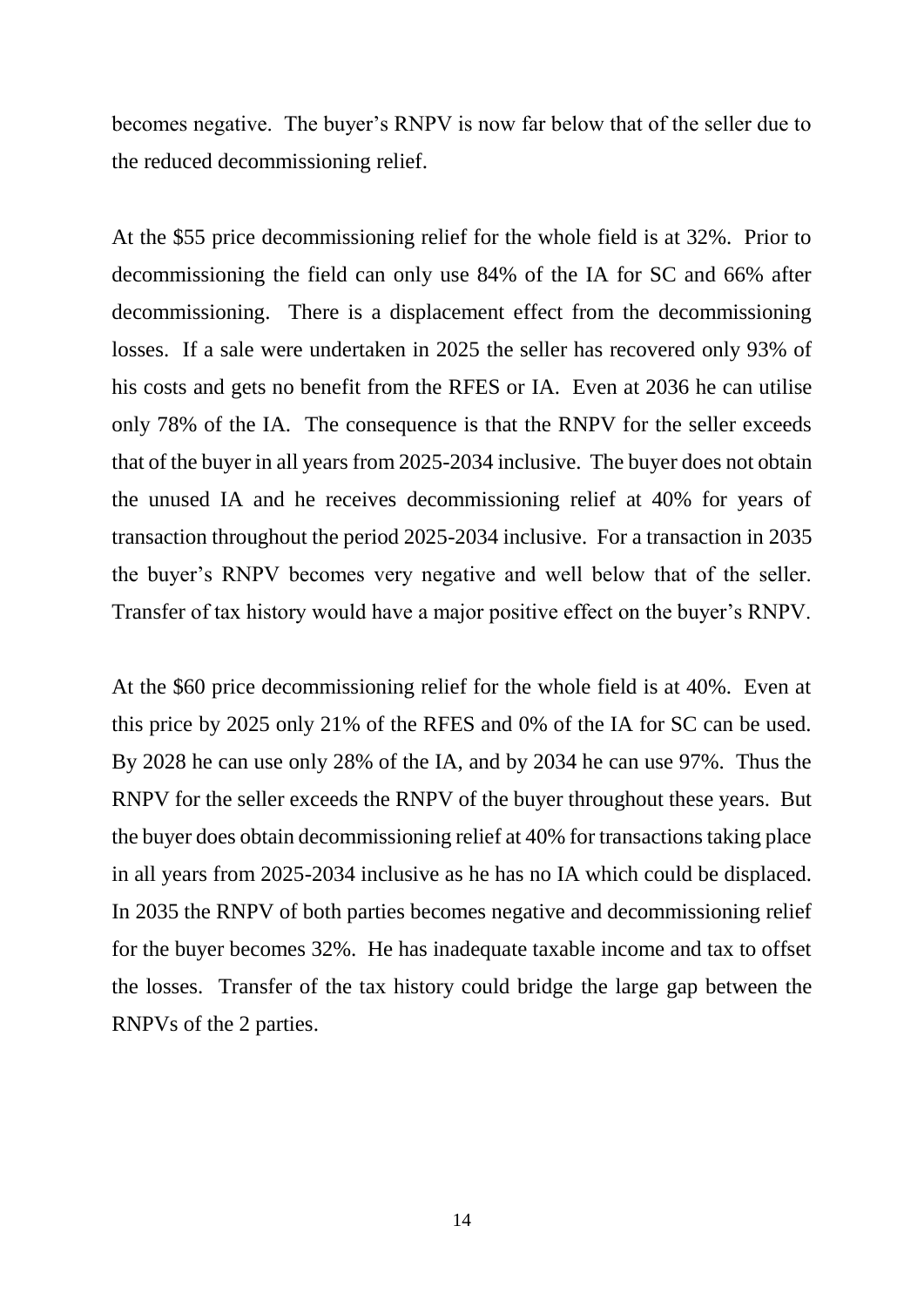#### Table 7

|                                                 | \$50    | \$55    | \$60   |
|-------------------------------------------------|---------|---------|--------|
| Real post tax NPV at 10% (£m. 2017)             | 509.19  | 623.54  | 738.62 |
| Decommissioning relief                          | 40%     | 40%     | 40%    |
| Seller 2024 Real post tax NPV at 10% (£m. 2017) | 341.68  | 381.68  | 427.52 |
| Buyer 2024 Real post tax NPV at 10% (£m. 2017)  | 336.42  | 381.68  | 427.52 |
| Decommissioning relief                          | 40%     | 40%     | 40%    |
| Seller 2030 Real post tax NPV at 10% (£m. 2017) | 107.18  | 122.22  | 137.84 |
| Buyer 2030 Real post tax NPV at 10% (£m. 2017)  | 107.18  | 122.22  | 137.84 |
| Decommissioning relief                          | 40%     | 40%     | 40%    |
| Seller 2035 Real post tax NPV at 10% (£m. 2017) | 34.92   | 40.19   | 46.03  |
| Buyer 2035 Real post tax NPV at 10% (£m. 2017)  | 34.92   | 40.19   | 46.03  |
| Decommissioning relief                          | 40%     | 40%     | 40%    |
| Seller 2039 Real post tax NPV at 10% (£m. 2017) | $-0.71$ | 0.09    | 1.48   |
| Buyer 2039 Real post tax NPV at 10% (£m. 2017)  | $-1.69$ | $-0.43$ | 1.43   |
| Decommissioning relief                          | 28%     | 33%     | 39%    |

#### Key Results for Field 7

Field 7 has recoverable reserves of c.103 mmbbls and development costs of \$10/bbl. At the \$50 price the whole field obtains decommissioning relief at 40%. At 2024 the seller had only utilised 77% of his IA and so the RNPV of the seller exceeds that of the buyer. For all years from 2025-2038 inclusive the RNPV of the seller and buyer are equal. Both receive decommissioning relief at 40%. In 2039 the RNPVs of both parties become negative and the buyer receives decommissioning relief at 28%, reflecting inadequate income and tax paid. Transfer of the tax history of the seller would remove the difference between the RNPV of the buyer and the seller.

At the \$55 price the whole field obtains decommissioning relief at 40%. From 2024-2038 inclusive the RNPVs of the seller and buyer are equal with both obtaining relief at 40%. With a transaction in 2039 the RNPV of the seller is positive while that of the buyer is negative. Decommissioning relief for the buyer is 33% due to inadequate income and tax paid. Transfer of the tax history of the seller would result in relief being at 40% and the RNPV of the buyer being transformed from negative to positive.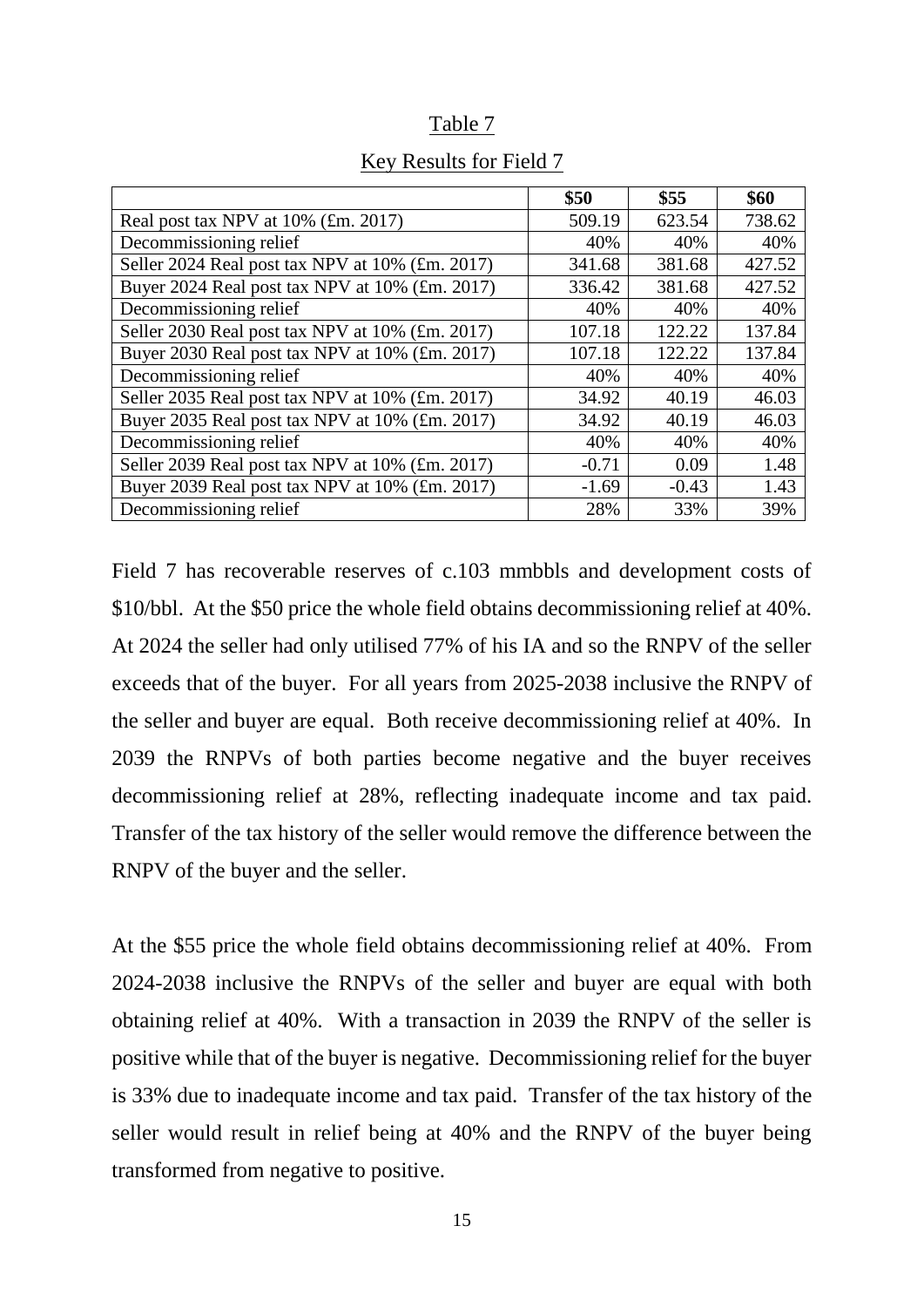At the \$60 price the whole field obtains decommissioning relief at 40%. For transactions in every year from 2024-2038 inclusive the RNPVs of the 2 parties are equal and decommissioning relief is at 40%. A transaction in 2039 results in the RNPV of the seller exceeding that of the buyer. The latter obtains decommissioning relief at 39% due to inadequate income and tax paid. Transfer of the seller's tax history would bring relief to 40% and the RNPVs of the 2 parties become equal.

|--|

|                                                 | \$50    | \$55   | \$60   |
|-------------------------------------------------|---------|--------|--------|
| Real post tax NPV at 10% (£m. 2017)             | 93.14   | 221.61 | 340.69 |
| Decommissioning relief                          | 40%     | 40%    | 40%    |
| Seller 2029 Real post tax NPV at 10% (£m. 2017) | 103.86  | 118.88 | 131.20 |
| Buyer 2029 Real post tax NPV at 10% (£m. 2017)  | 95.01   | 113.27 | 130.95 |
| Decommissioning relief                          | 40%     | 40%    | 40%    |
| Seller 2034 Real post tax NPV at 10% (£m. 2017) | 33.25   | 39.02  | 45.69  |
| Buyer 2034 Real post tax NPV at 10% (£m. 2017)  | 31.77   | 39.02  | 45.69  |
| Decommissioning relief                          | 40%     | 40%    | 40%    |
| Seller 2038 Real post tax NPV at 10% (£m. 2017) | $-0.05$ | 2.30   | 4.07   |
| Buyer 2038 Real post tax NPV at 10% (£m. 2017)  | $-1.11$ | 2.04   | 4.07   |
| Decommissioning relief                          | 32%     | 38%    | 40%    |

Key Results for Field 8

Field 8 has recoverable reserves of c.102 mmbbls and development costs of \$16/bbl. At \$50 price decommissioning relief for the whole field is 40%. By 2025 the investor has used only 77% of the RFES and none of the IA for SC. By 2028 he can use 33% of the IA, by 2032 66%, and by 2035 95%. The RNPV of the seller exceeds that of the buyer for all years in the period 2025-2035 as the buyer does not obtain unused IA. The buyer does obtain decommissioning relief at 40% for all transactions within the time period 2025-2037 inclusive. For a transaction in 2038 the buyer gets decommissioning relief at 32% and for a transaction in 2039 only at 8%. This reflects the inadequacy of income and tax paid. Transfer of the tax history of the seller would bring relief for the buyer to 40% and equalise the RNPVs of the 2 parties.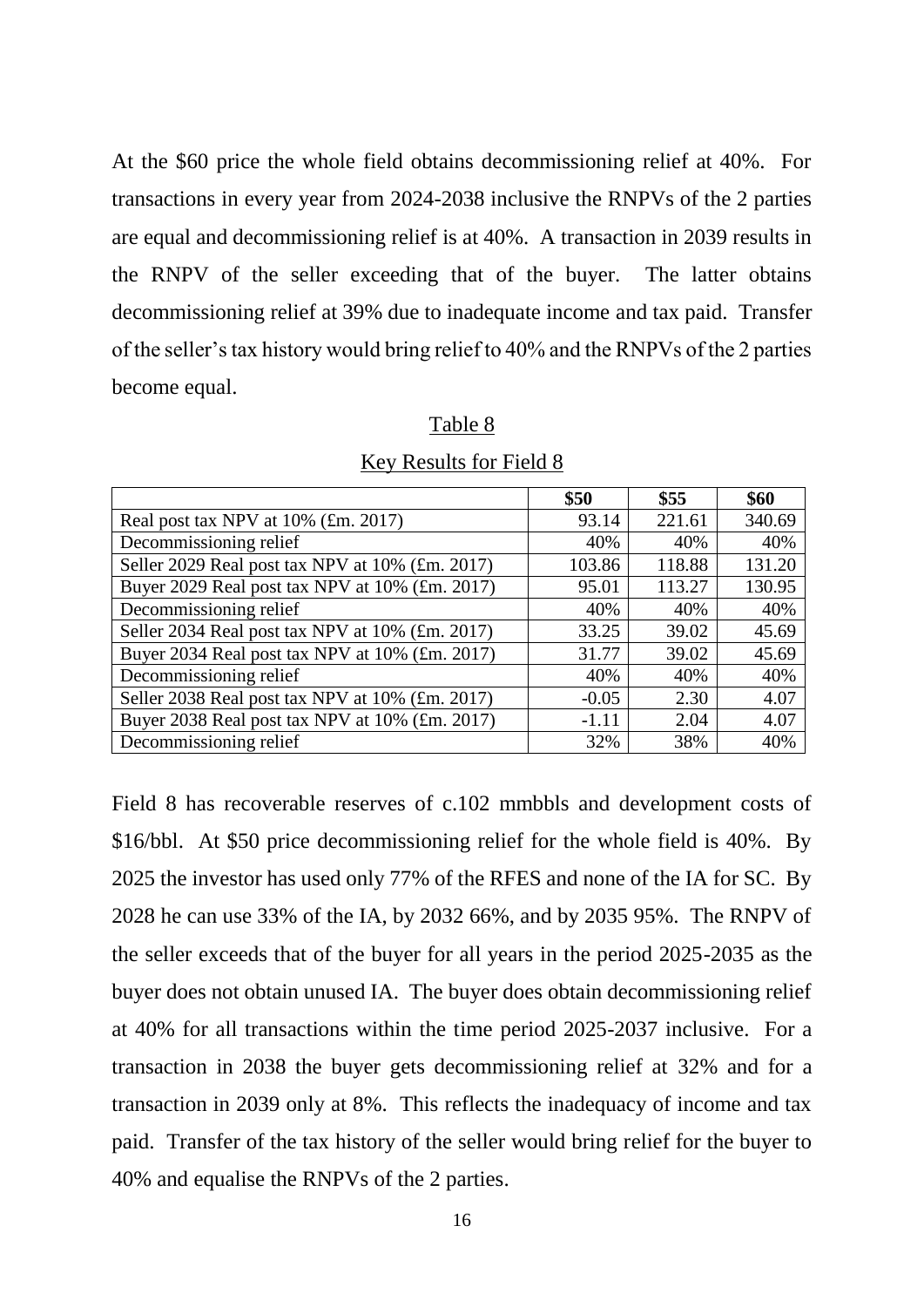At the \$55 price the whole field obtains decommissioning relief at 40%. But the seller can use only 15% of his IA by 2025, 59% by 2028, 79% by 2030, and 99% by 2032. The RNPV of the seller exceeds that of the buyer in all years from 2025- 2032 inclusive. The buyer obtains decommissioning relief at 40% for transactions taking place in all of the years from 2025-2037 inclusive. He does not receive the unused IA. For a transaction in 2038 the buyer receives decommissioning relief at 38%, reflecting inadequate income and tax paid. The seller has tax capacity which could be transferred. This would produce relief at 40% for the buyer and equalise the RNPVs for the 2 parties.

At the \$60 price the whole field obtains decommissioning relief at 40%. The seller can use only 36% of his IA by 2025, 72% by 2027, and 99% by 2029. The RNPV of the seller exceeds that of the buyer for all years in the period 2025-2029 inclusive. They are then equal over the period 2030-2038 inclusive. The buyer obtains decommissioning relief for transactions in all of the years 2025-2038 without the transfer of the seller's tax history.

#### Table 9

#### **\$50 \$55 \$60** Real post tax NPV at  $10\%$  (£m. 2017)  $\qquad \qquad$  -266.94 | -118.97 | 18.75 Decommissioning relief 33% 33% 38% Seller 2028 Real post tax NPV at 10% (£m. 2017) 132.28 128.62 146.83 Buyer 2028 Real post tax NPV at 10% (£m. 2017) 90.44 111.16 131.87 Decommissioning relief  $40\%$   $40\%$   $40\%$   $40\%$ Seller 2033 Real post tax NPV at 10% (£m. 2017) 34.68 43.86 52.62 Buyer 2033 Real post tax NPV at  $10\%$  (£m. 2017)  $\boxed{31.13}$  39.32 47.51 Decommissioning relief  $40\%$   $40\%$   $40\%$ Seller 2037 Real post tax NPV at  $10\%$  (£m. 2017) 1.51 4.38 6.83 Buyer 2037 Real post tax NPV at  $10\%$  (£m. 2017)  $\boxed{0.36}$  3.96 6.50

#### Key Results for Field 9

Decommissioning relief  $34\%$   $40\%$   $40\%$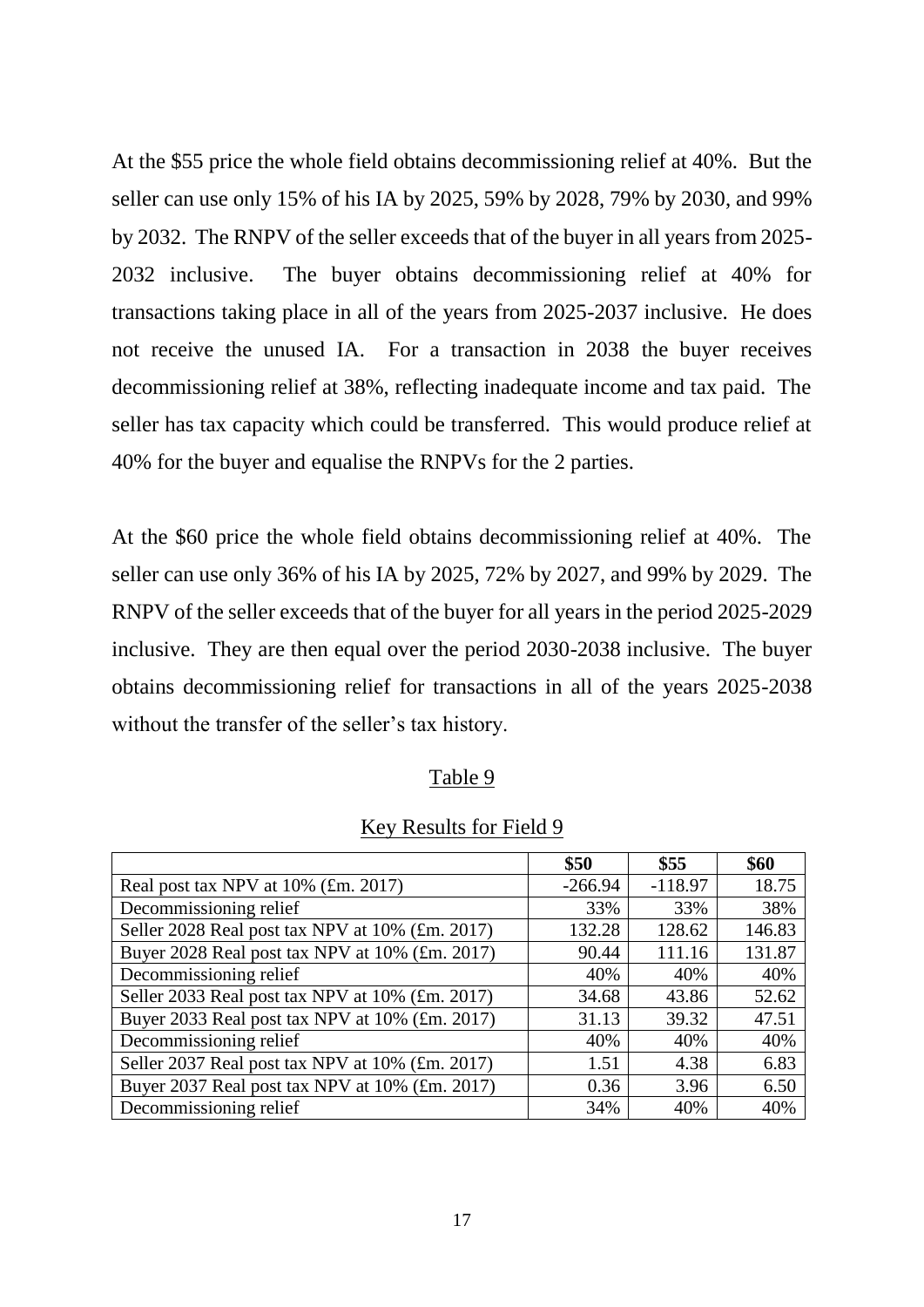Field 9 has recoverable reserves of c.102 mmbbls and development costs of \$21/bbl. At the \$50 price the field, while producing a substantially positive pretax NPV, is not commercially attractive after tax. For the whole field decommissioning relief is at 33%. By 2027 the investor has recovered his costs but is still unable to use the RFES and the IA for SC. He can use all his RFES by 2033 but only 1% of his IA. Only by 2036 is he able to use 19% of his IA. The RNPV of the seller thus exceeds that of the buyer for transactions in all years of the economic life of the field. But the buyer can get decommissioning relief at 40% for transactions in all years from 2025-2036 inclusive. There is no displacement effect because he has no IA the presence of which reduces the effective rate of relief for the seller. For a transaction in 2037, however, the buyer's relief is at only 34%. The seller has inadequate income and tax against which to set the decommissioning losses. His RNPV is below that of the seller.

At the \$55 price the decommissioning relief for the whole field is 33%. By 2025 the investor has recovered only 94% of his costs and made no use of the RFES and IA for SC. By 2034 he can still use only 39% of the IA. Thus there is displacement of the IA by the decommissioning costs. The buyer does receive relief at 40% for transactions in all years from 2025 to 2037 inclusive. He has no displacement of the RFES and IA because he does not receive them. It is only when the RNPVs become very small and negative that the decommissioning relief for the buyer becomes much less than 40% due to inadequate income and tax paid. This happens with a transaction in 2038 when relief for the buyer is only 23%.

At the \$60 price the field is substantially profitable before tax but not after tax. Decommissioning relief is at 38%. By 2025 only 29% of the RFES and none of the IA for SC. By 2030 35% of the IA can be used, and by 2036 84%. The RNPV of the seller exceeds that of the buyer in all years from 2025 to 2037 inclusive.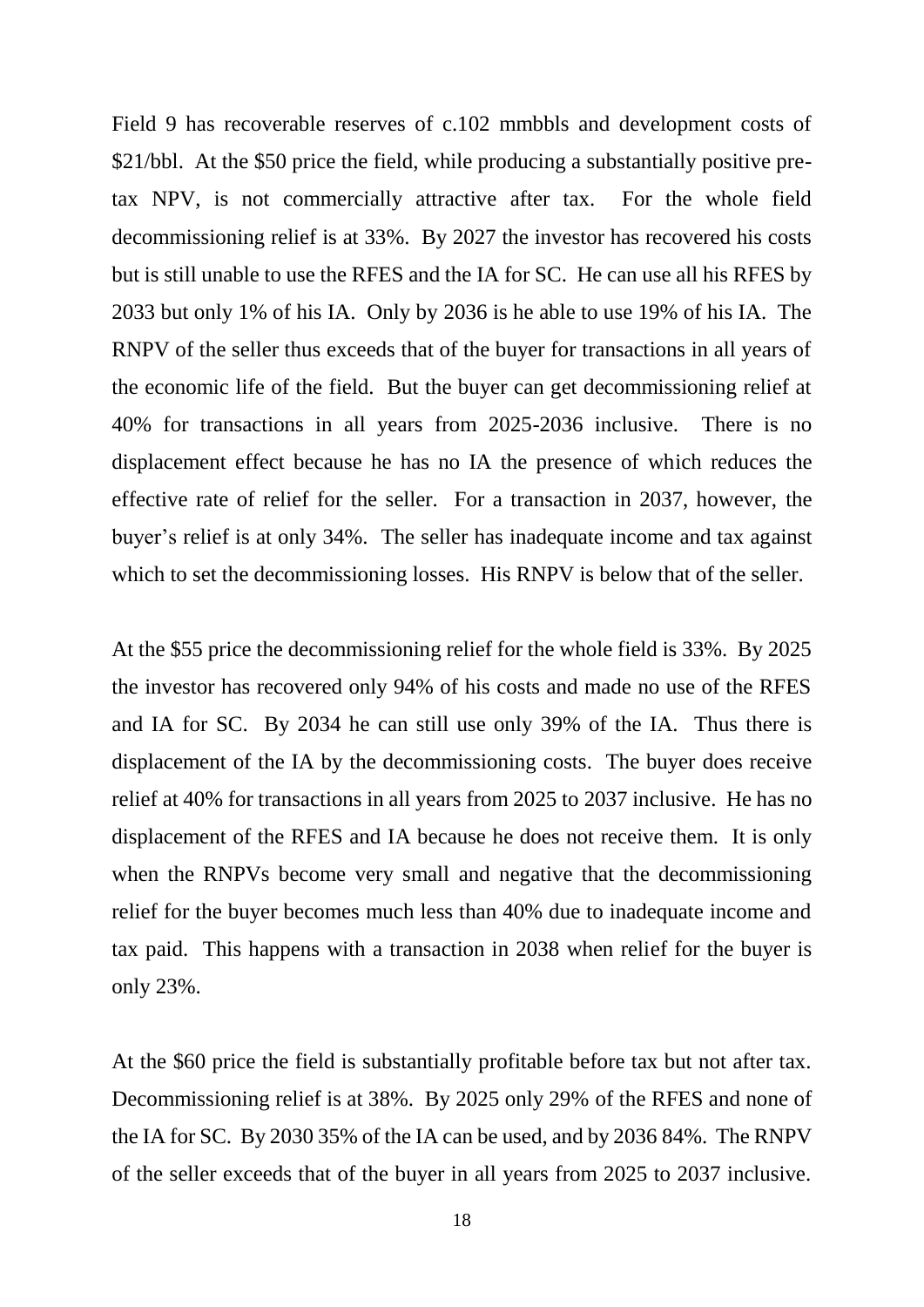Decommissioning relief for the buyer is at 40% for all transaction years from 2025 to 2037. The buyer has no IA and thus no displacement effect for the decommissioning costs. It is only in 2038 when the RNPV becomes negative that decommissioning relief for the buyer becomes 27% due to inadequate income and tax paid.

#### **b) Representative "Real" Fields**

In this section the results of the modelling of a set of representative "real" fields are summarised. The emphasis is on elucidating the position for transactions taking place in years where the difference between the position of the seller and buyer is material and could affect the decision to effect the whole transaction. In this section the effect of the transfer of tax history is highlighted in detail. This section also includes a discussion of the effects of adding incremental projects of c.3 mmbbls and c.5 mmbbls at the time of a transaction when the prospective returns are marginal and the difference between the position of the buyer and seller is likely to be material. The incremental projects have development costs of \$16/bbl. Development of the projects commences in the year of the transaction.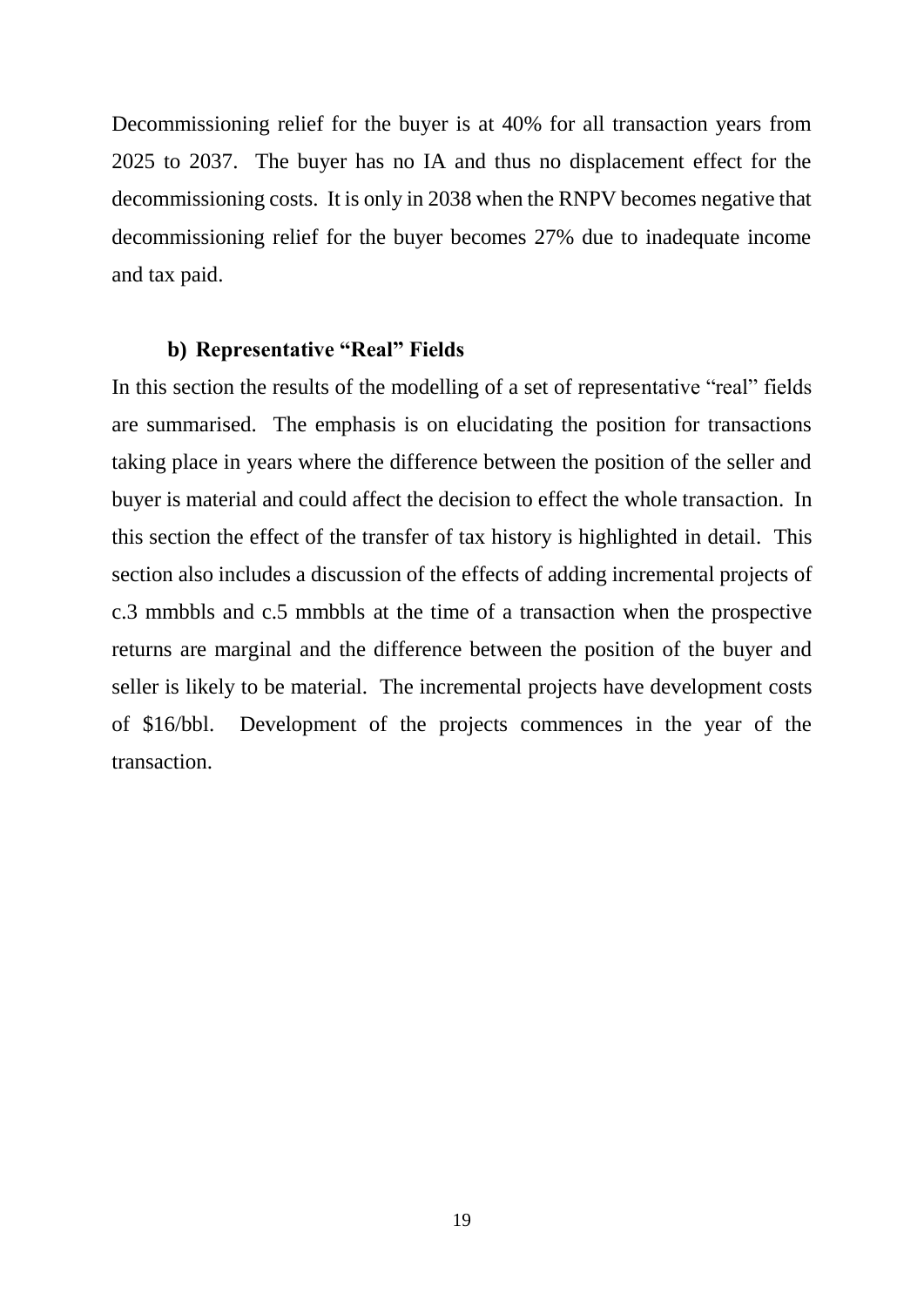| anie |
|------|
|------|

| <b>Key Results for Field A</b>                  |         |         |       |
|-------------------------------------------------|---------|---------|-------|
|                                                 | \$50    | \$55    | \$60  |
| Real post tax NPV at $10\%$ (£m. 2017)          | 46.33   | 65.64   | 84.65 |
| Decommissioning relief                          | 40.0%   | 40.0%   | 40.0% |
| <b>Costs Recovered</b>                          | 100%    | 100%    | 100%  |
| <b>RFES</b>                                     | 100%    | 100%    | 100%  |
| IA Pre decom                                    | 100%    | 100%    | 100%  |
| Devex/bbl $(\$)$                                | 19.89   | 19.89   | 19.89 |
| % Decom/Devex                                   | 14%     | 14%     | 14%   |
| Seller 2027 Real post tax NPV at 10% (£m. 2017) | $-0.55$ | 0.10    | 0.75  |
| Buyer 2027 Real post tax NPV at 10% (£m. 2017)  | $-1.54$ | $-0.55$ | 0.44  |
| Decommissioning relief                          | 26.8%   | 31.3%   | 35.8% |
| Buyer 2027 Real post tax NPV at 10% TTH used    | $-0.55$ | 0.10    | 0.75  |
| Decommissioning relief post TTH                 | 40%     | 40%     | 40%   |

Field A is very small with recoverable reserves of c. 12 mmbbls. At all 3 prices it recovers all its costs and uses all the IA for SC. It also achieves decommissioning relief at 40%. At \$50 price if the field is sold in 2027 the RNPV at 10% is negative for both parties but the position is worse for the buyer. Decommissioning relief for the buyer is only 26.8% compared to 40% for the seller because the buyer can only carry back losses to the year of asset acquisition. If the tax history prior to the transaction were available the buyer could get relief at 40%. This would require the transfer of £9.30m. in real terms. The RNPV remains negative for both seller and buyer.

At \$55 price with a transaction in 2027 decommissioning relief for the buyer is 31.3% and 40% for the seller. The buyer has inadequate taxable income. If the TTH were available relief for the buyer could be obtained at 40%. The seller's nominal taxable income would be reduced by £6.1m. to £106.38m. The RNPV at 10% for the buyer becomes positive. It is negative without the tax history transfer and thus receipt of the tax history could positively affect the transaction decision.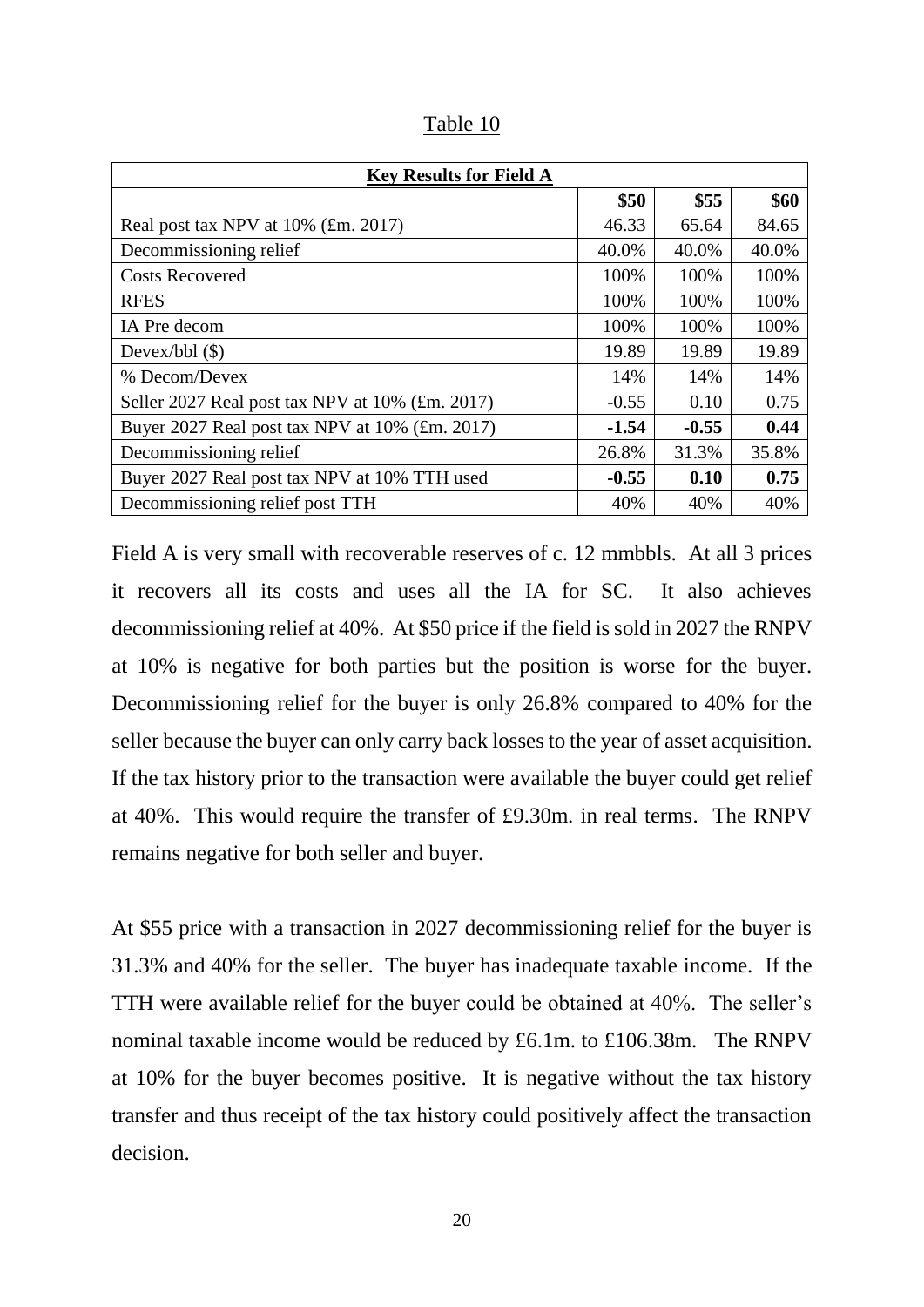At \$60 price decommissioning relief for the buyer is 35.8% and 40% for the seller. With the transfer of tax history to the buyer relief at 40% is obtained. This requires the transfer of £3.0 million in real terms. The buyer's RNPV is increased to a worthwhile extent, though it remains small.

The addition of incremental projects of 3 mmbbls and 5 mmbbls at the time of the transaction shown in Table 10 (2029) resulted in the buyer's RNPV becoming healthily positive at all 3 oil prices. He is also able to obtain decommissioning relief at 40% without recourse to the TTH.

| <b>Key Results for Field B</b>                         |         |         |       |
|--------------------------------------------------------|---------|---------|-------|
|                                                        | \$50    | \$55    | \$60  |
| Real post tax NPV at $10\%$ (£m.)                      | 46.60   | 58.55   | 70.86 |
| Decommissioning relief                                 | 40.0%   | 40.0%   | 40.0% |
| <b>Costs Recovered</b>                                 | 100%    | 100%    | 100%  |
| <b>RFES</b>                                            | 100%    | 100%    | 100%  |
| IA Pre decom                                           | 100%    | 100%    | 100%  |
| Devex/bbl $(\$)$                                       | 12.51   | 12.51   | 12.17 |
| % Decom/Devex                                          | 18%     | 18%     | 18%   |
| Seller 2024 Real post tax NPV at 10% (£m. 2017)        | $-0.97$ | 0.29    | 1.96  |
| Buyer 2024 Real post tax NPV at 10% (£m. 2017)         | $-2.00$ | $-0.13$ | 1.96  |
| Decommissioning relief                                 | 17.3%   | 30.8%   | 40.0% |
| Buyer 2024 Real post tax NPV at 10% with TTH used (£m. |         |         |       |
| 2017)                                                  | $-0.97$ | 0.29    | 1.96  |
| Decommissioning relief post TTH                        | 40%     | 40%     | 40%   |

Table 11

Field B is very small with reserves of c. 7.4 mmbbls but it has a healthy post-tax NPV and can achieve decommissioning relief at 40%. If it is sold in 2024 the RNPV at 10% for the buyer is negative with oil prices of \$50. Decommissioning relief for the buyer is only 17.3% due to inadequate income and tax. If the seller's tax history could be transferred the buyer can achieve decommissioning relief at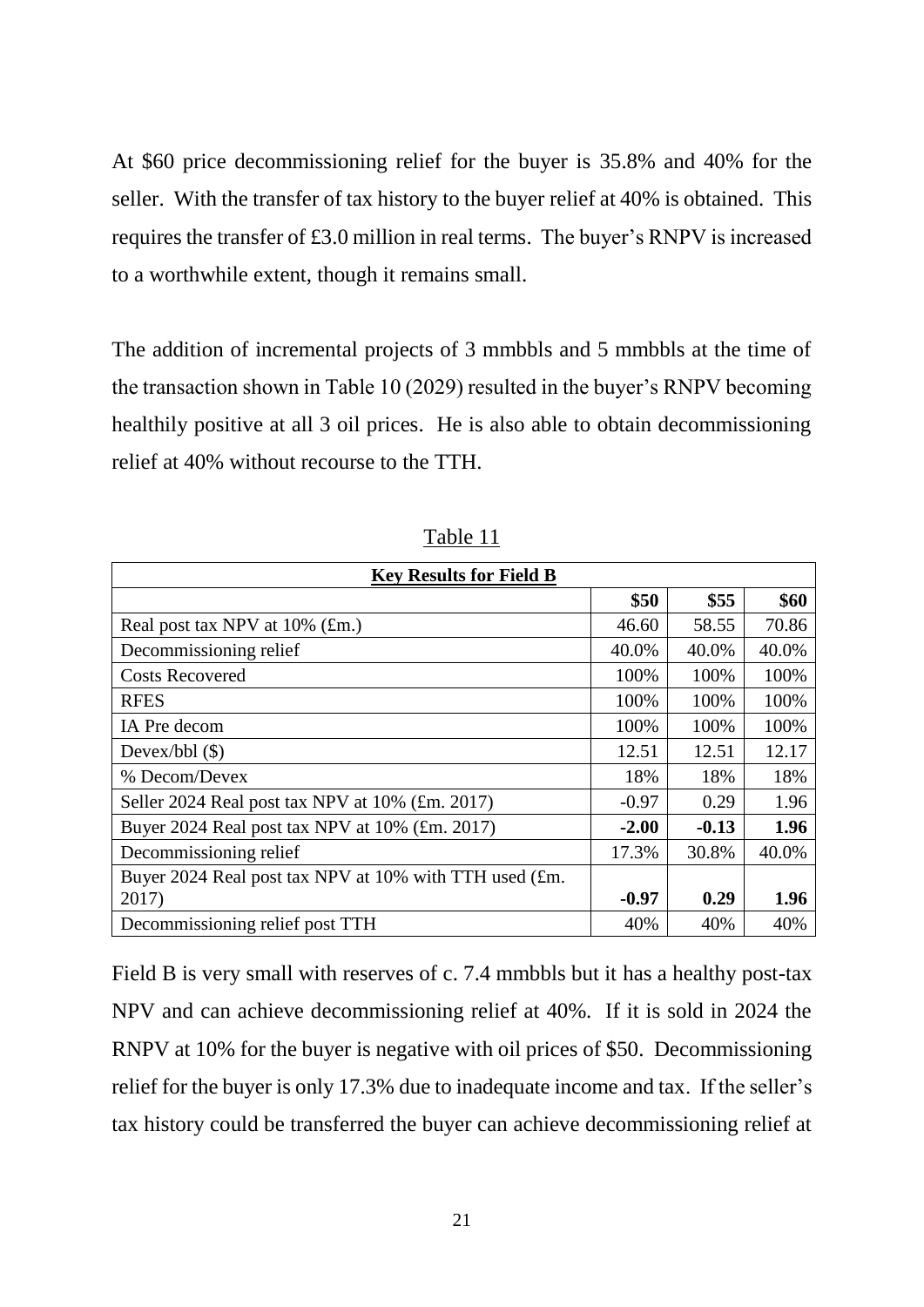40%. This requires the transfer of £8.2m. in real terms. The RNPV at 10% is still negative for the buyer but is significantly improved.

At \$55 oil price decommissioning relief for the buyer is 30.8%. If the seller's tax history were transferred the buyer can achieve decommissioning relief at 40%. This requires the transfer of £3.3m. in real terms. The RNPV at 10% for the buyer becomes positive whereas without the transfer of the tax history it was negative. The transfer is thus potentially important to the transaction decision. At the \$60 price the buyer can obtain relief at 40% without recourse to the TTH.

The addition of the incremental projects of 3 mmbbls and 5 mmbbls at the time of the transaction in 2024 results in the buyer's RNPV becoming healthily positive at all 3 oil prices. Decommissioning relief becomes 40% without recourse to the TTH at all 3 prices.

| <b>Key Results for Field C</b>                      |         |         |         |
|-----------------------------------------------------|---------|---------|---------|
|                                                     | \$50    | \$55    | \$60    |
| Real post tax NPV at $10\%$ (£m. 2017)              | 314.92  | 355.89  | 396.86  |
| Decommissioning relief                              | 40.0%   | 40.0%   | 40.0%   |
| <b>Costs Recovered</b>                              | 100%    | 100%    | 100%    |
| <b>RFES</b>                                         | 100%    | 100%    | 100%    |
| IA Pre decom                                        | 100%    | 100%    | 100%    |
| Devex/bbl $(\$)$                                    | 9.98    | 9.98    | 9.98    |
| % Decom/Devex                                       | 8%      | 8%      | 8%      |
| Seller 2025 Real post tax NPV at 10% (£m. 2017)     | $-0.38$ | $-0.06$ | 0.26    |
| Buyer 2025 Real post tax NPV at 10% (£m. 2017)      | $-1.15$ | $-0.68$ | $-0.21$ |
| Decommissioning relief                              | 23.6%   | 26.8%   | 29.9%   |
| Buyer 2025 Real post tax at 10% TTH used (£m. 2017) | $-0.38$ | $-0.06$ | 0.26    |
| Decommissioning relief post TTH                     | 40%     | 40%     | 40%     |

Table 12

Field C has reserves of c. 22.2 mmbbls. It can achieve decommissioning relief at 40%. If it is sold in 2025 the RNPV at 10% for the buyer is negative. At \$50 oil price decommissioning relief for the buyer is only 23.6% due to inadequate income and tax. If the tax history of the seller could be transferred the buyer can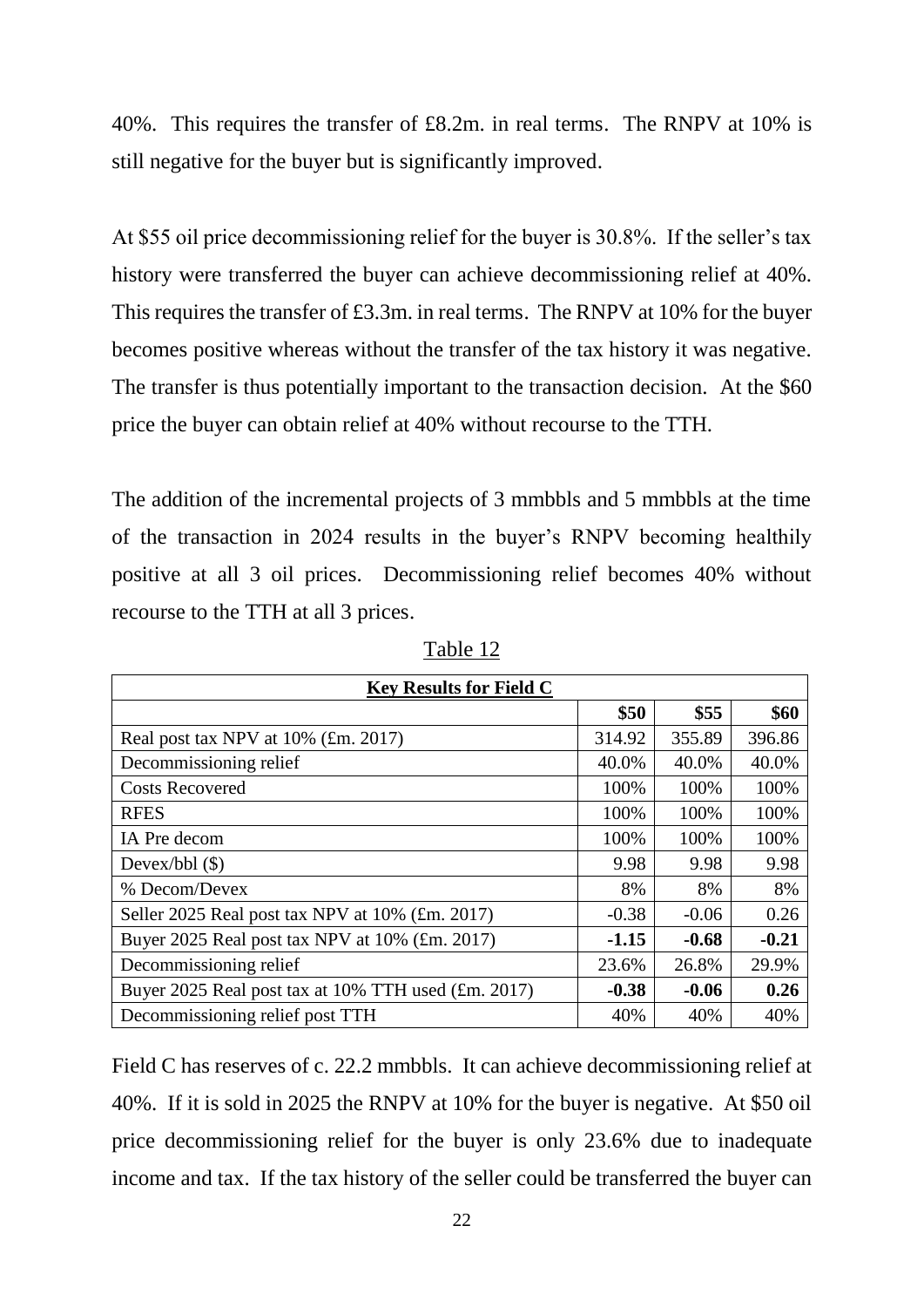achieve decommissioning relief at 40%. This requires the transfer of £6.7m. in real terms. While the RNPV at 10% is still negative for the buyer his position is significantly helped by the TTH.

At \$55 oil price decommissioning relief for the buyer is 26.8% due to inadequate income and tax. If the tax history of the seller could be transferred the buyer could achieve decommissioning relief at 40%. This requires the transfer of £5.4m. in real terms. The RNPV at 10% for the buyer is still negative but it is significantly improved by the TTH.

At \$60 oil price decommissioning relief for the buyer is 29.9% due to inadequate income and tax. If the tax history of the seller could be transferred the buyer achieves decommissioning relief at 40%. This requires the transfer of £4.1m. in real terms. The RNPV at 10% for the buyer becomes positive whereas without the tax history transfer it was negative. Thus the availability of the TTH could have a significant effect on the transaction decision.

The introduction of incremental projects of 3 mmbbls and 5 mmbbls at the time of the transaction (2025) results in the RNPVs of the buyer becoming healthily positive. Decommissioning relief for the buyer becomes 40% without recourse to the TTH under all 3 price cases.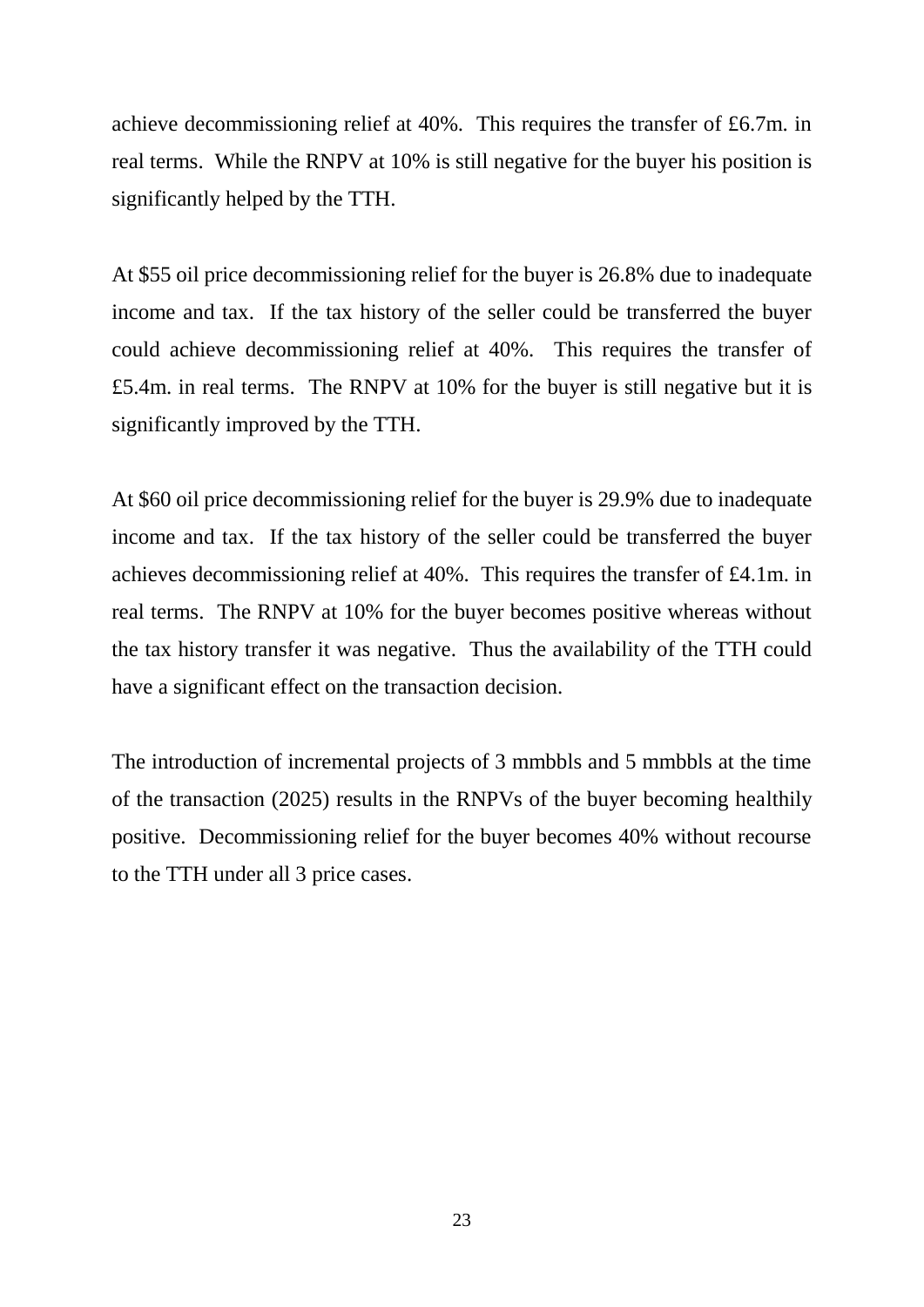| <b>Key Results for Field D</b>                      |         |         |         |
|-----------------------------------------------------|---------|---------|---------|
|                                                     | \$50    | \$55    | \$60    |
| Real post tax NPV at $10\%$ (£m. 2017)              | 29.01   | 34.76   | 40.45   |
| Decommissioning relief                              | 40.0%   | 40.0%   | 40.0%   |
| <b>Costs Recovered</b>                              | 100%    | 100%    | 100%    |
| <b>RFES</b>                                         | 100%    | 100%    | 100%    |
| IA Pre decom                                        | 100%    | 100%    | 100%    |
| Devex/bbl $(\$)$                                    | 17.65   | 16.63   | 16.63   |
| % Decom/Devex                                       | 8%      | 8%      | 8%      |
| Seller 2021 Real post tax NPV at 10% (£m. 2017)     | $-0.81$ | 0.34    | 0.08    |
| Buyer 2021 Real post tax NPV at 10% (£m. 2017)      | $-1.38$ | $-0.66$ | $-0.02$ |
| Decommissioning relief                              | 9.0%    | 18.3%   | 33.0%   |
| Buyer 2021 Real post tax at 10% TTH used (£m. 2017) | $-0.81$ | $-0.34$ | 0.08    |
| Decommissioning relief post TTH                     | 40%     | 40%     | 40%     |

Table 13

Field D is very, very small with recoverable reserves of c.2.7 mmbbls. But it can achieve decommissioning relief at 40%. If it is sold in 2021 the RNPV at 10% for the buyer is negative at all 3 oil prices. At \$50 decommissioning relief for the buyer is only 9% due to inadequate income and tax. If the tax history of the seller were transferred the buyer achieves decommissioning relief at 40%. This requires the transfer of £2.4m. in real terms. The RNPV at 10% is still negative for the buyer but is significantly improved by the TTH.

At \$55 decommissioning relief for the buyer is only 18.3% due to inadequate income and tax. If the tax history of the seller were transferred the buyer achieves decommissioning relief at 40%. This required the transfer of £1.8m. in real terms. The RNPV at 10% for the buyer is still negative but is improved by the TTH.

At \$60 decommissioning relief for the buyer is 33% due to inadequate income and tax. If the tax history of the seller were transferred the buyer achieves decommissioning relief at 40%. This requires the transfer of £0.6m. in real terms. The RNPV at 10% for the buyer becomes positive whereas without the tax history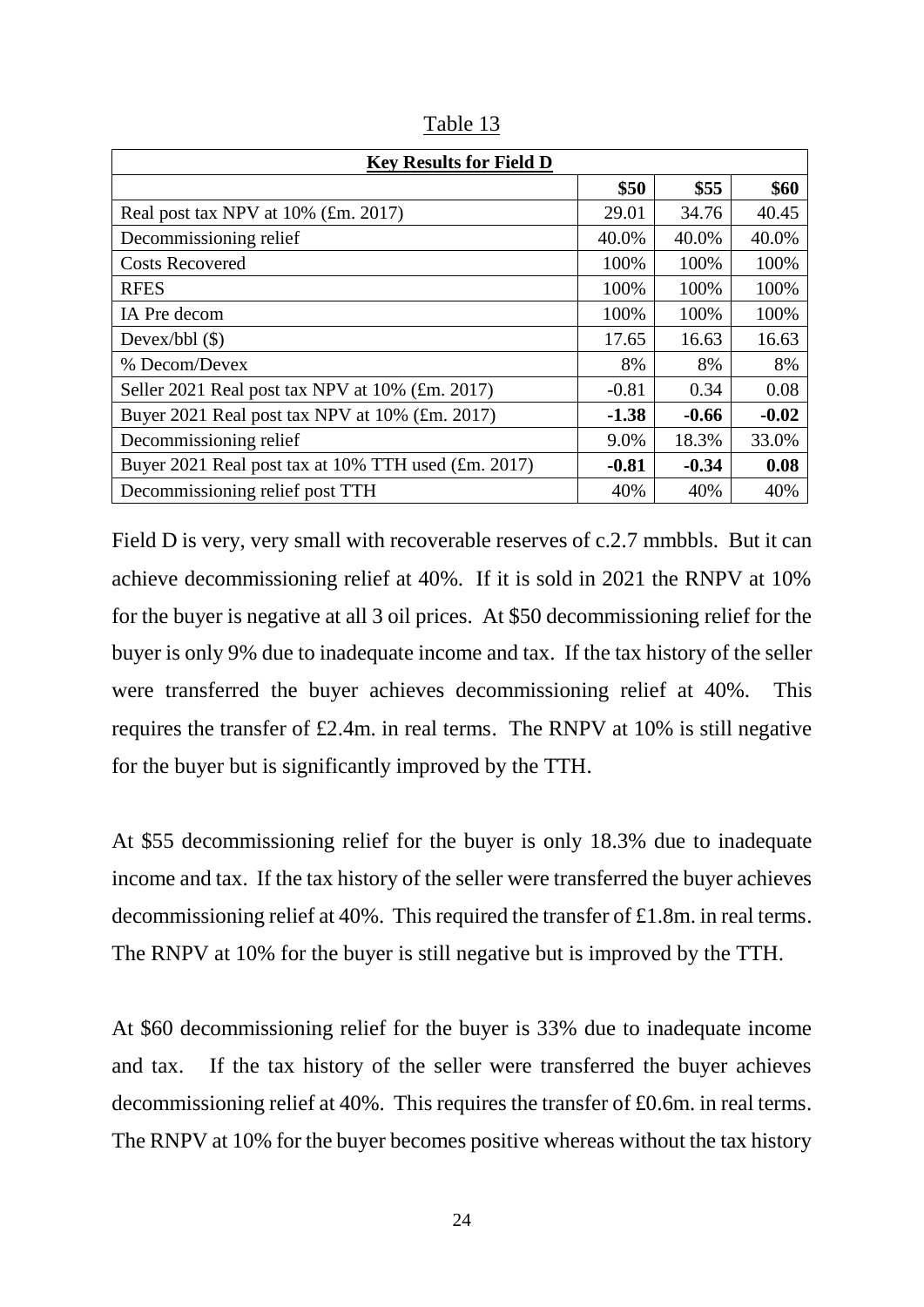transfer it was negative. Thus the TTH could significantly influence the transaction decision.

Introduction of incremental projects of 3 mmbbls and 5 mmbbls at the time of the transaction (2021) result in the RNPVs of the buyer becoming healthily positive. Decommissioning relief is obtained at 40% without recourse to the TTH under all 3 price cases.

| <b>Key Results for Field E</b>                      |       |       |       |
|-----------------------------------------------------|-------|-------|-------|
|                                                     | \$50  | \$55  | \$60  |
| Real post tax NPV at $10\%$ (£m. 2017)              | 42.40 | 48.70 | 54.99 |
| Decommissioning relief                              | 40.0% | 40.0% | 40.0% |
| <b>Costs Recovered</b>                              | 100%  | 100%  | 100%  |
| <b>RFES</b>                                         | 100%  | 100%  | 100%  |
| IA Pre decom                                        | 100%  | 100%  | 100%  |
| Devex/bbl $(\$)$                                    | 12.84 | 12.84 | 12.84 |
| % Decom/Devex                                       | 3%    | 3%    | 3%    |
| Seller 2030 Real post tax NPV at 10% (£m. 2017)     | 0.09  | 0.11  | 0.13  |
| Buyer 2030 Real post tax NPV at 10% (£m. 2017)      | 0.08  | 0.107 | 0.13  |
| Decommissioning relief                              | 34.0% | 38.0% | 40.0% |
| Buyer 2030 Real post tax at 10% TTH used (£m. 2017) | 0.09  | 0.11  | 0.13  |
| Decommissioning relief post TTH                     | 40%   | 40%   | 40%   |

Table 14

Field E is very small with recoverable reserves of 3.8 mmbbls. But it can achieve decommissioning relief at 40%. If it is sold in 2030 at \$50 price decommissioning relief for the buyer is 34% due to inadequate income and tax. If the tax history of the seller could be transferred the buyer achieves decommissioning relief at 40%. This requires the transfer of £0.23m. in real terms. The RNPV for the buyer is then equal to that of the seller.

At \$55 decommissioning relief for the buyer is 38%. If the tax history of the seller could be transferred the buyer achieves decommissioning relief at 40%. This requires the transfer of £0.08m. in real terms. The buyer's RNPV then equals that of the seller.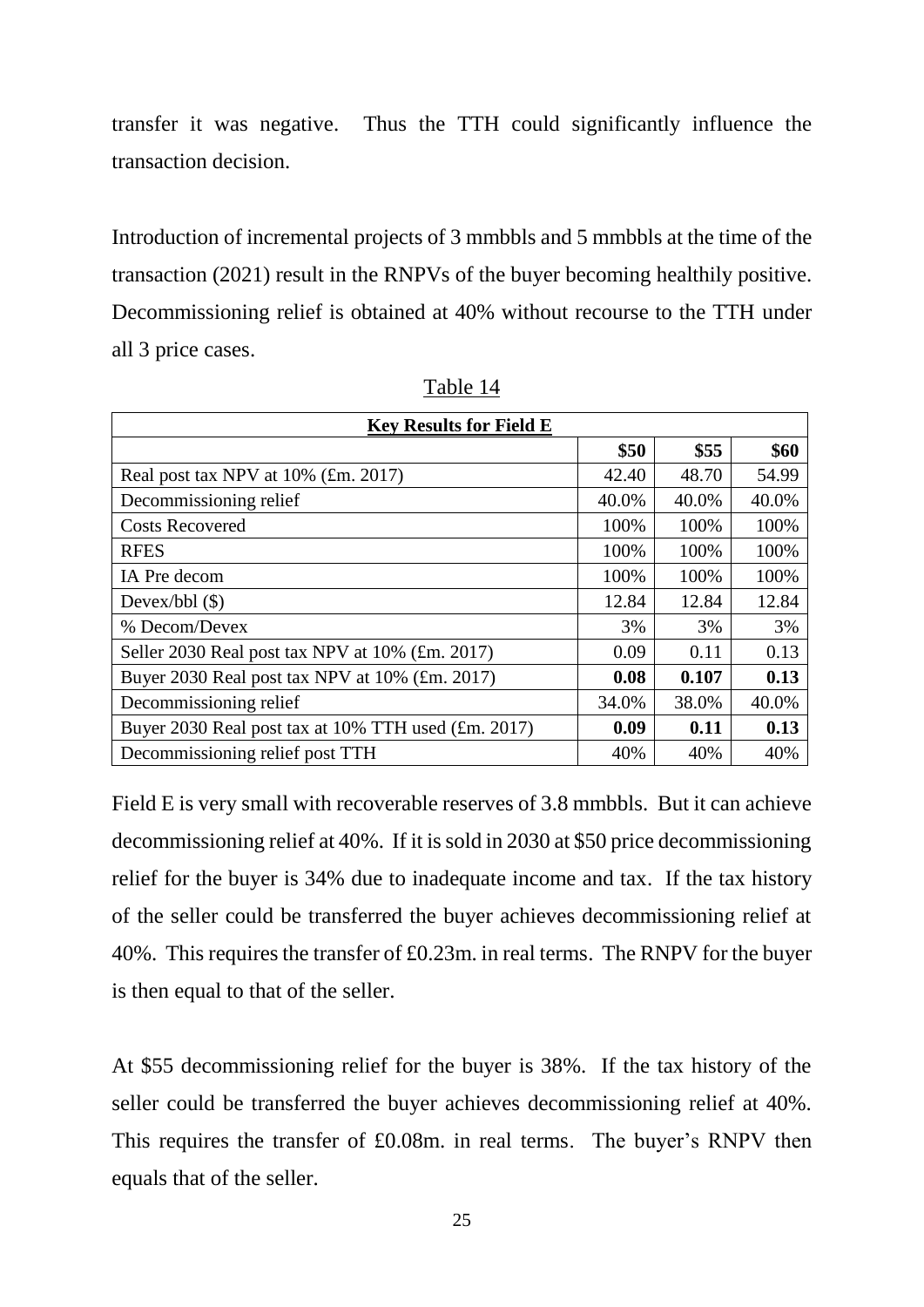At \$60 price decommissioning relief for the buyer is 40% without the transfer of tax history.

Incremental projects of 3 mmbbls and 5 mmbbls introduced in 2030 at the time of the transaction result in the RNPVs of the buyer becoming healthily positive with decommissioning relief obtained at 40% without recourse to the TTH.

| <b>Key Results for Field F</b>                      |        |        |        |
|-----------------------------------------------------|--------|--------|--------|
|                                                     | \$50   | \$55   | \$60   |
| Real post tax NPV at $10\%$ (£m. 2017)              | 449.42 | 519.30 | 588.84 |
| Decommissioning relief                              | 40.0%  | 40.0%  | 40.0%  |
| <b>Costs Recovered</b>                              | 100%   | 100%   | 100%   |
| <b>RFES</b>                                         | 100%   | 100%   | 100%   |
| IA Pre decom                                        | 100%   | 100%   | 100%   |
| Devex/bbl $(\$)$                                    | 9.15   | 9.01   | 9.01   |
| % Decom/Devex                                       | 14%    | 14%    | 14%    |
| Seller 2036 Real post tax NPV at 10% (£m. 2017)     | 0.89   | 2.70   | 4.13   |
| Buyer 2036 Real post tax NPV at 10% (£m. 2017)      | 0.52   | 2.70   | 4.13   |
| Decommissioning relief                              | 31.1%  | 40.0%  | 40.0%  |
| Buyer 2036 Real post tax at 10% TTH used (£m. 2017) | 0.89   | 2.70   | 4.13   |
| Decommissioning relief post TTH                     | 40%    | 40%    | 40%    |

Table 15

Field F has reserves of over 50 mmbbls. It can achieve decommissioning relief at 40%. If it is sold in 2036 at \$50 oil price decommissioning relief for the buyer is 31.1% due to inadequate income and tax. If the tax history of the seller could be transferred the buyer can achieve decommissioning relief at 40%. This requires the transfer of £13.0m. in real terms. The buyer's RNPV is increased to a worthwhile extent. With oil prices of \$55 and \$60 the buyer receives decommissioning relief at 40% without recourse to TTH and the RNPVs of the buyer and seller are equal.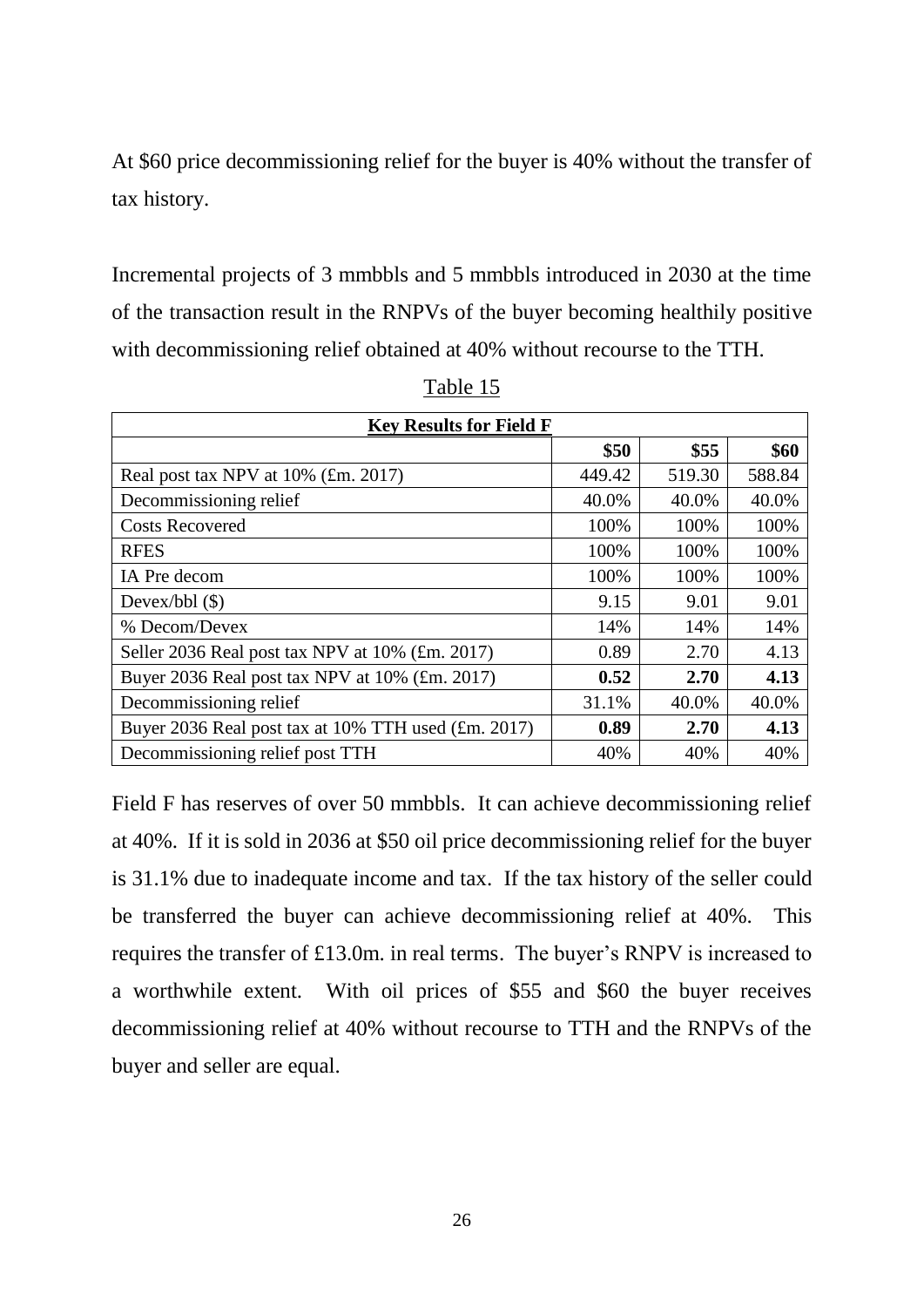Introduction of incremental projects of 3 mmbbls and 5 mmbbls at the time of the transaction (2036) result in the RNPVs of the buyer being healthily positive. Decommissioning relief is at 40% without recourse to the TTH.

| <b>Key Results for Field G</b>                  |         |        |        |  |
|-------------------------------------------------|---------|--------|--------|--|
|                                                 | \$50    | \$55   | \$60   |  |
| Real post tax NPV at 10% (£m. 2017)             | 102.73  | 126.89 | 151.49 |  |
| Decommissioning relief                          | 36.9%   | 36.9%  | 37.1%  |  |
| <b>Costs Recovered</b>                          | 100%    | 100%   | 99%    |  |
| <b>RFES</b>                                     | 100%    | 100%   | 100%   |  |
| IA Pre decom                                    | 100%    | 100%   | 100%   |  |
| IA Post decom                                   | 69%     | 70%    | 70%    |  |
| Devex/bbl $(\$)$                                | 10.40   | 10.40  | 10.15  |  |
| % Decom/Devex                                   | 43%     | 43%    | 43%    |  |
| Seller 2028 Real post tax NPV at 10% (£m. 2017) | 4.86    | 7.40   | 10.38  |  |
| <b>Costs Recovered</b>                          | 77.28%  | 78.66% | 80.04% |  |
| <b>RFES</b>                                     | 15.35%  | 15.99% | 16.70% |  |
| IA Pre decom                                    | 75.02%  | 75.02% | 75.02% |  |
| Buyer 2028 Real post tax NPV at 10% (£m. 2017)  | $-0.06$ | 3.02   | 6.58   |  |
| Decommissioning relief                          | 23.1%   | 32.5%  | 40.0%  |  |
| Buyer 2028 Real post tax NPV at 10% TTH used    |         |        |        |  |
| $(\text{fm. } 2017)$                            | 1.18    | 3.57   | 6.58   |  |
| Decommissioning relief                          | 40%     | 40%    | 40%    |  |

Table 16

Field G has reserves of c.17 mmbbls. It has relatively high decommissioning costs. It cannot achieve full decommissioning relief at 40%. At \$50 the field can recover its costs and use the RFES, but, after decommissioning, it can only obtain 69% of the IA because the decommissioning losses displace the IA. Effective decommissioning relief is 36.9%. At \$55 the field can recover its costs and use the RFES but, after decommissioning, it can only use 70% of the IA because the decommissioning relief displaces the IA. Effective decommissioning relief is 36.9%. At \$60 the field can only recover 99% of its costs (because of a loss in late field life). It can use the RFES but, after decommissioning, it can only use 69% of the IA because the decommissioning losses displace the IA. Effective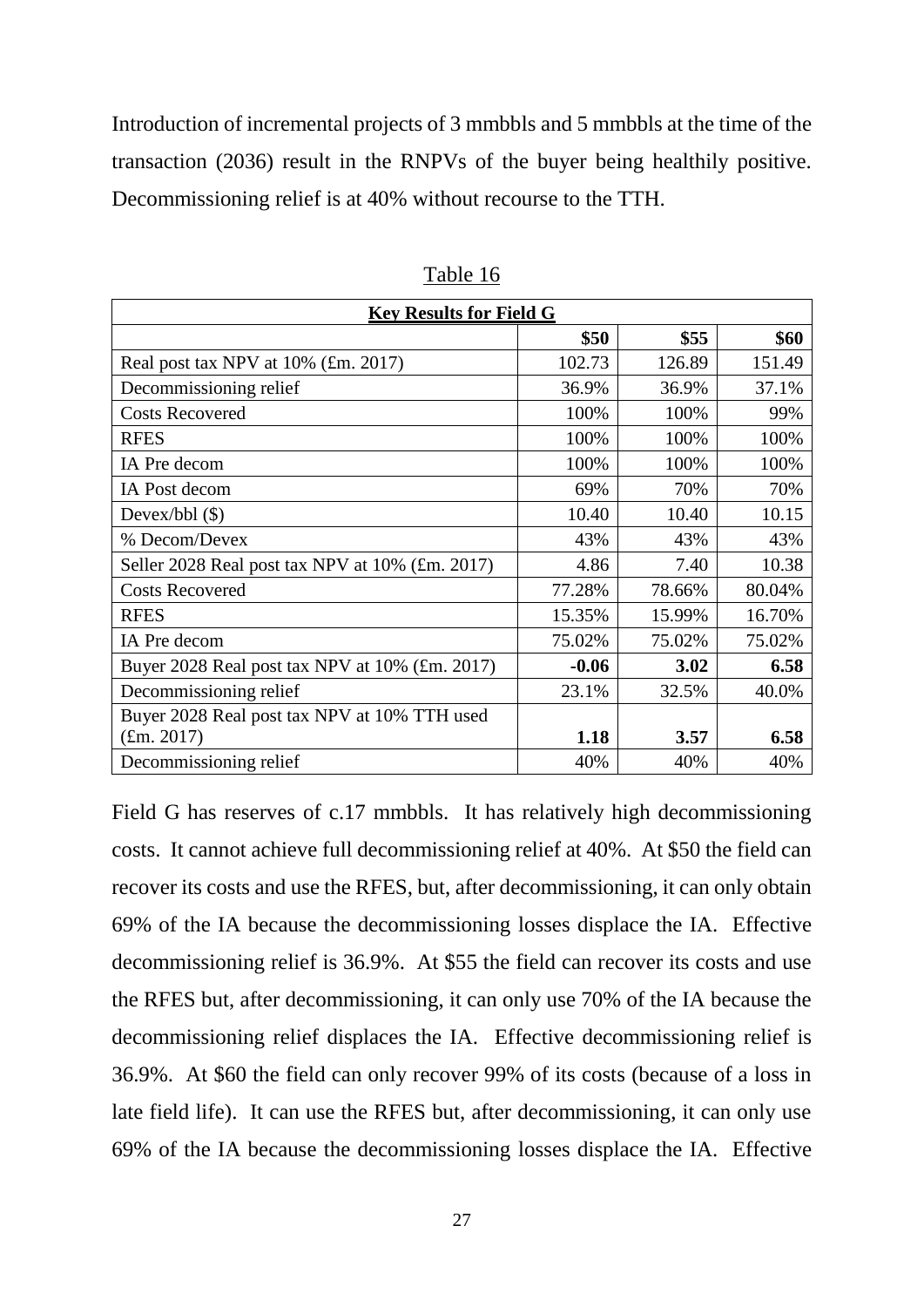decommissioning relief is 37.1%. With a transaction in 2028 the seller's RNPV exceeds that of the buyer at all 3 prices.

At \$50 if the field is sold in 2028 the decommissioning relief for the buyer is 23.1% if there is no TTH. He has insufficient income and tax against which to offset his losses. If the tax history of the seller is transferred the buyer can achieve decommissioning relief at 40%. This requires the transfer of £31.0m. in real terms. Now the buyer's relief is higher than that of the seller because the buyer has no displacement effect from the decommissioning losses. The RNPV at 10% for the buyer becomes positive whereas it was negative without the TTH. Thus the TTH could positively influence the transaction decision. But the RNPV of the buyer is still less than the RNPV of the seller because the buyer is unable to utilise the unused part of the IA at the time of the asset transaction under current tax rules.

At \$55 price if the field is sold in 2028 the decommissioning relief for the buyer is 32.5% if there is no TTH. He has insufficient income and tax against which to offset his losses. If the tax history of the seller is transferred the buyer can achieve decommissioning relief at 40%. This requires the transfer of £14.0m. in real terms. The buyer's relief is higher than that of the seller because the buyer has no displacement effect from the decommissioning losses. But the RNPV of the buyer is still less than the RNPV of the seller because the buyer is unable to utilise the unused part of the IA at the time of the asset transaction under current tax rules.

At \$60 the decommissioning relief for the field is 37.1% but, if sold in 2028, the decommissioning relief for the buyer is 40% without TTH. The buyer's relief is higher than that of the seller because the buyer has no displacement effect from the decommissioning losses. The post-tax RNPVs of buyer and seller now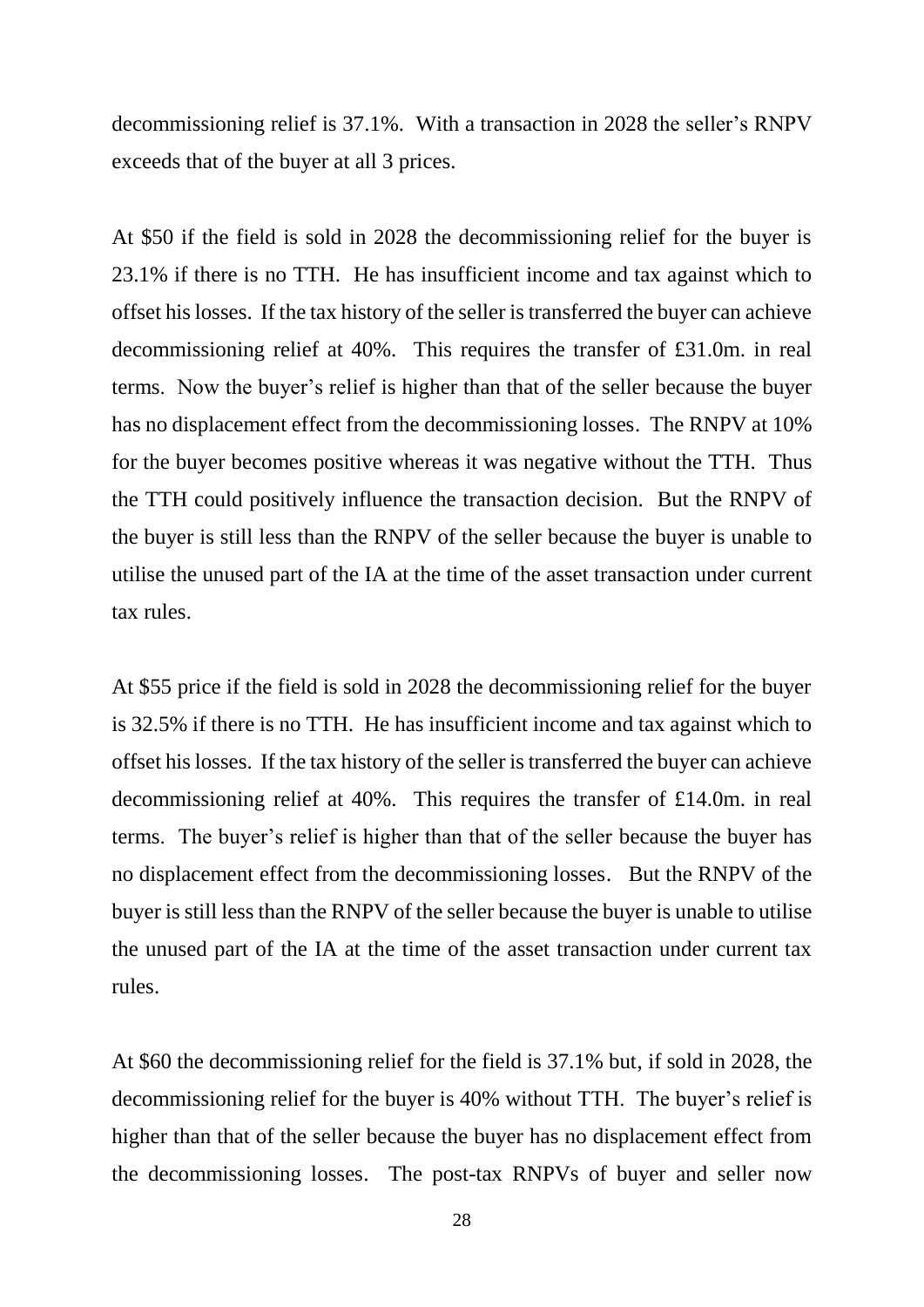become equal. The buyer benefits from higher decommissioning relief but does not receive the unused RFES and part of the IA for SC at the time of the transaction.

Introduction of incremental projects of 3 mmbbls and 5 mmbbls in 2028 at the time of the transaction result in the RNPVs of the buyer becoming healthily positive. Decommissioning relief is at 40% without recourse to the TTH.

| <b>Key Results for Field H</b>                    |         |         |         |
|---------------------------------------------------|---------|---------|---------|
|                                                   | \$50    | \$55    | \$60    |
| Real post tax NPV at 10% (£m. 2017)               | 658.94  | 768.08  | 877.33  |
| Decommissioning relief                            | 39.6%   | 39.6%   | 39.6%   |
| <b>Costs Recovered</b>                            | 100%    | 100%    | 100%    |
| <b>RFES</b>                                       | 100%    | 100%    | 100%    |
| IA Pre decom                                      | 100%    | 100%    | 100%    |
| IA Post decom                                     | 97%     | 97%     | 97%     |
| Devex/bbl $(\$)$                                  | 6.32    | 6.32    | 6.32    |
| % Decom/Devex                                     | 19%     | 19%     | 19%     |
| Seller 2051 Real post tax NPV at 10% (£m. 2017)   | $-0.09$ | 0.01    | 0.12    |
| Buyer 2051 Real post tax NPV at 10% (£m. 2017)    | $-0.41$ | $-0.27$ | $-0.12$ |
| Decommissioning relief                            | 21.0%   | 23.4%   | 25.7%   |
| Buyer 2051 Real post tax NPV at 10% TTH used (£m. |         |         |         |
| 2017)                                             | $-0.08$ | 0.02    | 0.12    |
| Decommissioning relief                            | 40%     | 40%     | 40%     |

Table 17

Field H has reserves of c.84.5 mmbbls but it cannot achieve decommissioning relief at 40%. The field can recover its costs and use all the RFES, but, after decommissioning, it can only use 97% of the IA because the decommissioning relief displaces the IA. The effective decommissioning relief is 39.6% at all 3 prices. If it is sold in 2051 the RNPV at 10% for the buyer is negative at all 3 prices and the buyer cannot achieve decommissioning relief of 40%. The RNPV of the seller exceeds that of the buyer at all 3 prices.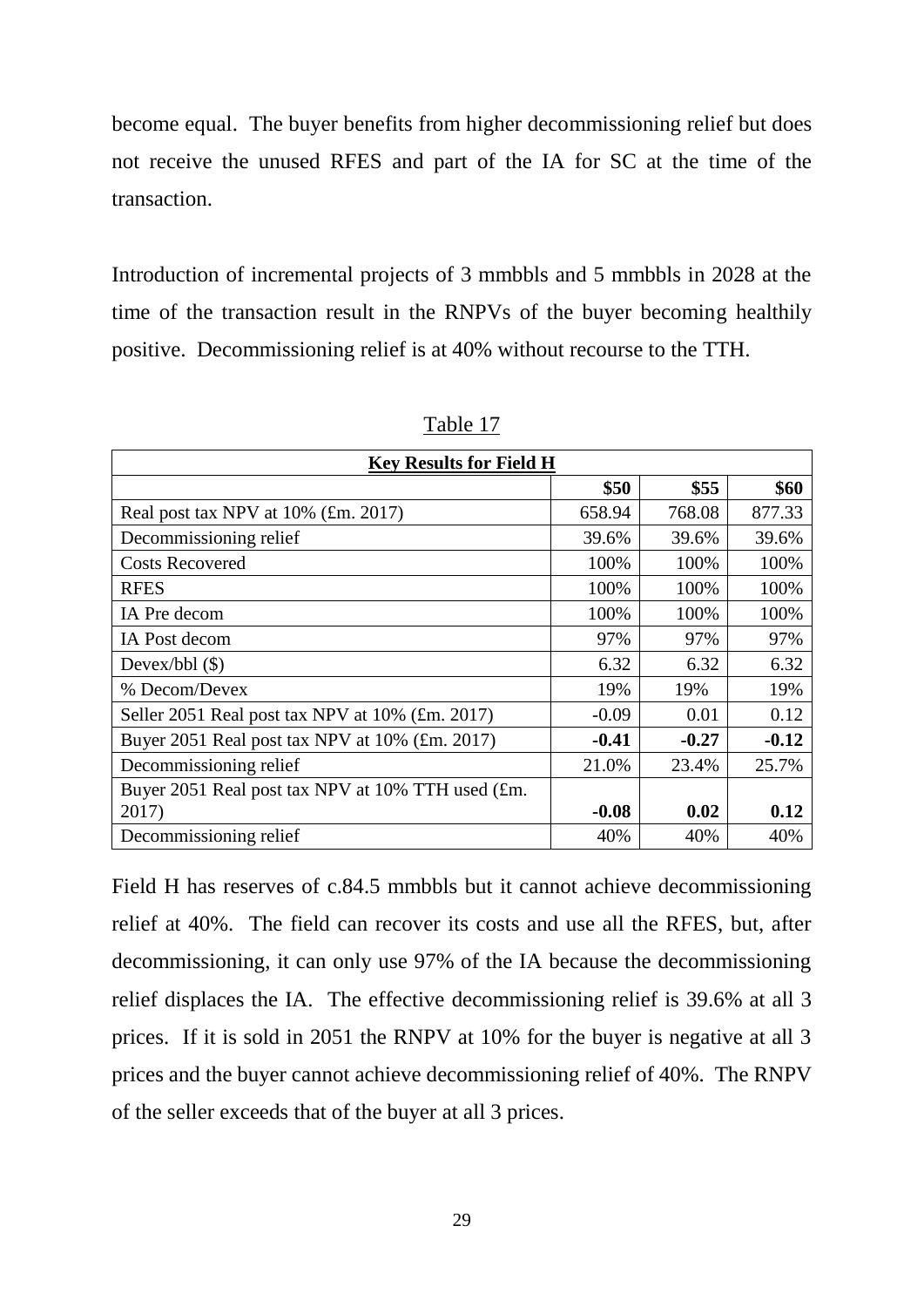At \$50 the decommissioning relief for the buyer is only 21% due to inadequate income and tax. If the tax history of the seller can be transferred the buyer can achieve decommissioning relief at 40%. This requires the transfer of £42.9m. in real terms. The buyer's relief is then just higher than that of the seller. The RNPV at 10% is still negative for the buyer but approximately equal to the RNPV of the seller. Before TTH the buyer's RNPV was clearly less than the seller's RNPV. Thus the asset transaction decision can be positively influenced by the TTH.

At \$55 the decommissioning relief for the buyer is 23.4% due to inadequate income and tax. If the tax history of the seller can be transferred the buyer can achieve decommissioning relief at 40%. This requires the transfer of £37.7m. in real terms. The buyer's relief is just higher than that of the seller. The RNPV at 10% for the buyer becomes positive and approximately equal to that of the seller. Without the TTH the buyer's RNPV was negative. Thus the asset transaction decision can be positively influenced by the TTH.

At \$60 the decommissioning relief for the buyer is 25.7% due to inadequate income and tax. If the tax history of the seller can be transferred the buyer achieve decommissioning relief at 40%. This requires the transfer of £32.4m. in real terms. The buyer's relief is higher than that of the seller because there is no displacement effect from decommissioning losses for the buyer. The RNPV at 10% for the buyer becomes positive and equal to that of the seller. Without the TTH the buyer's RNPV was negative. Thus the asset transaction can be favourably influenced by the TTH.

When an incremental investment of 3 mmbbls with first development in 2051 is introduced the whole field obtains decommissioning relief at 40% at all of the 3 oil prices. At the \$50 price the buyer's RNPV becomes positive and his decommissioning relief goes up from 21% to 38.8%. He obtains the benefit of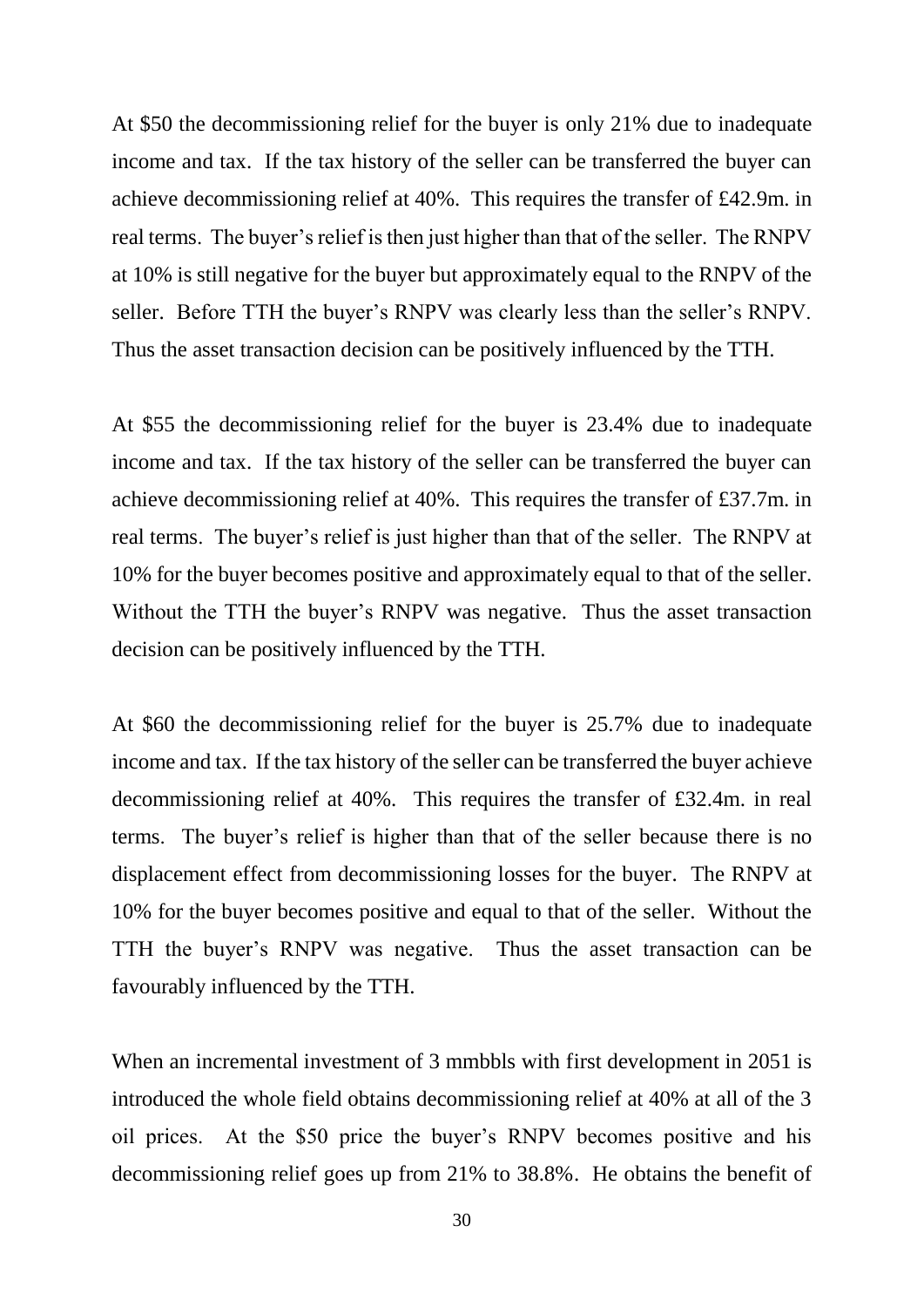only 53% of the IA. If TTH were available the buyer could obtain decommissioning relief at 40%. At the \$55 and \$60 prices the addition of the incremental project results in a positive RNPV for the buyer and decommissioning relief at 40%. He obtains the full benefit of the IA. In these 2 cases there is no need to have recourse to the TTH.

With the 5 mmbbls incremental project starting in 2051 the buyer's RNPV is positive at all 3 prices and decommissioning relief is at 40% without recourse to the TTH.

| <b>Key Results for Field I</b>                    |         |         |        |
|---------------------------------------------------|---------|---------|--------|
|                                                   | \$50    | \$55    | \$60   |
| Real post tax NPV at 10% (£m. 2017)               | 500.65  | 571.50  | 642.46 |
| Decommissioning relief                            | 40.0%   | 40.0%   | 40.0%  |
| <b>Costs Recovered</b>                            | 100%    | 100%    | 100%   |
| <b>RFES</b>                                       | 100%    | 100%    | 100%   |
| IA Pre decom                                      | 100%    | 100%    | 100%   |
| IA Post decom                                     | 100%    | 100%    | 100%   |
| Devex/bbl $(\$)$                                  | 4.81    | 4.81    | 4.81   |
| % Decom/Devex                                     | 38%     | 38%     | 38%    |
| Seller 2035 Real post tax NPV at 10% (£m. 2017)   | $-0.83$ | $-0.03$ | 0.77   |
| Buyer 2035 Real post tax NPV at 10% (£m. 2017)    | $-2.19$ | $-0.97$ | 0.25   |
| Decommissioning relief                            | 27.4%   | 31.3%   | 35.2%  |
| Buyer 2035 Real post tax NPV at 10% TTH used (£m. |         |         |        |
| 2017)                                             | $-0.83$ | $-0.03$ | 0.77   |
| Decommissioning relief                            | 40%     | 40%     | 40%    |

Table 18

Field I has reserves of c.55 mmbbls. It can achieve decommissioning relief at 40% at all 3 prices. If it is sold in 2035 the RNPV at 10% for the buyer at \$50 or \$55 is negative, and the buyer cannot achieve decommissioning relief of 40% at any of the 3 prices. The RNPV of the seller exceeds that of the buyer at all 3 oil prices because the latter has inadequate income and tax paid.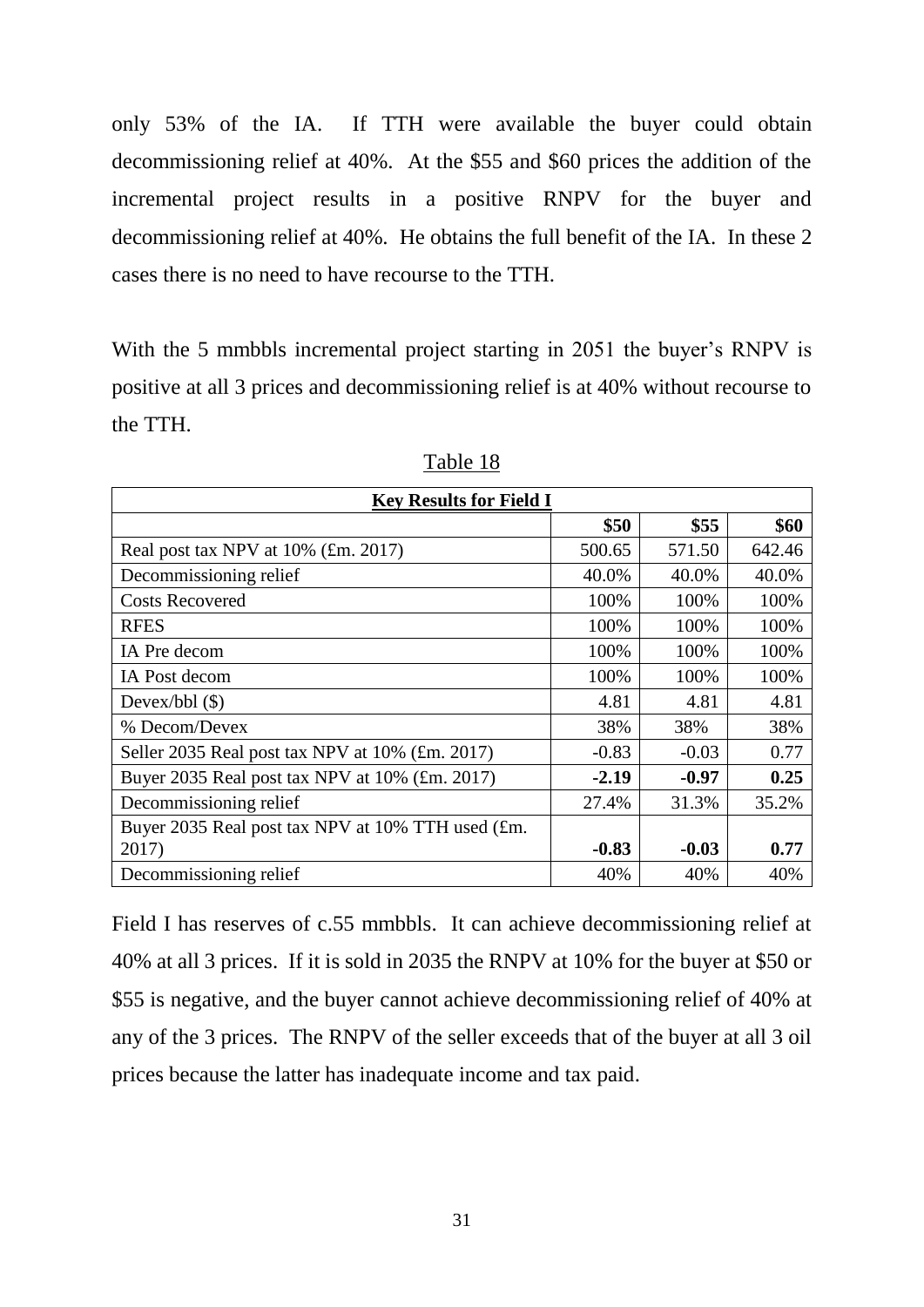At \$50 the decommissioning relief for the buyer is only 27.4% due to inadequate income and tax paid. If the tax history of the seller can be transferred the buyer can achieve decommissioning relief at 40%. This requires the transfer of £27.2m. in real terms. The RNPVs at 10% are now equal but negative for both buyer and seller. The availability of TTH thus improves the situation for the buyer and does not inhibit an asset transaction.

At \$55 the decommissioning relief for the buyer is 31.3% due to inadequate income and tax. If the tax history of the seller were transferred the buyer could achieve decommissioning relief at 40%. This requires the transfer of £18.8m. in real terms. The RNPVs at 10% for the buyer and seller are now equal but negative. The availability of TTH no longer negatively influences an asset transaction decision.

At \$60 the decommissioning relief for the buyer is 35.2%. If the tax history of the seller were transferred the buyer can achieve decommissioning relief at 40%. This requires the transfer of £10.4m. in real terms. The RNPV at 10% for the buyer is positive and equal to that of the seller. The presence of TTH no longer adversely affects an asset transaction decision.

With the addition of an incremental project of 3 mmbbls with first development in 2035, at the \$50 price decommissioning relief for the whole field is 37.2%. There is 100% displacement of the IA by decommissioning losses. The RNPV of the buyer improves but is still negative and less than the RNPV of the seller which is positive. Decommissioning relief for the buyer is at 29.3% with the incremental project compared to 27.4% without the increment. If TTH were available the buyer could get maximum decommissioning relief at 39.4% which exceeds the relief for the whole filed. In this event the RNPV of the buyer exceeds that of the seller. This outcome requires a transfer of £22.7m. in real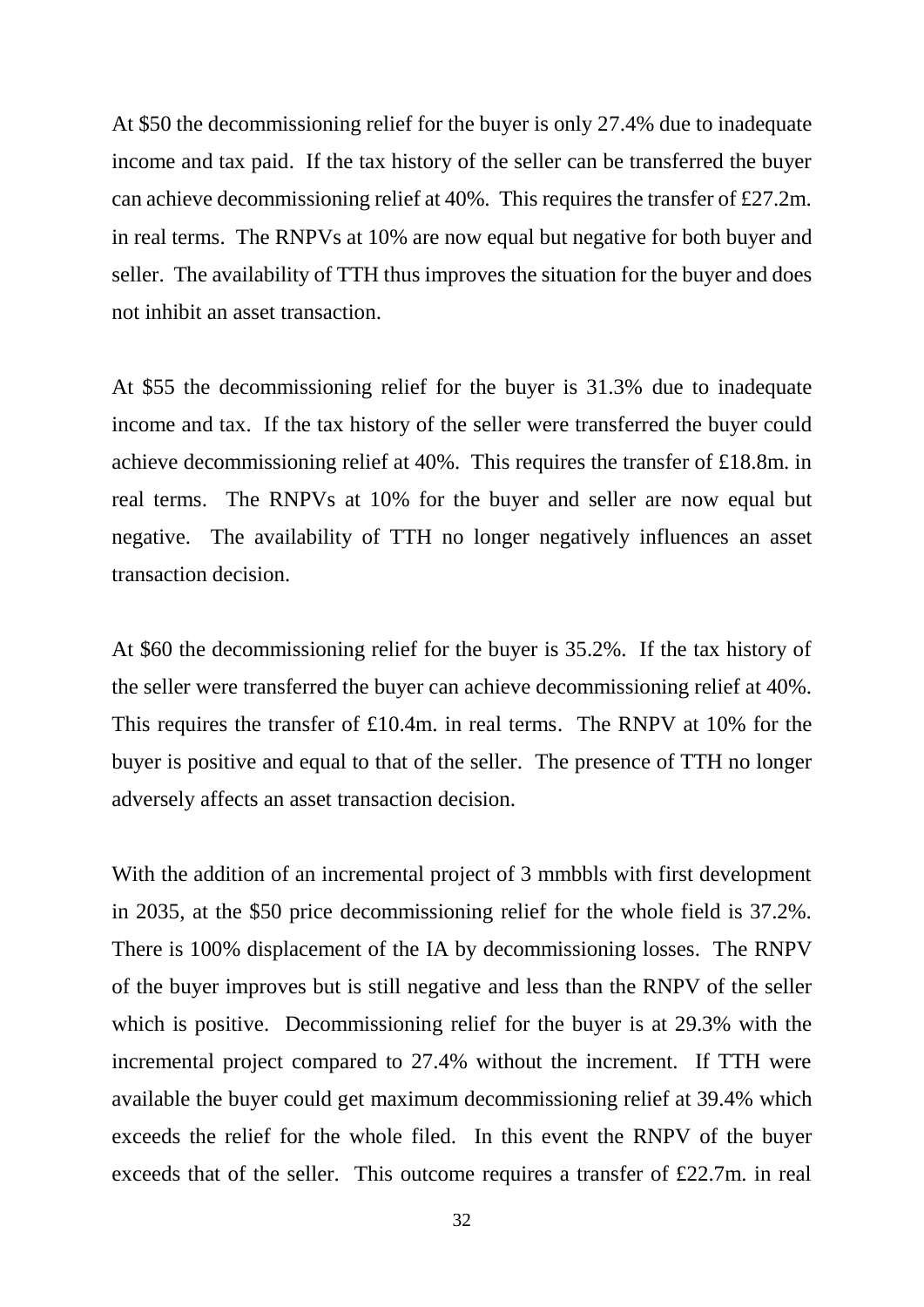terms. A smaller transfer of £16.1m. gives relief at 37.2% which equals that for the whole field.

With the \$55 price the incremental project results in the RNPV of the buyer changing from negative to positive. Decommissioning relief increases from 31.3% to 37.2%. There is still 10% displacement of the IA by decommissioning losses and so the RNPV of the seller exceeds that of the buyer. If TTH were permitted the relief becomes the maximum of 39.4% with transfer of £15m. in real terms. Transfer of £3.45m. in real terms produces relief at 37.7% which is the rate for the whole field.

With the \$60 price the incremental project results in the RNPV of the buyer improving and decommissioning relief increasing from 35.2% to 37.8%. The buyer benefits to the extent of only 20% of the IA. If TTH were available the relief could increase to a maximum of 39.4% with the transfer of £9m. in real terms.

With the addition of a 5 mmbbls incremental project at the \$50 price the buyer's RNPV improves from negative to positive. Decommissioning relief is at 35.5% compared to 27.4% without the incremental project and 36.3% for the whole field. Thus the RNPV of the seller exceeds that of the buyer. There is displacement of the IA to the extent of 98%. If TTH were available the buyer's decommissioning relief could be enhanced to a maximum of 39.1% through the transfer of £22.8m. in real terms.

At the \$55 price the buyer's RNPV improves form negative to positive with the additional project. His decommissioning relief is at 37.6% with the project compared to 31.3% without it. The seller's relief is at 40%. The buyer can utilise only 47% of his IA. The seller's RNPV thus exceeds that of the buyer. If TTH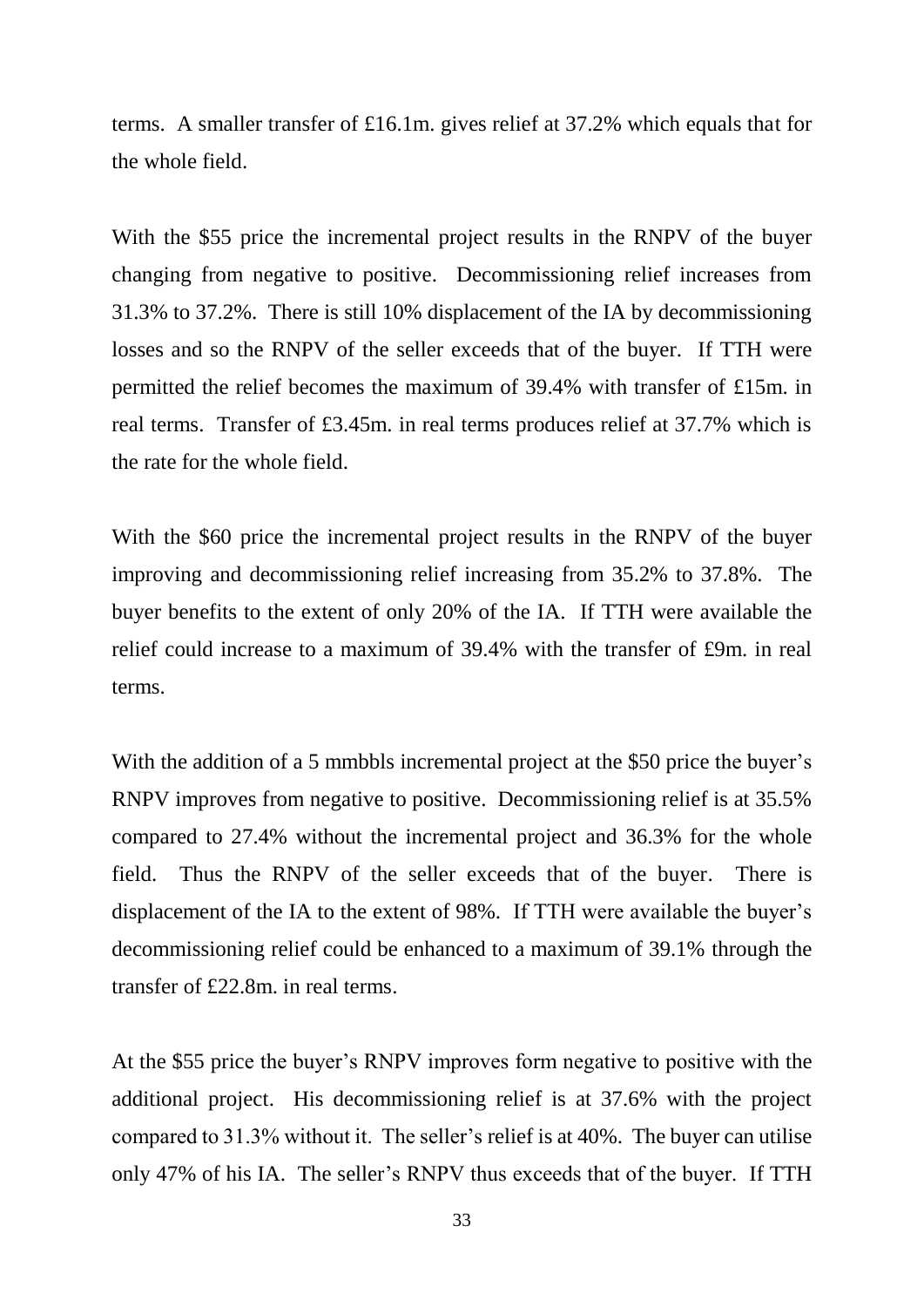were available the buyer's relief could increase to 40% with the transfer of £30.7m. in real terms.

At the \$60 price the buyer's RNPV is positive and decommissioning relief is at 39.6% compared to 35.2% without the project and 40% for the whole field. The seller's RNPV thus exceeds that of the buyer. With TTH decommissioning relief becomes 40% with the transfer of £1.7m. in real terms.

| <b>Key Results for Field J</b>                    |       |       |        |  |
|---------------------------------------------------|-------|-------|--------|--|
|                                                   | \$50  | \$55  | \$60   |  |
| Real post tax NPV at 10% (£m. 2017)               | 70.60 | 99.45 | 127.43 |  |
| Decommissioning relief                            | 40.0% | 40.0% | 40.0%  |  |
| <b>Costs Recovered</b>                            | 100%  | 100%  | 100%   |  |
| <b>RFES</b>                                       | 100%  | 100%  | 100%   |  |
| IA Pre decom                                      | 100%  | 100%  | 100%   |  |
| IA Post decom                                     | 100%  | 100%  | 100%   |  |
| Devex/bbl $(\$)$                                  | 20.54 | 20.54 | 20.54  |  |
| % Decom/Devex                                     | 19%   | 19%   | 19%    |  |
| Seller 2033 Real post tax NPV at 10% (£m. 2017)   | 0.92  | 1.54  | 2.16   |  |
| Buyer 2033 Real post tax NPV at 10% (£m. 2017)    | 0.08  | 0.95  | 1.81   |  |
| Decommissioning relief                            | 28.9% | 32.2% | 35.4%  |  |
| Buyer 2033 Real post tax NPV at 10% TTH used (£m. |       |       |        |  |
| 2017)                                             | 0.92  | 1.54  | 2.16   |  |
| Decommissioning relief                            | 40%   | 40%   | 40%    |  |

Table 19

Field J has reserves of c.21 mmbbls. It achieves decommissioning relief at 40%. If it is sold in 2033 the buyer cannot achieve decommissioning relief of 40% at any of the 3 prices because he has inadequate income and tax paid. The seller's RNPV exceeds that of the buyer at all 3 prices.

At \$50 the decommissioning relief for the buyer is only 28.9%. If the tax history of the seller were transferred the buyer could achieve decommissioning relief at 40%. This requires the transfer of £19.7m. in real terms. The RNPVs of the 2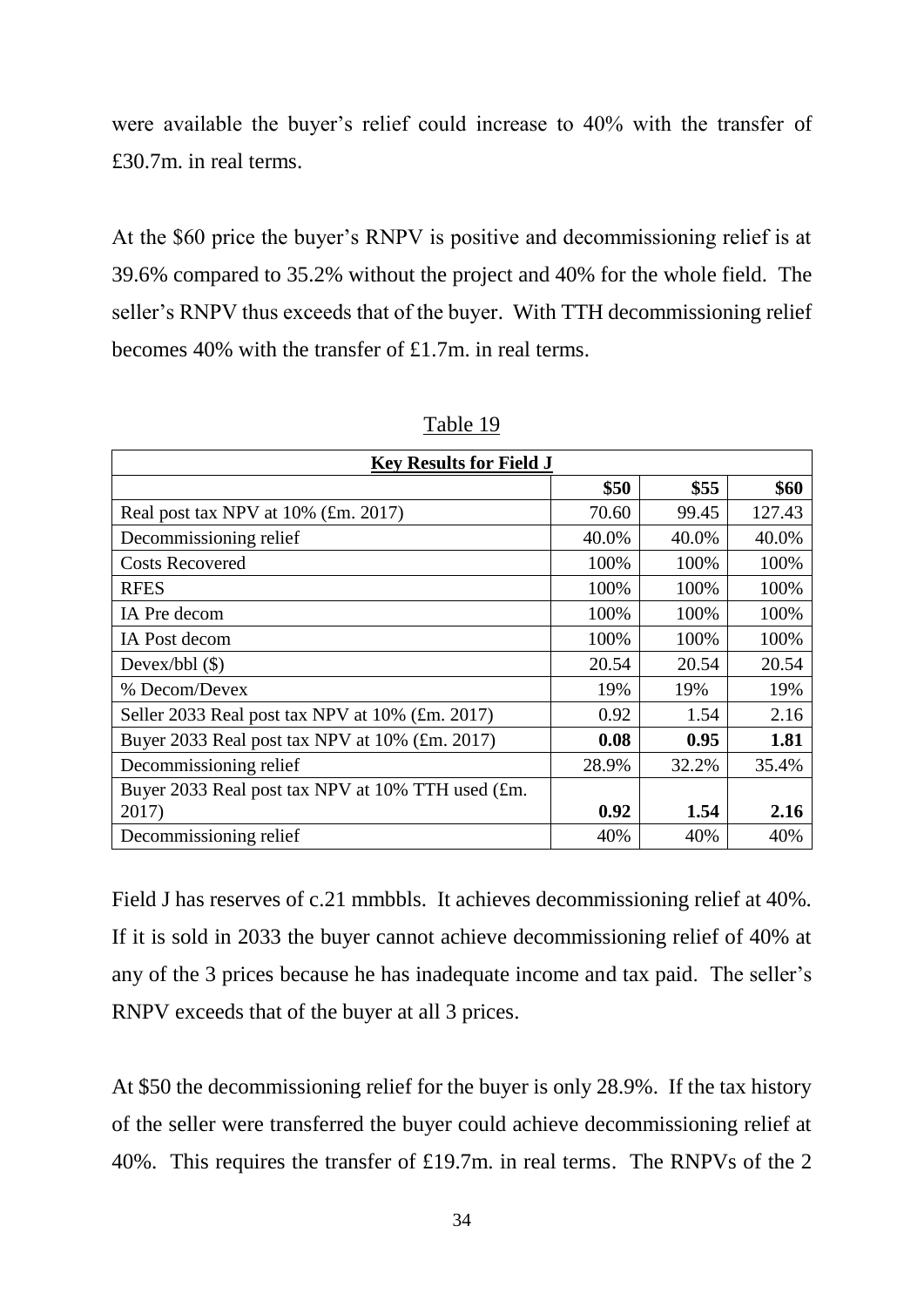parties are now equal and the presence of the TTH ensures that the asset transaction is no longer adversely affected by tax relief for decommissioning losses.

At \$55 the decommissioning relief for the buyer is 32.2%. If the tax history of the seller were transferred the buyer could achieve decommissioning relief at 40%. This requires the transfer of £13.9m. in real terms. The RNPVs of the 2 parties are now equal and relief for decommissioning losses no longer negatively affects an asset transaction.

At \$60 the decommissioning relief for the buyer is 35.4%. If the tax history of the seller were transferred the buyer could achieve decommissioning relief at 40%. This requires the transfer of £8.2m. in real terms. The RNPVs of the 2 parties are now equal and relief for decommissioning no longer negatively affects an asset transaction.

When incremental investments of 3 mmbbls or 5 mmbbls starting in 2033 are added to Field J there are significant improvements to the RNPVs of the buyer. At the \$50 price decommissioning relief becomes 40% whereas without the project relief is only 28.9%. No recourse is needed to the TTH. At the \$55 price decommissioning relief becomes 40% whereas without the project it was 32.2%. No recourse is needed to TTH.

At the \$60 price relief for the buyer is at 40% whereas without the project it was 35.4%. No recourse to the TTH is needed.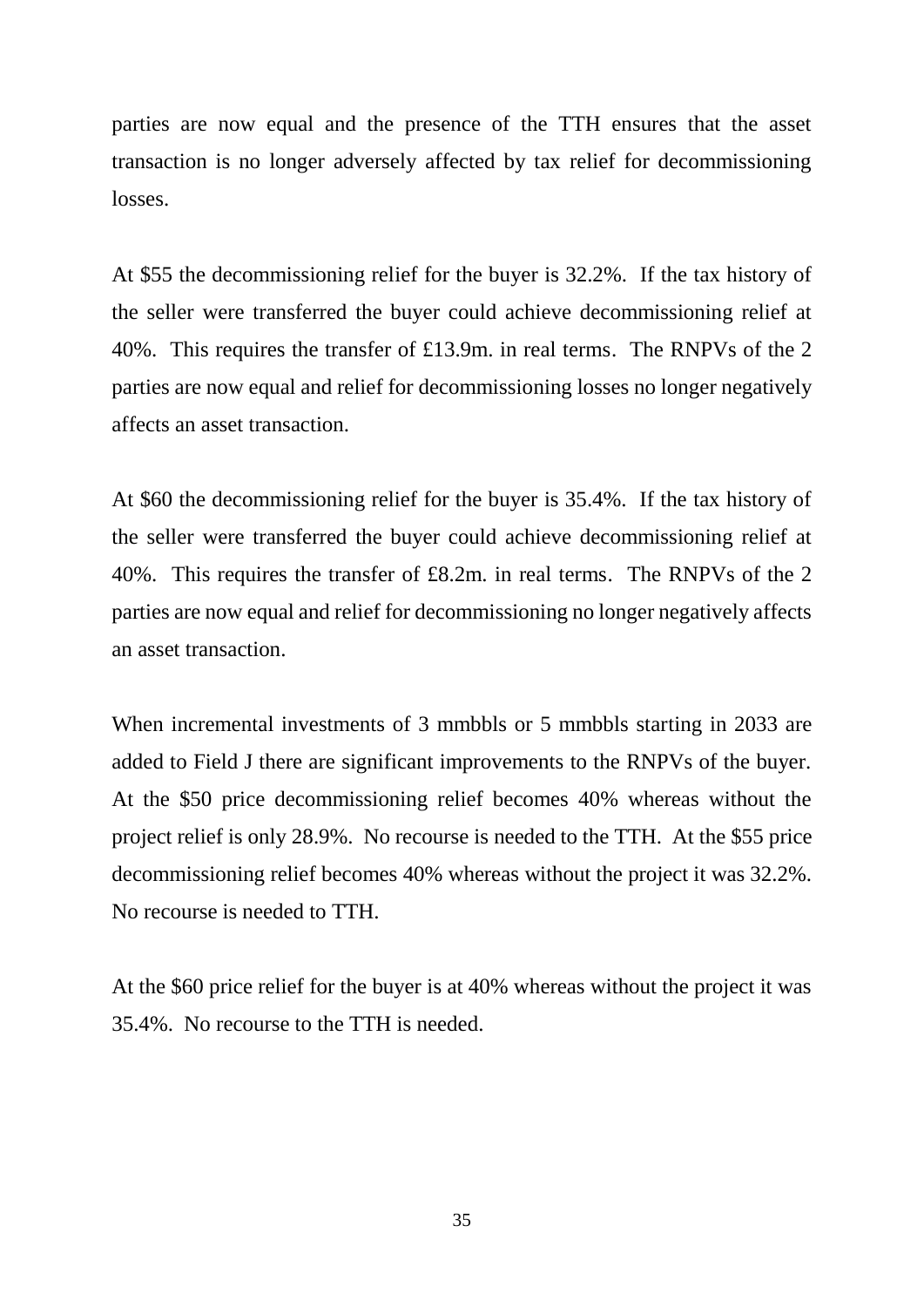| <b>Key Results for Field K</b>                    |        |        |        |
|---------------------------------------------------|--------|--------|--------|
|                                                   | \$50   | \$55   | \$60   |
| Real post tax NPV at 10% (£m. 2017)               | 148.31 | 177.80 | 207.35 |
| Decommissioning relief                            | 40.0%  | 40.0%  | 40.0%  |
| <b>Costs Recovered</b>                            | 100%   | 100%   | 100%   |
| <b>RFES</b>                                       | 100%   | 100%   | 100%   |
| IA Pre decom                                      | 100%   | 100%   | 100%   |
| IA Post decom                                     | 100%   | 100%   | 100%   |
| Devex/bbl $(\$)$                                  | 9.50   | 9.50   | 9.50   |
| % Decom/Devex                                     | 10%    | 10%    | 10%    |
| Seller 2031 Real post tax NPV at 10% (£m. 2017)   | 0.29   | 0.87   | 1.45   |
| Buyer 2031 Real post tax NPV at 10% (£m. 2017)    | 0.19   | 0.87   | 1.45   |
| Decommissioning relief                            | 37.0%  | 40.0%  | 40.0%  |
| Buyer 2031 Real post tax NPV at 10% TTH used (£m. |        |        |        |
| 2017)                                             | 0.29   | 0.87   | 1.45   |
| Decommissioning relief                            | 40%    | 40%    | 40%    |

Table 20

Field K has recoverable reserves of c.21 mmbbls. The whole field can achieve decommissioning relief at 40% under all 3 prices. If it is sold in 2031 at \$50 the decommissioning relief for the buyer is 37%. He has inadequate income and tax. If the tax history of the seller were transferred the buyer can achieve decommissioning relief at 40%. This requires the transfer of £1.3m. in real terms. Under the \$55 and \$60 prices cases the decommissioning relief for both buyer and seller is 40% without use of TTH.

When a 3 mmbbls incremental project with investment starting in 2031 is introduced decommissioning relief for the whole field is at 40% under all 3 oil prices. The RNPV of the buyer is enhanced. At the \$50 price his decommissioning relief is at 38.4% compared to 37% without the project. There is some displacement of the IA for SC by the decommissioning losses. If TTH were permitted relief for the buyer could be obtained at 40% with the transfer of £4.01m. in real terms.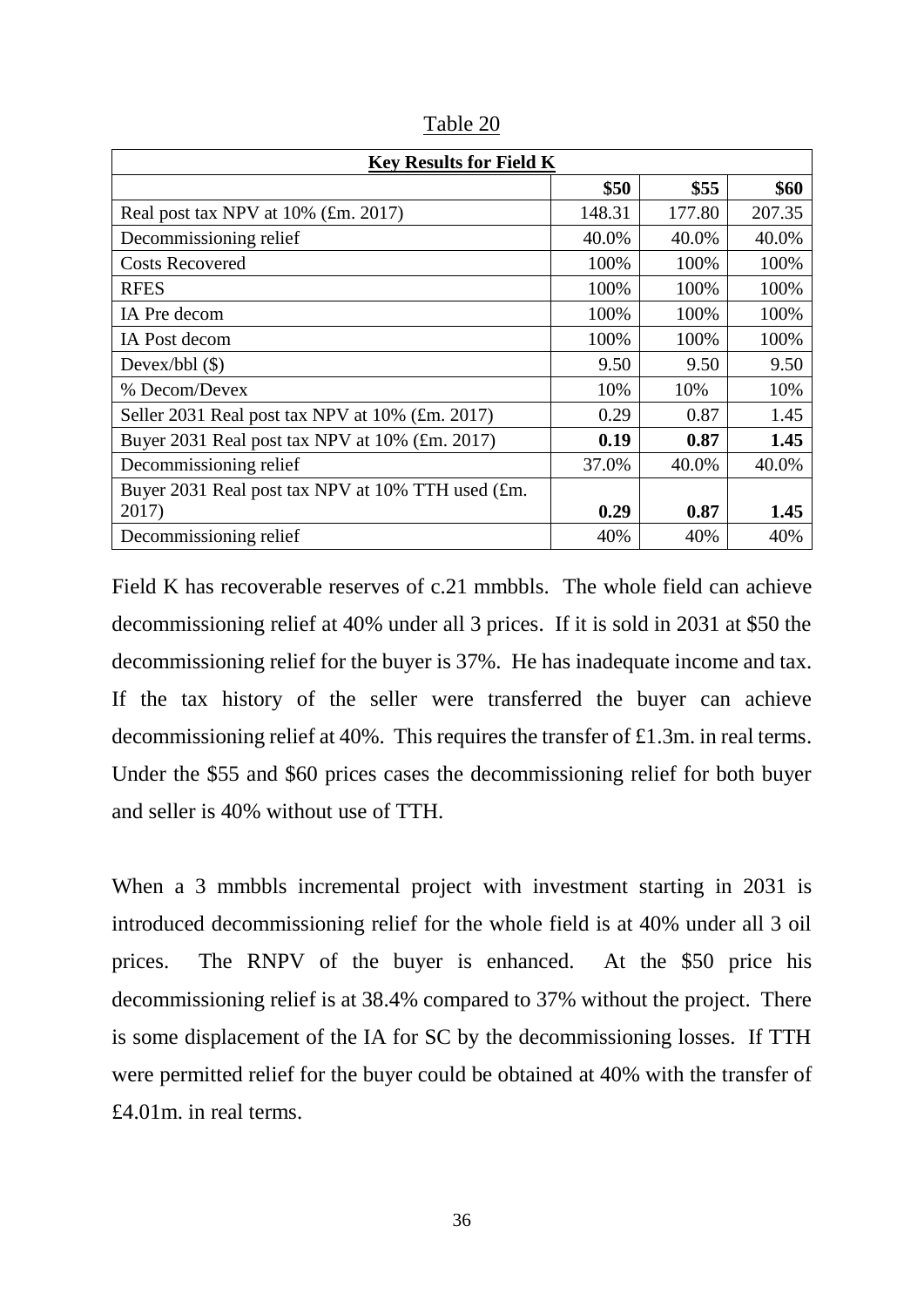With an incremental project of 5 mmbbls the RNPV of the buyer increases significantly. Decommissioning relief becomes available at 40% for the buyer at all 3 prices without recourse to the TTH.

| <b>Key Results for Field L</b>                    |         |         |         |
|---------------------------------------------------|---------|---------|---------|
|                                                   | \$50    | \$55    | \$60    |
| Real post tax NPV at 10% (£m. 2017)               | 61.38   | 92.67   | 122.77  |
| Decommissioning relief                            | 40.0%   | 40.0%   | 40.0%   |
| <b>Costs Recovered</b>                            | 100%    | 100%    | 100%    |
| <b>RFES</b>                                       | 100%    | 100%    | 100%    |
| IA Pre decom                                      | 100%    | 100%    | 100%    |
| IA Post decom                                     | 100%    | 100%    | 100%    |
| Devex/bbl $(\$)$                                  | 15.46   | 15.19   | 15.19   |
| % Decom/Devex                                     | 10%     | 10%     | 10%     |
| Seller 2031 Real post tax NPV at 10% (£m. 2017)   | $-2.28$ | $-1.51$ | $-0.93$ |
| Buyer 2031 Real post tax NPV at 10% (£m. 2017)    | $-3.90$ | $-2.76$ | $-1.86$ |
| Decommissioning relief                            | 13.2%   | 17.3%   | 23.1%   |
| Buyer 2031 Real post tax NPV at 10% TTH used (£m. |         |         |         |
| 2017)                                             | $-2.28$ | $-1.51$ | $-0.93$ |
| Decommissioning relief                            | 40%     | 40%     | 40%     |

Table 21

Field L has reserves of c.21 mmbbls. The whole field can achieve decommissioning relief at 40% at all 3 prices. If it is sold in 2031 the buyer cannot achieve decommissioning relief at 40% at any of the 3 prices. He has inadequate income and tax. The RNPV for the seller thus exceeds that for the buyer at all prices though both are negative.

At \$50 the decommissioning relief for the buyer is only 13.2%. If the tax history of the seller were transferred the buyer could achieve decommissioning relief at 40%. This requires the transfer of £17.6m. in real terms. The buyer's RNPV at 10% now equals that of the seller but is still negative. This still constitutes an improvement regarding incentives to trade.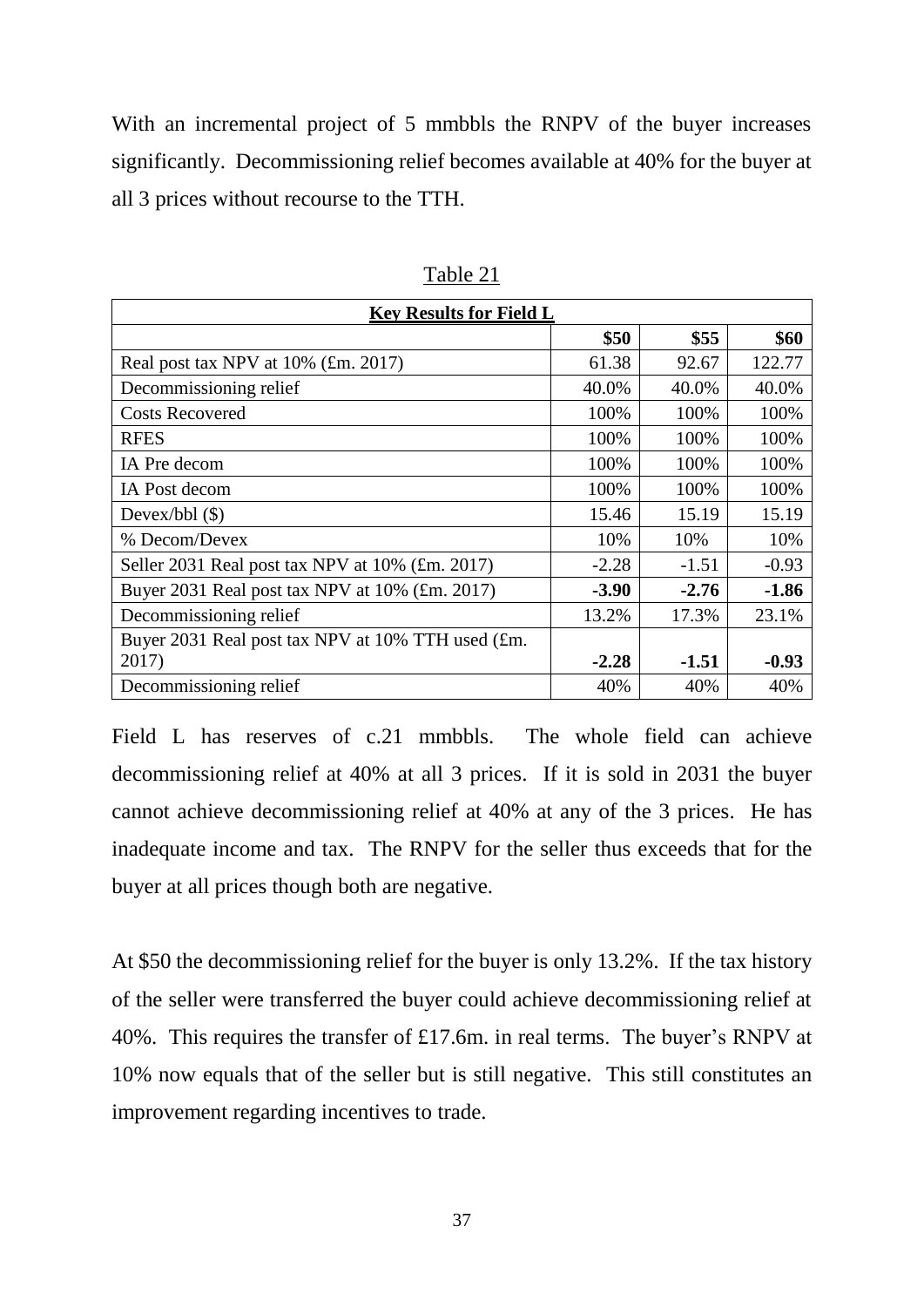At \$55 the decommissioning relief for the buyer is only 17.3%. He has inadequate income and tax. If the tax history of the seller were transferred the buyer could achieve decommissioning relief at 40%. This requires the transfer of £15.3m. in real terms. The buyer's RNPV at 10% equals that of the seller but is still negative. This still constitutes an improvement regarding incentives to trade.

At \$60 the decommissioning relief for the buyer is only 23.1%. He has inadequate income and tax. If the tax history of the seller were transferred the buyer can achieve decommissioning relief at 40%. This requires the transfer of £11.4m. in real terms. The buyer's RNPV at 10% then equals that of the seller but is still negative. This still constitutes an improvement regarding incentives to transfer.

When an incremental project of 3 mmbbls from 2031 is added at the \$50 price the RNPV for the buyer improves but remains negative and below that of the seller. Decommissioning relief for the buyer is at 17.3% compared to 13.2% without the project. He cannot utilise any of his IA. Relief for the whole field is at 31.5% including the incremental project. Without the incremental project the relief for the whole field was at 40%. The buyer suffers badly and he receives no net benefit from the IA. If TTH were permitted relief at 31.5% for the buyer could be obtained with the transfer of £8.24m. in real terms. A larger transfer of £13.49m. in real terms would be needed to obtain relief at 40%.

At the \$55 price the buyer's RNPV improves from negative to positive with the incremental project but it remains below that of the seller. Decommissioning relief becomes 33% for the buyer. He obtains net benefit of only 12% of the IA. For the seller relief is at 40%. With TTH there is sufficient tax history of the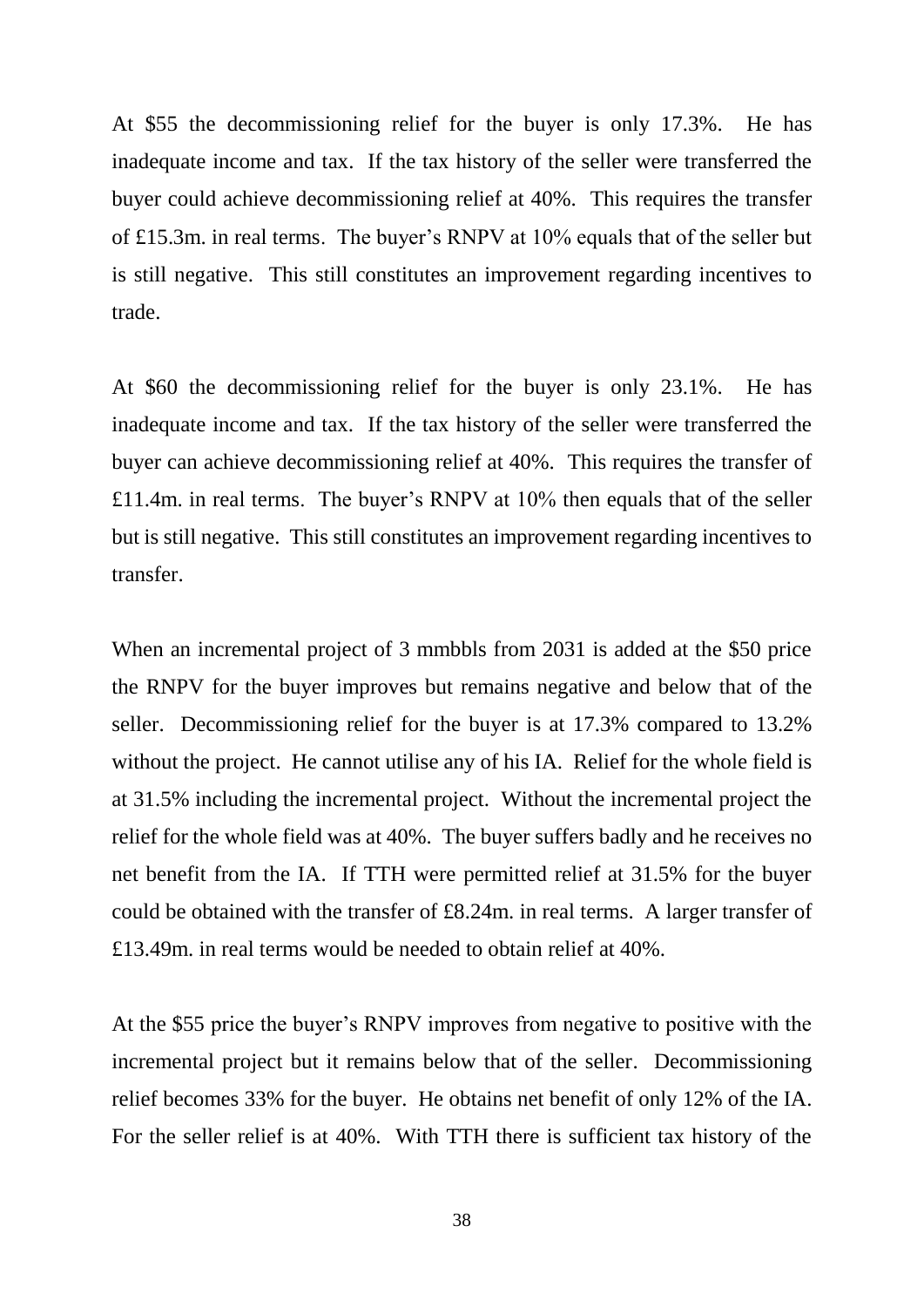seller to enable relief for the buyer to increase to 40%. This requires the transfer of £13.95m. in real terms.

At the \$60 price the buyer's RNPV is enhanced by the incremental project to such an extent that it becomes positive whereas formerly it was negative. Decommissioning relief is now at 36.8%. Without the incremental project it was at 23.1%. There is displacement of the IA with decommissioning losses such that 62% net benefit from the IA is obtained. The field obtains relief at 40%. If TTH were permitted the relief for the buyer could be increased to 40% through the transfer of £12.8m. is real terms.

With an incremental project of 5mmbbls at the \$50 price the buyer's RNPV is enhanced from negative to positive. Decommissioning relief becomes 33% compared to 13.2% without the project and 40% for the whole field. Use of the TTH can increase the buyer's RNPV to a modest extent and produce full decommissioning relief.

At the \$55 and \$60 prices with the 5 mmbbls incremental project the buyer's RNPV is improved from negative to positive. Decommissioning relief increases to 40% without use of the TTH.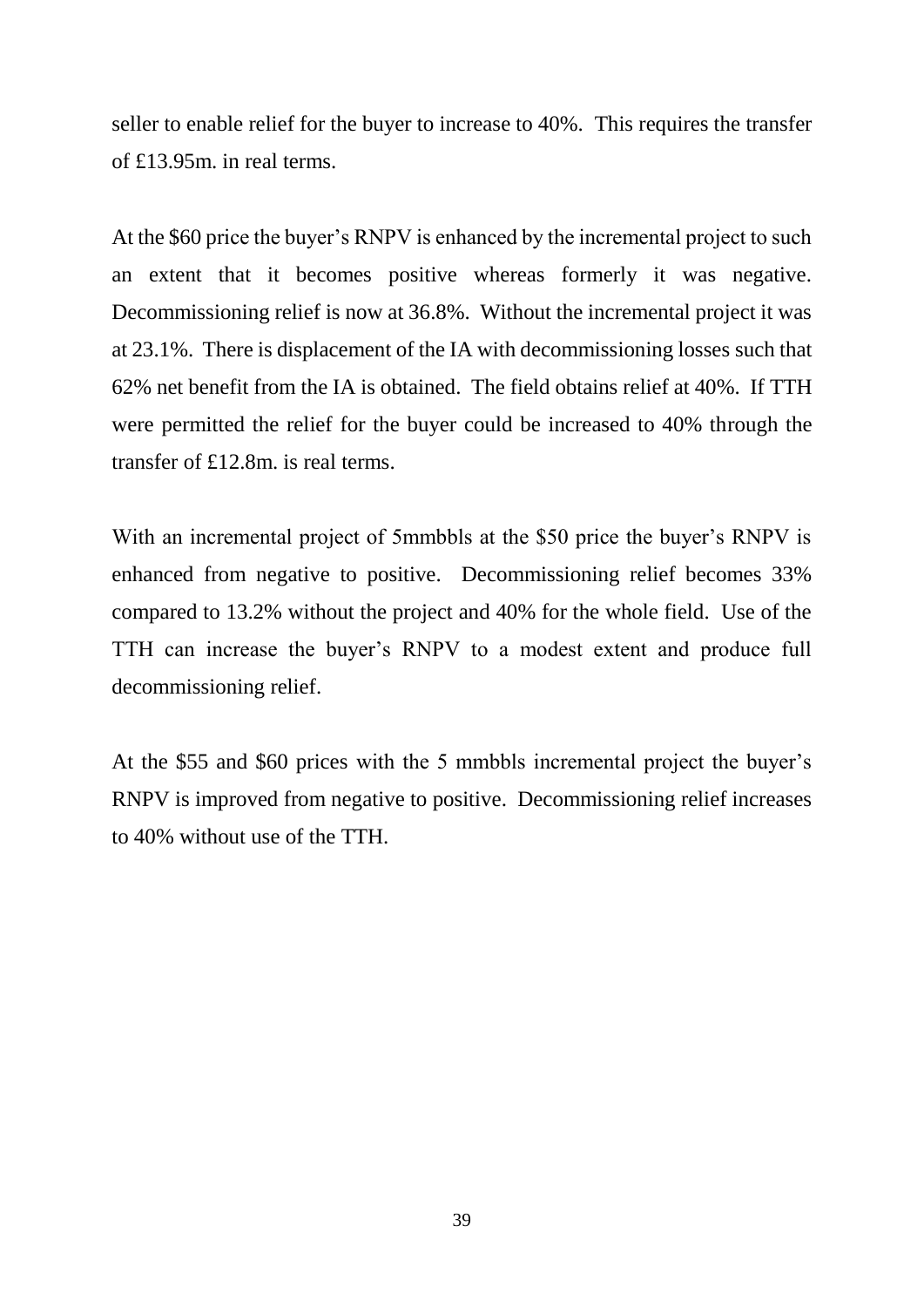| <b>Key Results for Field M</b>                    |         |         |        |
|---------------------------------------------------|---------|---------|--------|
|                                                   | \$50    | \$55    | \$60   |
| Real post tax NPV at 10% (£m. 2017)               | 262.17  | 320.28  | 377.17 |
| Decommissioning relief                            | 40.0%   | 40.0%   | 40.0%  |
| <b>Costs Recovered</b>                            | 100%    | 100%    | 100%   |
| <b>RFES</b>                                       | 100%    | 100%    | 100%   |
| IA Pre decom                                      | 100%    | 100%    | 100%   |
| IA Post decom                                     | 100%    | 100%    | 100%   |
| Devex/bbl $(\$)$                                  | 10.00   | 10.00   | 9.90   |
| % Decom/Devex                                     | 10%     | 10%     | 10%    |
| Seller 2036 Real post tax NPV at 10% (£m. 2017)   | $-0.62$ | $-0.13$ | 0.35   |
| Buyer 2036 Real post tax NPV at 10% (£m. 2017)    | $-1.24$ | $-0.47$ | 0.31   |
| Decommissioning relief                            | 29.4%   | 34.3%   | 39.2%  |
| Buyer 2036 Real post tax NPV at 10% TTH used (£m. |         |         |        |
| 2017)                                             | $-0.62$ | $-0.13$ | 0.35   |
| Decommissioning relief                            | 40%     | 40%     | 40%    |

Table 22

Field M has reserves of c.50 mmbbls. It can achieve decommissioning relief at 40%. If it is sold in 2036 the buyer cannot achieve decommissioning relief at 40% at any of the 3 prices. He has inadequate income and tax. The RNPV of the seller always exceeds that of the buyer though both are negative at \$50 and \$55.

At \$50 the decommissioning relief for the buyer is 29.4%. If the tax history of the seller were transferred the buyer could achieve decommissioning relief at 40%. This requires the transfer of £10.9m. in real terms. The buyer's RNPV at 10% then equals that of the seller but is still negative. This still constitutes an improvement to incentives to transfer.

At \$55 the decommissioning relief for the buyer is 34.3%. If the tax history of the seller were transferred the buyer could achieve decommissioning relief at 40%. This requires the transfer of £5.9m. in real terms. The buyer's RNPV at 10% then equals that of the seller but is still negative. This still constitutes an improvement to incentives to transfer.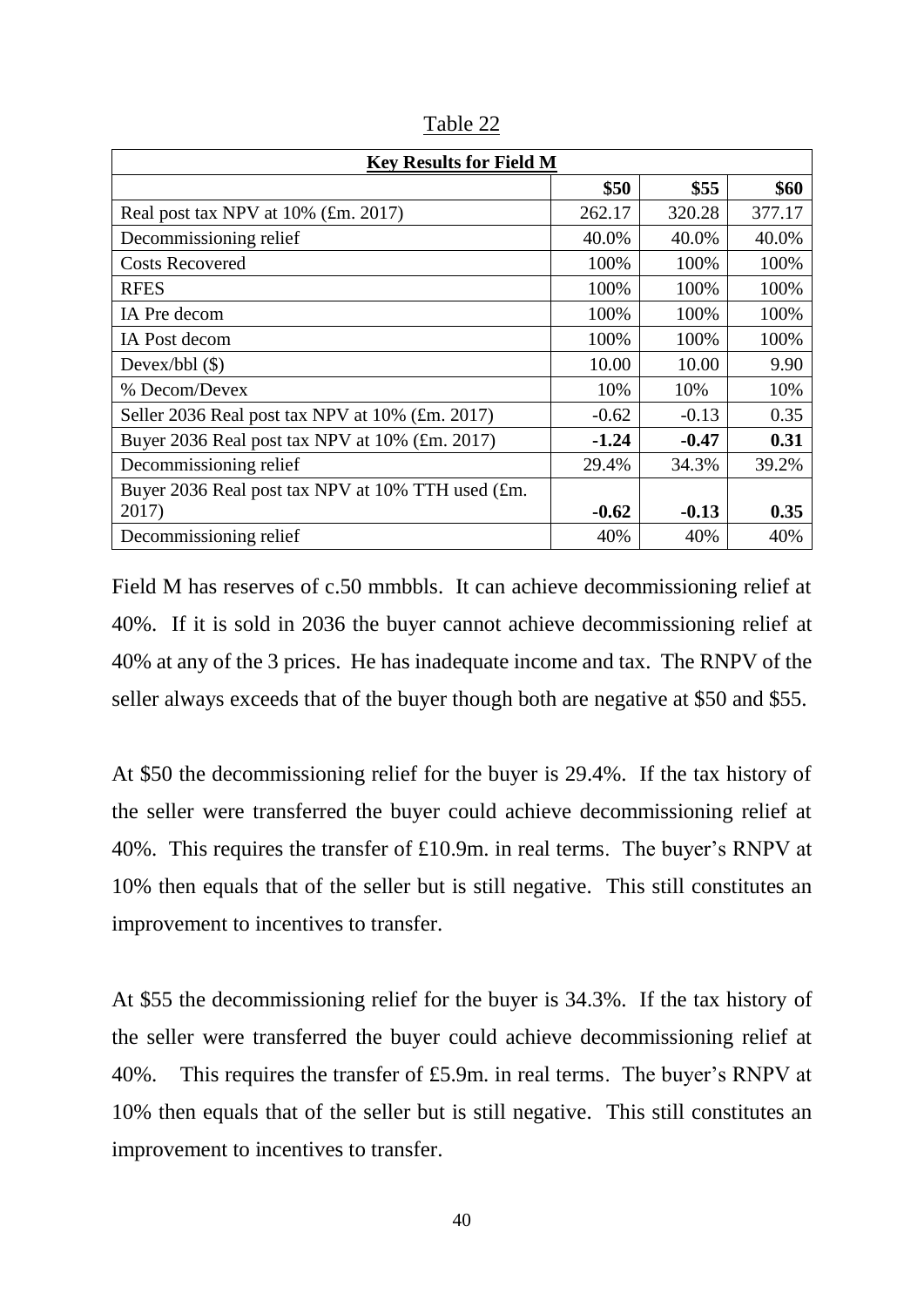At \$60 the decommissioning relief for the buyer is 39.2%. If the tax history of the seller were transferred the buyer could achieve decommissioning relief at 40%. This requires the transfer of £0.83m. in real terms. The buyer's RNPV then equals that of the seller. This constitutes an improvement to incentives to transfer.

When an incremental project with 3 mmbbls is triggered in 2036 the result is that for the whole field the extra costs cannot be recovered at the \$50 and \$55 prices. At the \$50 price only 63% of the RFES can be utilised and 87% at the \$55 price. Decommissioning relief for the whole field is at 38.9% with the \$50 and \$55 prices. The RNPV of the buyer is below that of the seller at all 3 prices.

At the \$50 price the consequence of the above is that the RNPV of the buyer is reduced by the incremental project. Decommissioning relief for the buyer is only 19.5%. He receives no net benefit from the IA. To bring decommissioning relief to 40% a large transfer of £21.1m. in real terms would be required under TTH.

At the \$55 price decommissioning relief for the buyer is at 24.1%. He receives no net benefit from the IA. To achieve relief at 40% a transfer of £16.1m. in real terms under TTH would be required.

At the \$60 price the decommissioning relief for the buyer is 31.4%. He continues to receive no net benefit from the IA. In this case if the buyer were to achieve relief at 40% a transfer of £16m. in real terms under TTH would be needed.

With an incremental project of 5 mmbbls the RNPVs are significantly improved under all 3 oil prices. But the RNPV of the seller in 2036 remains negative at \$50 price. At the \$55 price the RNPV becomes positive whereas without the incremental project it was negative. But decommissioning relief for the whole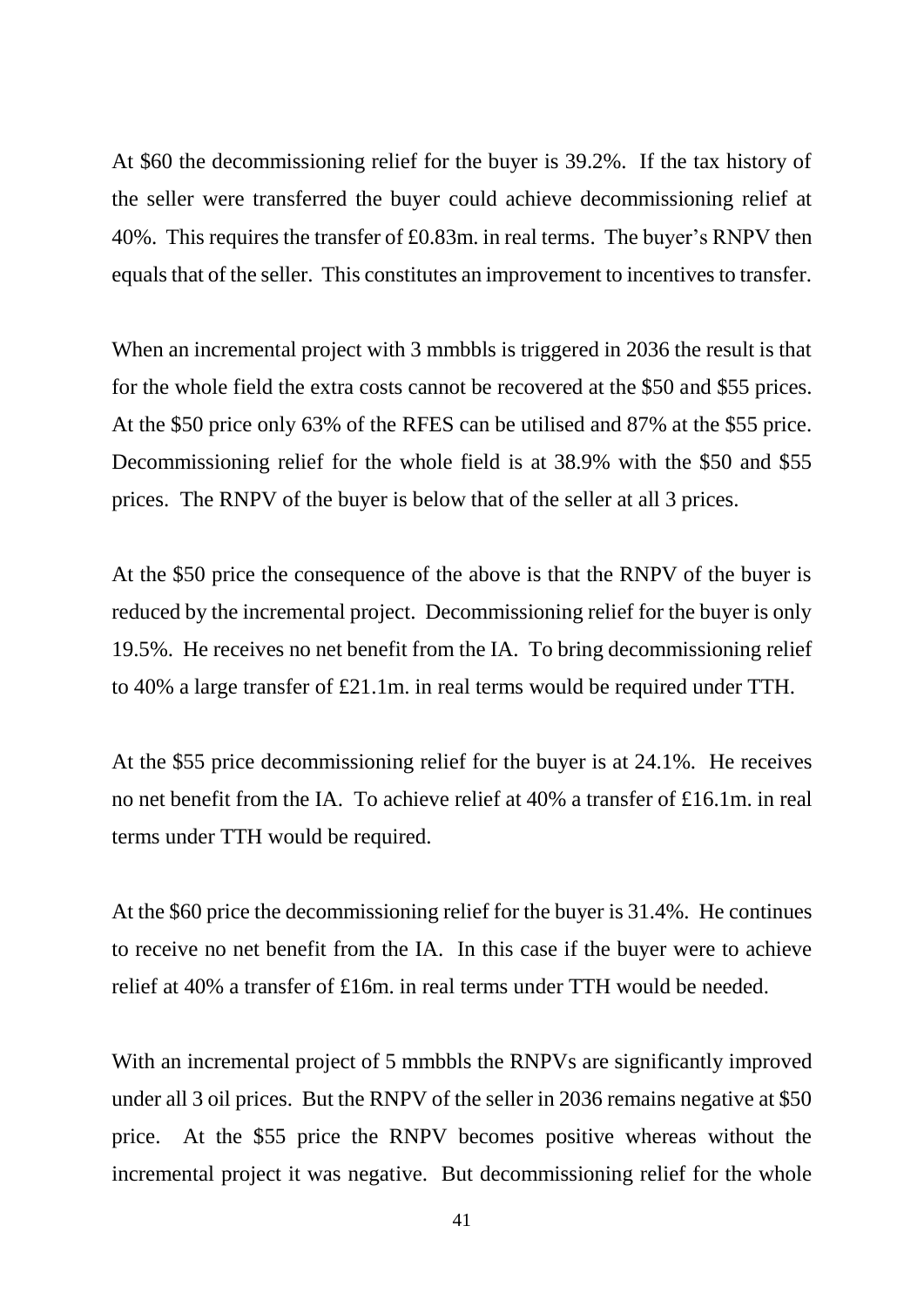field including the incremental project is reduced from 40% to 30.8% at the \$50 price, and 32.7% at the \$55 price. The RNPVs of the seller exceed those of the buyer at all 3 prices. For the buyer at \$50 price decommissioning relief is at 19.6% including the incremental project compared to 29.4% without it. There is a complete displacement of the IA with decommissioning losses. The presence of TTH could enhance relief to the overall field level of 30.8% if £9.94m. in real terms were transferred. A larger transfer of £18.2m. is required to procure relief at 40%.

At the \$55 price decommissioning relief for the buyer is at 35.1%. A transfer of tax history of £11.1m. in real terms could increase this to 40%. This would make the relief for the buyer exceed that of the whole field including the incremental project.

At the \$60 price decommissioning relief for the buyer is at 35.6%. Transfer of tax history to the extent of £6.1m. in real terms permits relief at 40% which is also the rate for the field plus incremental project.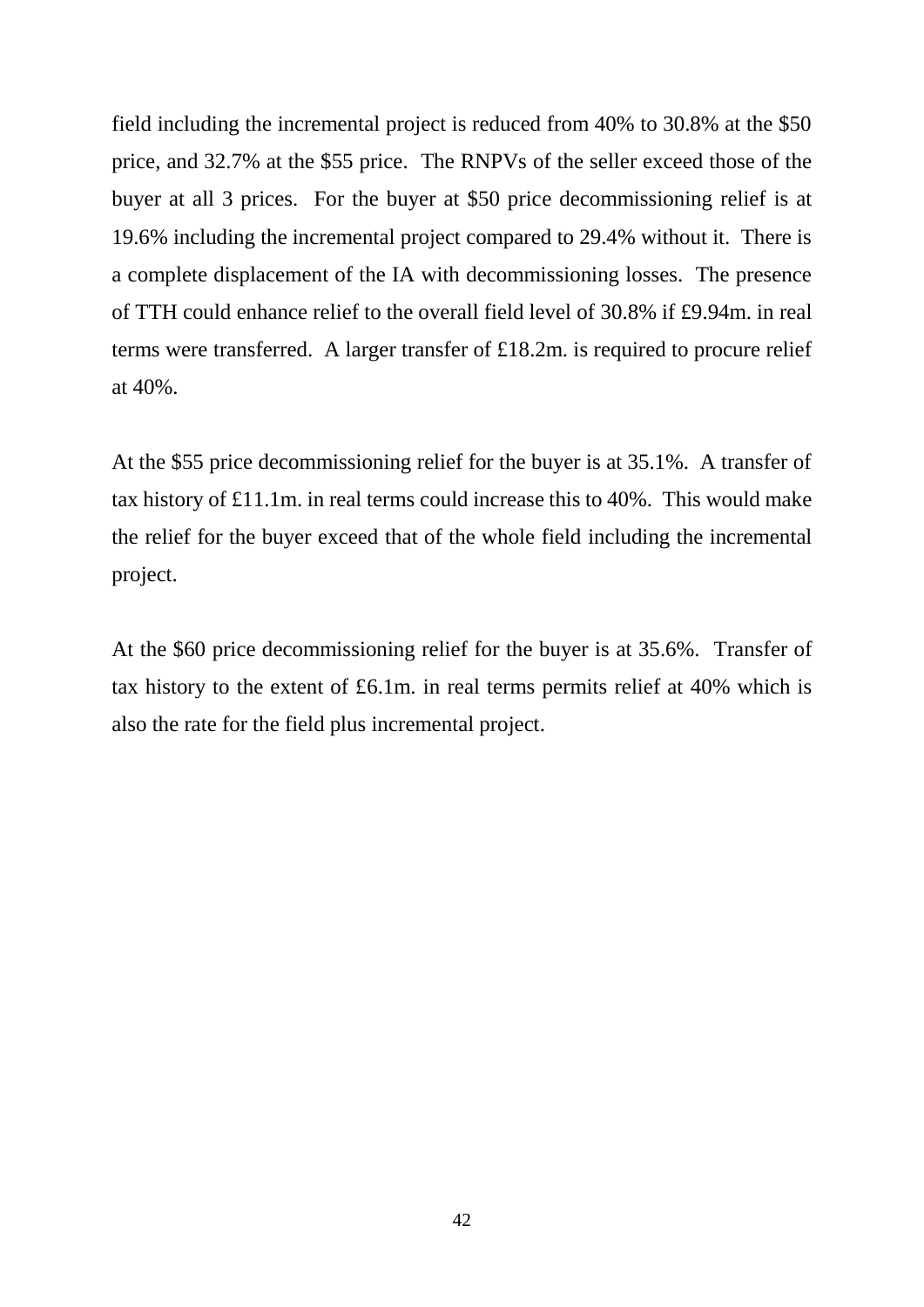| <b>Key Results for Field N</b>                    |       |        |        |
|---------------------------------------------------|-------|--------|--------|
|                                                   | \$50  | \$55   | \$60   |
| Real post tax NPV at 10% (£m. 2017)               | 57.83 | 122.72 | 182.00 |
| Decommissioning relief                            | 40.0% | 40.0%  | 40.0%  |
| <b>Costs Recovered</b>                            | 100%  | 100%   | 100%   |
| <b>RFES</b>                                       | 100%  | 100%   | 100%   |
| IA Pre decom                                      | 100%  | 100%   | 100%   |
| IA Post decom                                     | 100%  | 100%   | 100%   |
| Devex/bbl $(\$)$                                  | 16.00 | 16.00  | 16.00  |
| % Decom/Devex                                     | 10%   | 10%    | 10%    |
| Seller 2034 Real post tax NPV at 10% (£m. 2017)   | 1.31  | 3.03   | 4.74   |
| Buyer 2034 Real post tax NPV at 10% (£m. 2017)    | 1.15  | 3.03   | 4.74   |
| Decommissioning relief                            | 38.3% | 40.0%  | 40.0%  |
| Buyer 2034 Real post tax NPV at 10% TTH used (£m. |       |        |        |
| 2017)                                             | 1.31  | 3.03   | 4.74   |
| Decommissioning relief                            | 40%   | 40%    | 40%    |

Table 23

Field N has reserves of 50 mmbbls. It can achieve decommissioning relief at 40% under all 3 oil price cases. If it is sold in 2034 at \$50 price the decommissioning relief for the buyer is 38.3%. There is insufficient income and tax. Thus the RNPV of the seller exceeds that of the buyer. If the tax history of the seller were transferred the buyer could achieve decommissioning relief at 40% constituting an improvement to incentives to transfer. This requires the transfer of £2.9m. in real terms. Under the \$55 and \$60 prices cases the decommissioning relief is 40% for the buyer without use of the TTH.

With an incremental project of 3 mmbbls the decommissioning relief for the whole field including the incremental project is 36.5% at the \$50 price, 37.2% at the \$55 price, and 39.3% at the \$60 price. The decommissioning losses to some extent displace the IA for SC. But the buyer in the year 2034 obtains decommissioning relief at lower rates and his RNPV is below that of the seller in all price cases.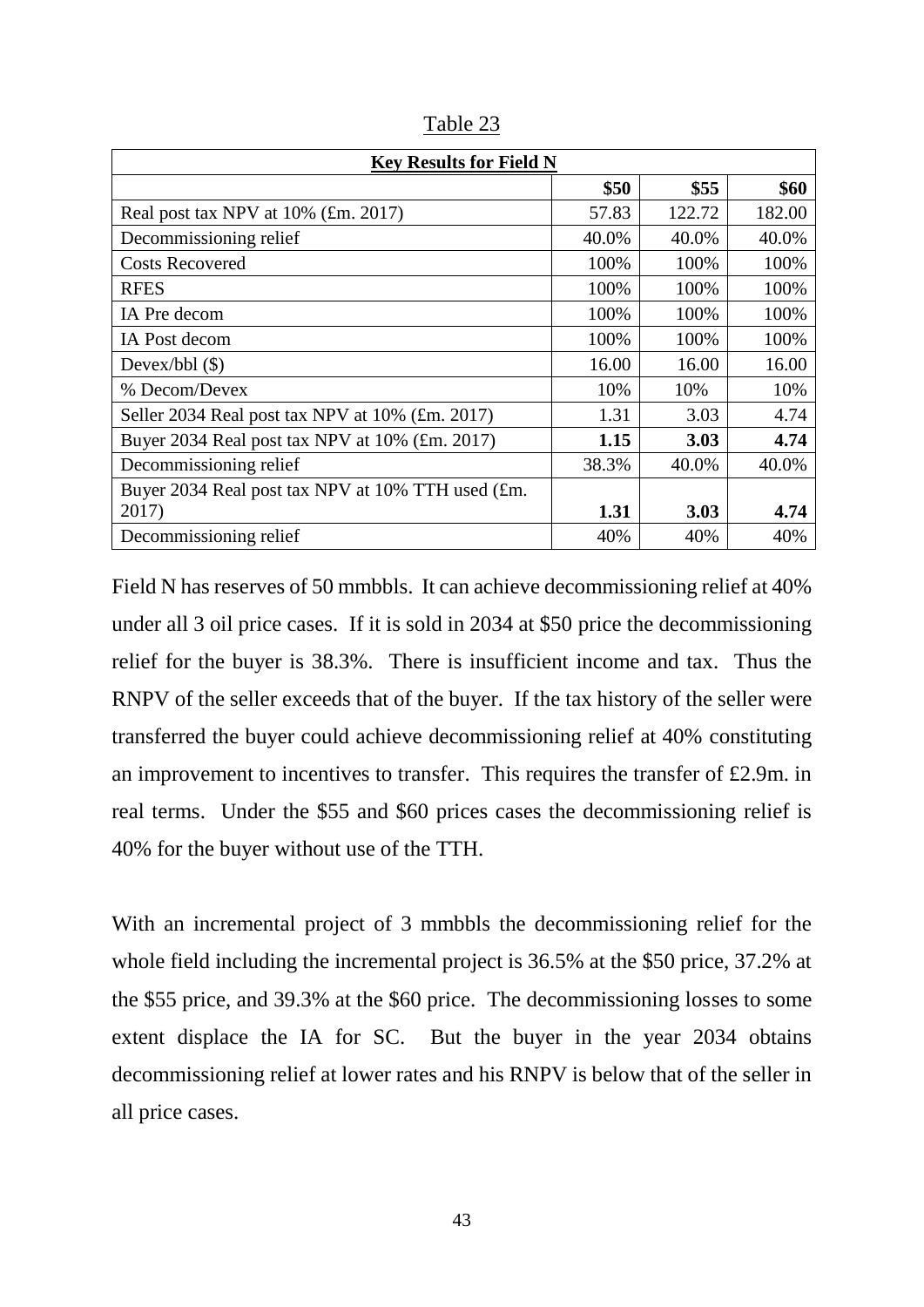At the \$50 price the buyer's RNPV is enhanced by the extra project. But the buyer's decommissioning relief is at 34.5% which is less than the position without the extra project. He receives no net benefit from the IA. A transfer of £3.2m. in real terms could bring relief to the 36.5% rate for the overall field. Maximum relief is at 39.3% which requires a TTH of £15.8m. in real terms.

At the \$55 price the buyer obtains decommissioning relief at 37.2%. He receives a net benefit of only 20% from the IA. A transfer of tax history of £4.1m. in real terms would bring relief to 39.3% which is the maximum attainable.

At the \$60 price the buyer obtains relief at 39.3%. A small transfer of £2.2m. in real terms brings this to 40%.

With an incremental project of 5 mmbbls at the \$50 price the buyer's RNPV increases. Decommissioning relief for the seller and buyer in 2034 is at 35.3%. There is displacement of the IA by decommissioning losses. The buyer's RNPV is below that of the seller. If TTH were available then the transfer of £14.3m. in real terms brings relief to 38.8% which is the maximum achievable.

At the \$55 price decommissioning relief is 40% for the seller and for the buyer it is 37.2%. There is a significant IA displacement effect. The buyer's RNPV is less than that of the seller. If TTH were available then the transfer of £17.8m. in real terms would produce relief at 40%.

At the \$60 price the relief is available to the buyer at 40% without recourse to the TTH.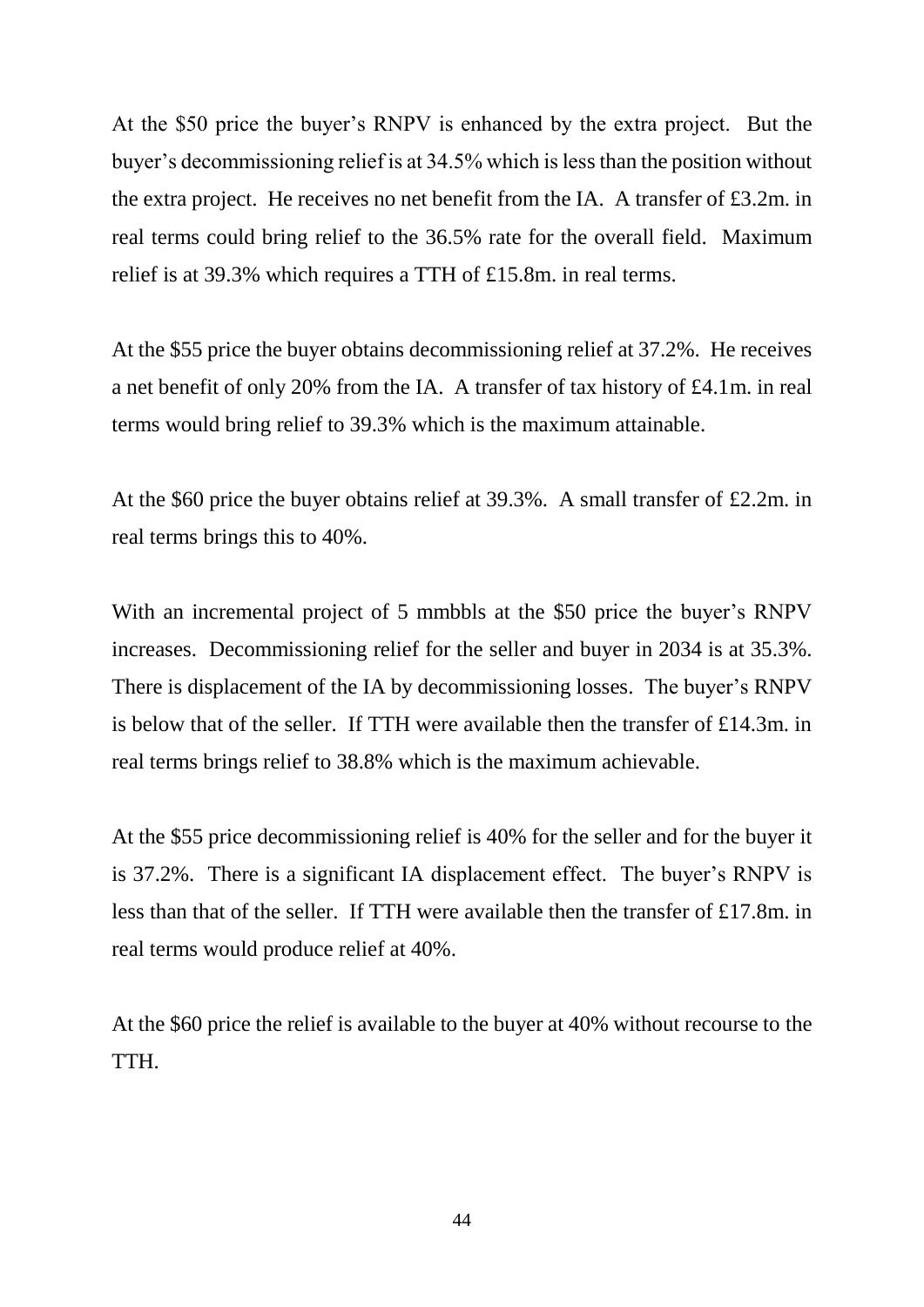| <b>Key Results for Field O</b>                    |         |         |        |
|---------------------------------------------------|---------|---------|--------|
|                                                   | \$50    | \$55    | \$60   |
| Real post tax NPV at 10% (£m. 2017)               | 509.19  | 623.54  | 738.62 |
| Decommissioning relief                            | 40.0%   | 40.0%   | 40.0%  |
| <b>Costs Recovered</b>                            | 100%    | 100%    | 100%   |
| <b>RFES</b>                                       | 100%    | 100%    | 100%   |
| IA Pre decom                                      | 100%    | 100%    | 100%   |
| IA Post decom                                     | 100%    | 100%    | 100%   |
| Devex/bbl $(\$)$                                  | 9.72    | 9.72    | 9.66   |
| % Decom/Devex                                     | 10%     | 10%     | 10%    |
| Seller 2039 Real post tax NPV at 10% (£m. 2017)   | $-0.71$ | 0.09    | 1.48   |
| Buyer 2039 Real post tax NPV at 10% (£m. 2017)    | $-1.69$ | $-0.43$ | 1.43   |
| Decommissioning relief                            | 27.7%   | 33.4%   | 39.3%  |
| Buyer 2039 Real post tax NPV at 10% TTH used (£m. |         |         |        |
| 2017)                                             | $-0.71$ | 0.09    | 1.48   |
| Decommissioning relief                            | 40%     | 40%     | 40%    |

Table 24

Field O has reserves of c.103 mmbbls. It can achieve decommissioning relief at 40% at all 3 prices. If it is sold in 2039 the buyer cannot achieve decommissioning relief of 40% at any of the 3 prices. The RNPV at 10% is negative for the buyer at the \$50 and \$55 prices and positive at \$60, but is less than that of the seller at all 3 prices.

At \$50 the decommissioning relief for the buyer is only 27.8%. He has inadequate income and tax. If the tax history of the seller were transferred the buyer could achieve decommissioning relief at 40%. This requires the transfer of £25.6m. in real terms. The RNPV at 10% is still negative but equal for both buyer and seller. This still constitutes an improvement to incentives to transfer.

At \$55 the decommissioning relief for the buyer is 33.4%. He has inadequate income and tax. If the tax history of the seller were transferred the buyer can achieve decommissioning relief at 40%. This requires the transfer of £13.9m. in real terms. The RNPV at 10% becomes positive whereas without this relief it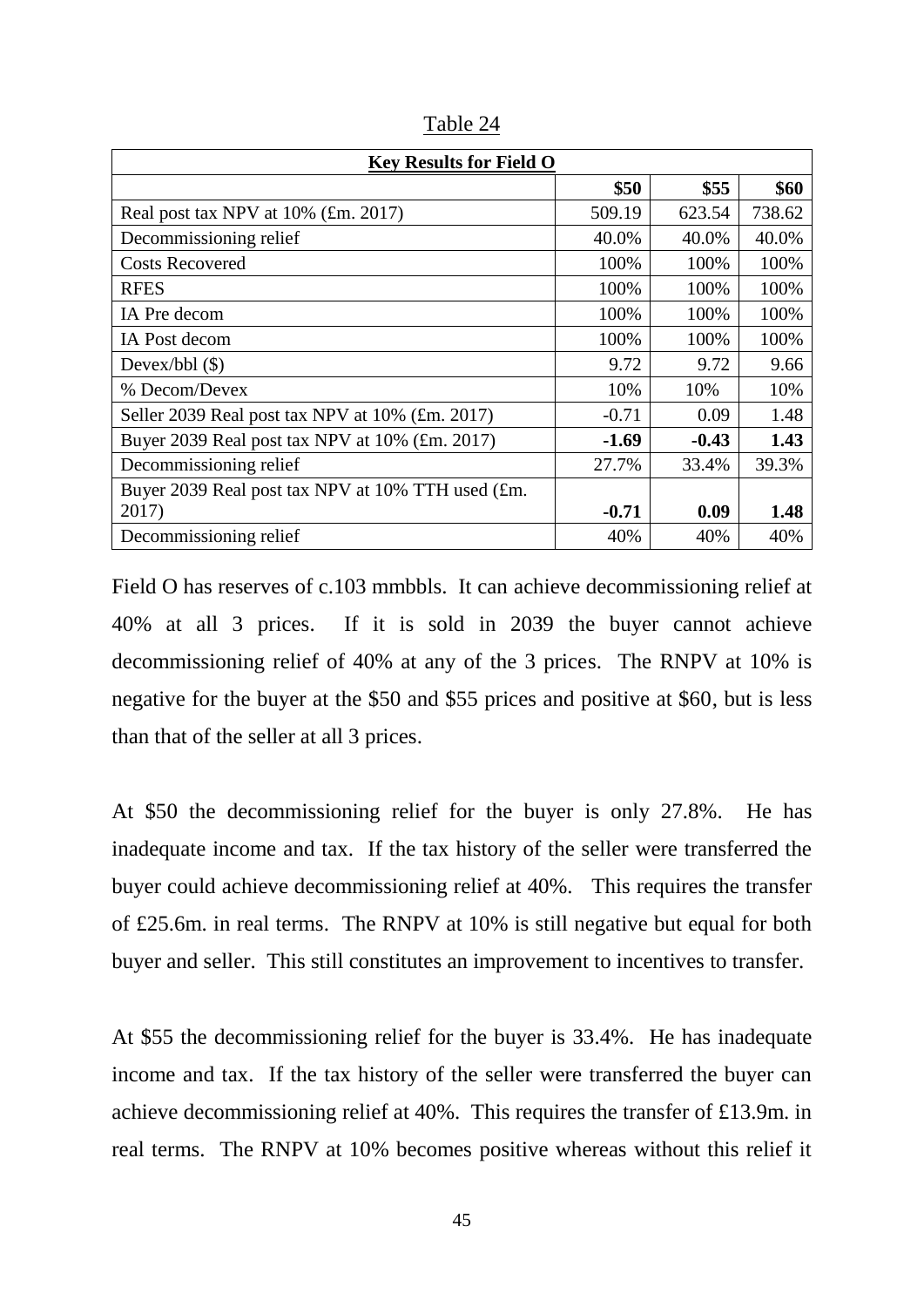was negative. The buyer's RNPV now equals that of the seller. This clearly constitutes an improvement to incentives to transfer.

At \$60 the decommissioning relief for the buyer is 39.3%. If the tax history of the seller were transferred the buyer can achieve decommissioning relief at 40%. To achieve this £1.5m. in real terms has to be transferred.

When an incremental project of 3 mmbbls is added the whole field is unable to obtain decommissioning relief at 40%. It is 37.2% at the \$50 and \$55 prices and 37.8% at the \$60 price. There is displacement of the IA by the decommissioning losses. Without the incremental project decommissioning relief was at 40% for all 3 prices. For a transaction in 2039 the buyer's RNPV is less than that of the seller at \$50 and \$55 prices. The buyer's decommissioning relief is at only 25.4% with the \$50 price. He receives no net benefit from the IA. If TTH were available the buyer could obtain relief to a maximum of 39.4% through the transfer of £26.9m. in real terms. The result is that the buyer's RNPV is transformed form a negative to a positive value.

With the \$55 price the buyer obtains decommissioning relief at 36.1%. There is complete displacement of the IA by the decommissioning losses. If TTH were available the maximum rate of relief which could be obtained is 39.4%. This requires the transfer of £15.2m. in real terms.

At the \$60 price the buyer receives decommissioning relief at 37.8% which equals that of the field as a whole. His RNPV equals that of the seller. In this case there is no need for recourse to TTH.

When a 5 mmbbls incremental project is added the decommissioning relief for the whole field becomes 35.4% at the \$50 price, 36.4% at the \$55 price, and 40%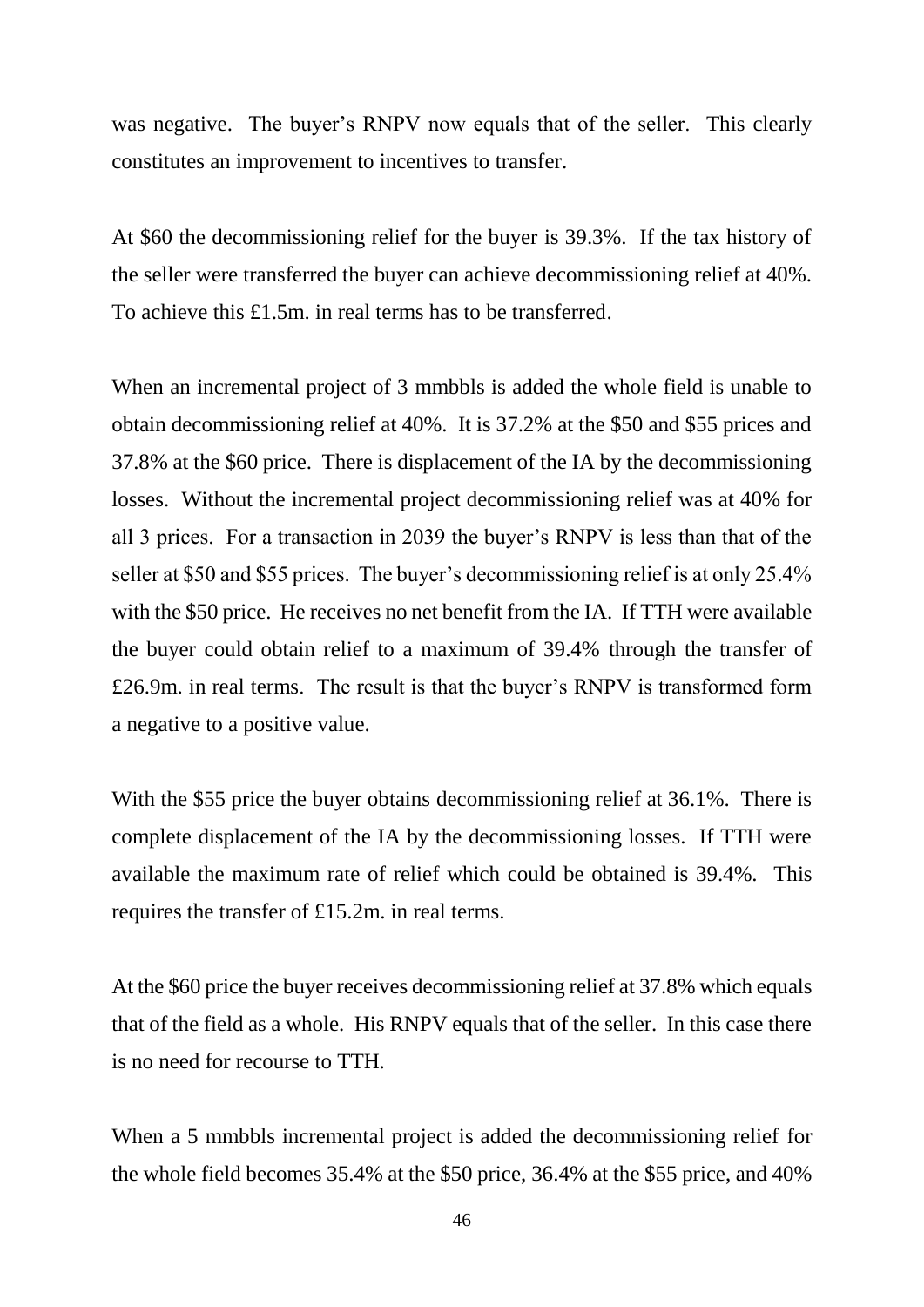at the \$60 price. There is some displacement of the IA by decommissioning costs in the \$50 and \$55 cases.

At the \$50 price the decommissioning relief for the buyer is 32.2%. He receives no net benefit from the IA. If TTH were available relief could be increased to a maximum of 39.1%. This would require a transfer of £26.9m. in real terms.

With the \$55 price decommissioning relief for the buyer is at 36.4% which is the same as that for the seller. There is inadequate income and tax. The TTH could increase the relief for the buyer to a maximum of 39.1% through the transfer of £2.4m. in real terms. At the \$60 price the buyer obtains relief at 40% without recourse to the TTH.

| <b>Key Results for Field P</b>                    |         |        |        |  |
|---------------------------------------------------|---------|--------|--------|--|
|                                                   | \$50    | \$55   | \$60   |  |
| Real post tax NPV at 10% (£m. 2017)               | 93.14   | 221.61 | 340.69 |  |
| Decommissioning relief                            | 40.0%   | 40.0%  | 40.0%  |  |
| <b>Costs Recovered</b>                            | 100%    | 100%   | 100%   |  |
| <b>RFES</b>                                       | 100%    | 100%   | 100%   |  |
| IA Pre decom                                      | 100%    | 100%   | 100%   |  |
| IA Post decom                                     | 100%    | 100%   | 100%   |  |
| Devex/bbl $(\$)$                                  | 15.72   | 15.55  | 15.55  |  |
| % Decom/Devex                                     | 10%     | 10%    | 10%    |  |
| Seller 2038 Real post tax NPV at 10% (£m. 2017)   | $-0.05$ | 2.30   | 4.07   |  |
| Buyer 2038 Real post tax NPV at 10% (£m. 2017)    | $-1.11$ | 2.04   | 4.07   |  |
| Decommissioning relief                            | 32.5%   | 38.0%  | 40.0%  |  |
| Buyer 2038 Real post tax NPV at 10% TTH used (£m. |         |        |        |  |
| 2017)                                             | $-0.05$ | 2.30   | 4.07   |  |
| Decommissioning relief                            | 40%     | 40%    | 40%    |  |

Table 25

Field P has reserves of c.102 mmbbls. It can achieve decommissioning relief at 40%. If it is sold in 2038 the buyer cannot achieve decommissioning relief of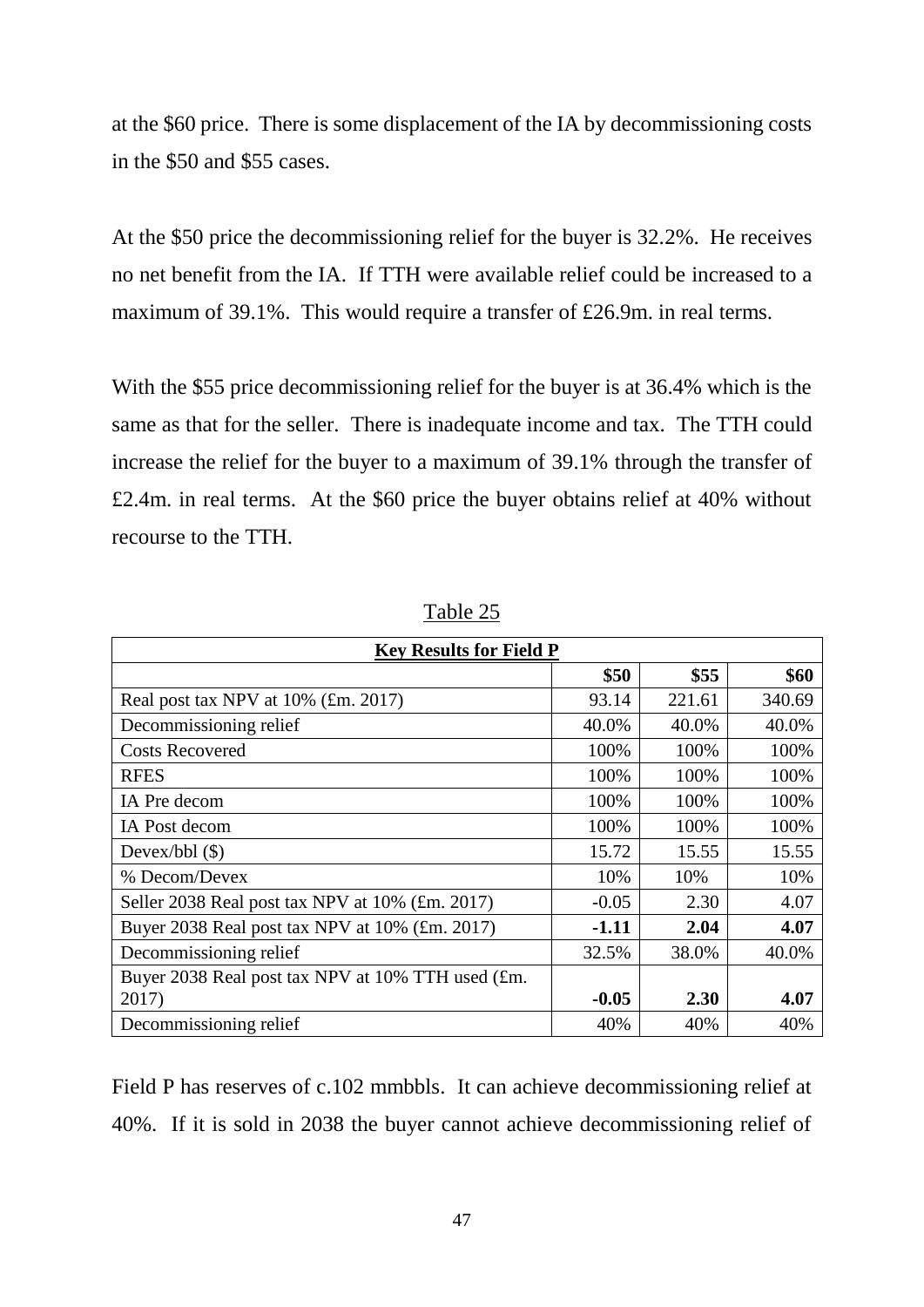40% at \$50 or \$55. The RNPV at 10% for the buyer is below that for the seller at both prices.

At \$50 decommissioning relief for the buyer is 32.5%. He has inadequate income and tax. If the tax history of the seller were transferred the buyer can achieve decommissioning relief at 40%. This requires a transfer of £25.3m. in real terms. The RNPV at 10% is still negative for the buyer but now equal to that of the seller which constitutes an improvement to incentives to transfer.

At \$55 the decommissioning relief for the buyer is 38%. If the tax history of the seller were transferred the buyer can achieve decommissioning relief at 40%. The required transfer is £7m. in real terms. The buyer's RNPV now equals that of the seller. This constitutes an improvement to incentives to transfer.

At the \$60 price the buyer receives decommissioning relief at 40% without requiring use of the TTH.

When a 3 mmbbls incremental project is added decommissioning relief for the whole field is 38.2% at the \$50 and \$55 prices, and 38.6% at the \$60 price. There is displacement of some of the IA by the decommissioning losses. For the field excluding the incremental project relief is at 40%. At the \$50 price the buyer's decommissioning relief for the field plus increment is at 28.9% due to the displacement effect of all of his IA. His RNPV is negative whereas that for the seller is positive. If TTH were available it would enhance the RNPV. Thus with relief at 38.2% (the same as for the whole field) his RNPV becomes significantly positive. The required transfer would then be £30.5m. in real terms.

At the \$55 price decommissioning relief for the buyer is 38.02%, a little below that for the whole field. The TTH could readily bring equality of treatment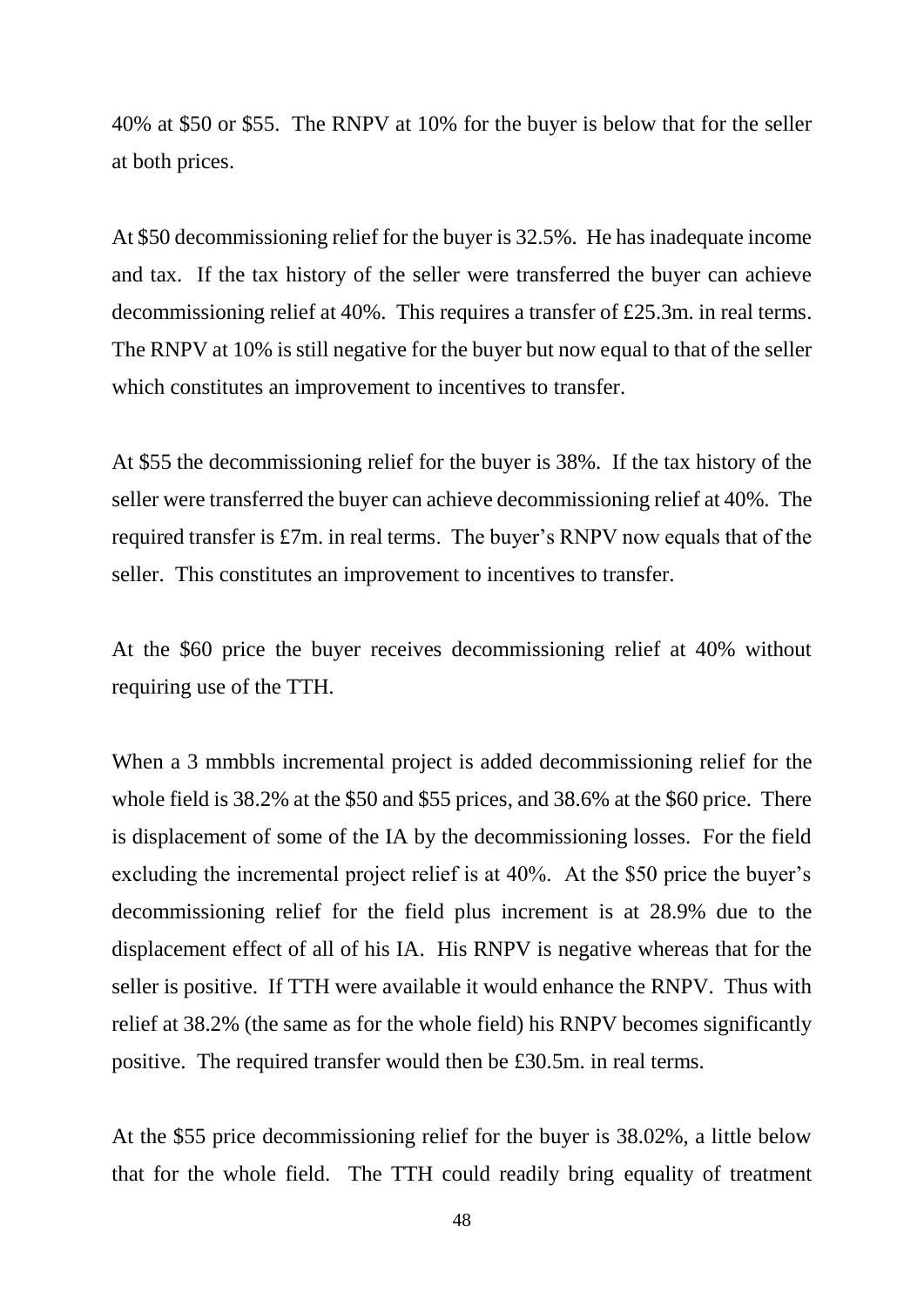through a transfer of £0.62m. in real terms. It could also be used to produce decommissioning relief at a maximum of 39.6%.

At the \$60 price the buyer obtains decommissioning relief at 38.58% which equals that for the whole field. The availability of TTH could increase the relief to a maximum of 39.6% through a transfer of £0.02m. in real terms.

With an incremental project of 5 mmbbls the whole field obtains decommissioning relief at 37.1% with the \$50 price, 37.6% with the \$55 price, and 37.7% at the \$60 price. For the field excluding the incremental project relief is at 40% with all 3 prices.

At the \$50 price the buyer's decommissioning relief is at 31%. There is complete displacement of the IA by decommissioning losses. If TTH were available the rate of relief could be increased to 37.1% which is the rate for the whole field. This requires the transfer of £19.6m. in real terms. The maximum relief which TTH could facilitate is 39.4% which requires a transfer of £34m. in real terms.

At the \$55 price the buyer obtains decommissioning relief at 37.6% which equals that for the whole field. The use of TTH could be used to produce relief at a maximum rate of 39.4%. This involves the transfer of £14.5m, in real terms.

At the \$60 price the buyer receives relief at 37.7% which equals that for the whole field. Transfer of £0.63m. in real terms results in maximum relief at 39.4%

#### **4. Summary and Conclusions**

In this study the question of whether the transfer of tax history among investors in the UK Continental Shelf (UKCS) could help to remove impediments to later field life asset transactions has been examined in detail. Currently the transfer of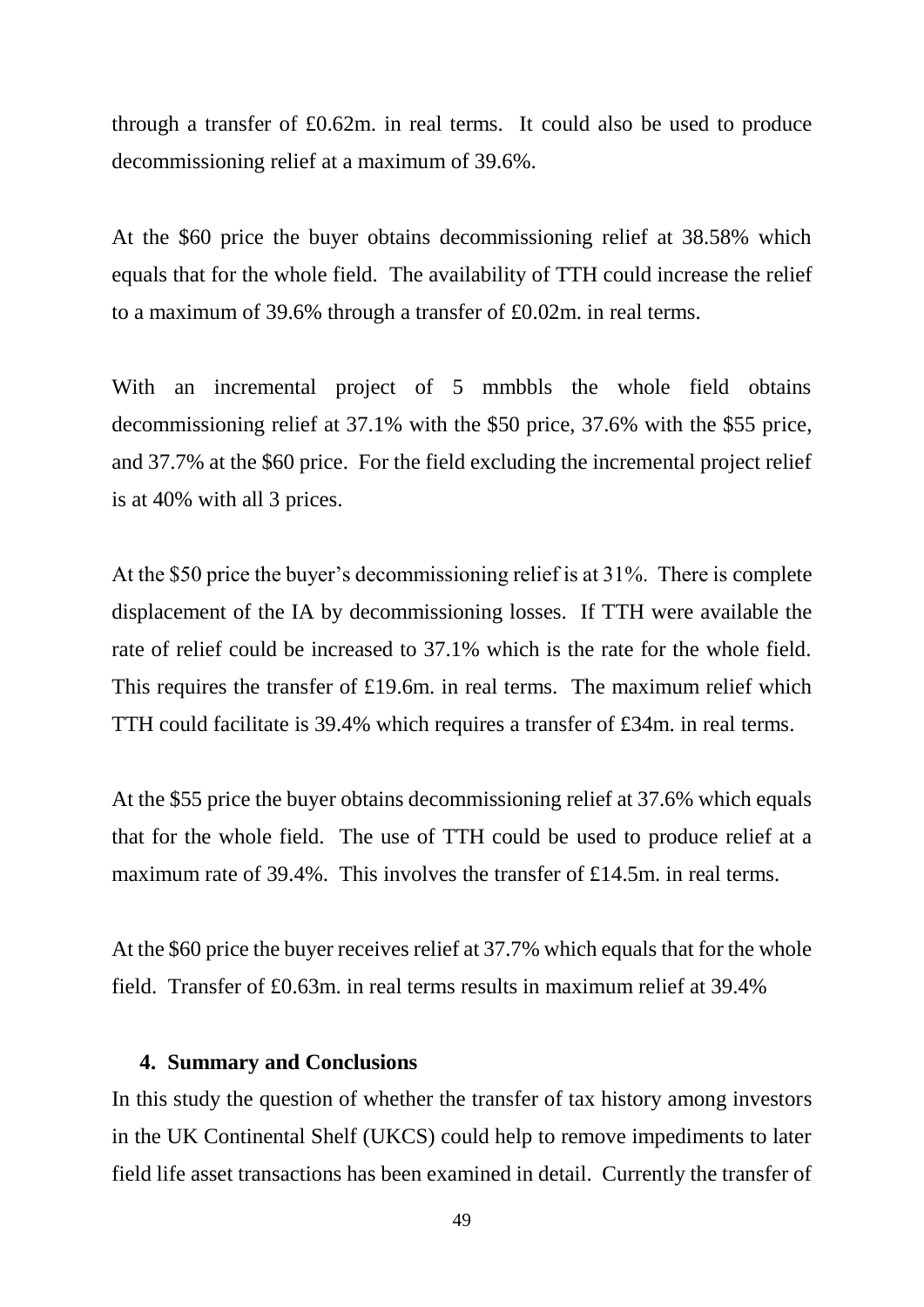corporation tax (CT) and Supplementary Charge (SC) from seller to buyer is not permitted. It is thus possible that the buyer will be unable to obtain full relief for the decommissioning costs at 40%, namely the combined rates of CT and SC. He may have inadequate income and tax paid from the time of the transaction to obtain the full relief which would be available to the seller. In that event the seller's remaining post-tax net present value (RNPV) can exceed that of the prospective buyer. This constitutes a potential impediment to the transaction which in other respects could be desirable in fostering maximum economic recovery (MER). It is well known that some investors regard mature fields as being no longer core assets but other investors are keen to purchase them and enhance recovery from them. Thus the tax system should not discourage these transactions.

The question of the extent to which such discouragement exists is clearly an empirical one. In this study the subject has been investigated in depth. Detailed economic modelling has been undertaken of the effective returns including relief for decommissioning costs for a substantial number of representative model and real fields in the UKCS with the purpose of enabling informed conclusions to be made. The modelling is based on assumptions which conform to the present investment environment. Thus oil prices of \$50, \$55, and \$60 in real terms are assumed to be appropriate for assessing investments.

With respect to the tax system it is assumed that the original field investor makes use of the Ring Fence Expenditure Supplement (RFES) and the Investment Allowance (IA) for SC reflecting current market realities. The discount rate employed to assess investments is 10% for both parties. The modelling incorporates the current reality that the IA once activated by an investor cannot be transferred to another investor when an asset transaction is made. With respect to decommissioning relief, and again reflecting the current reality, it is assumed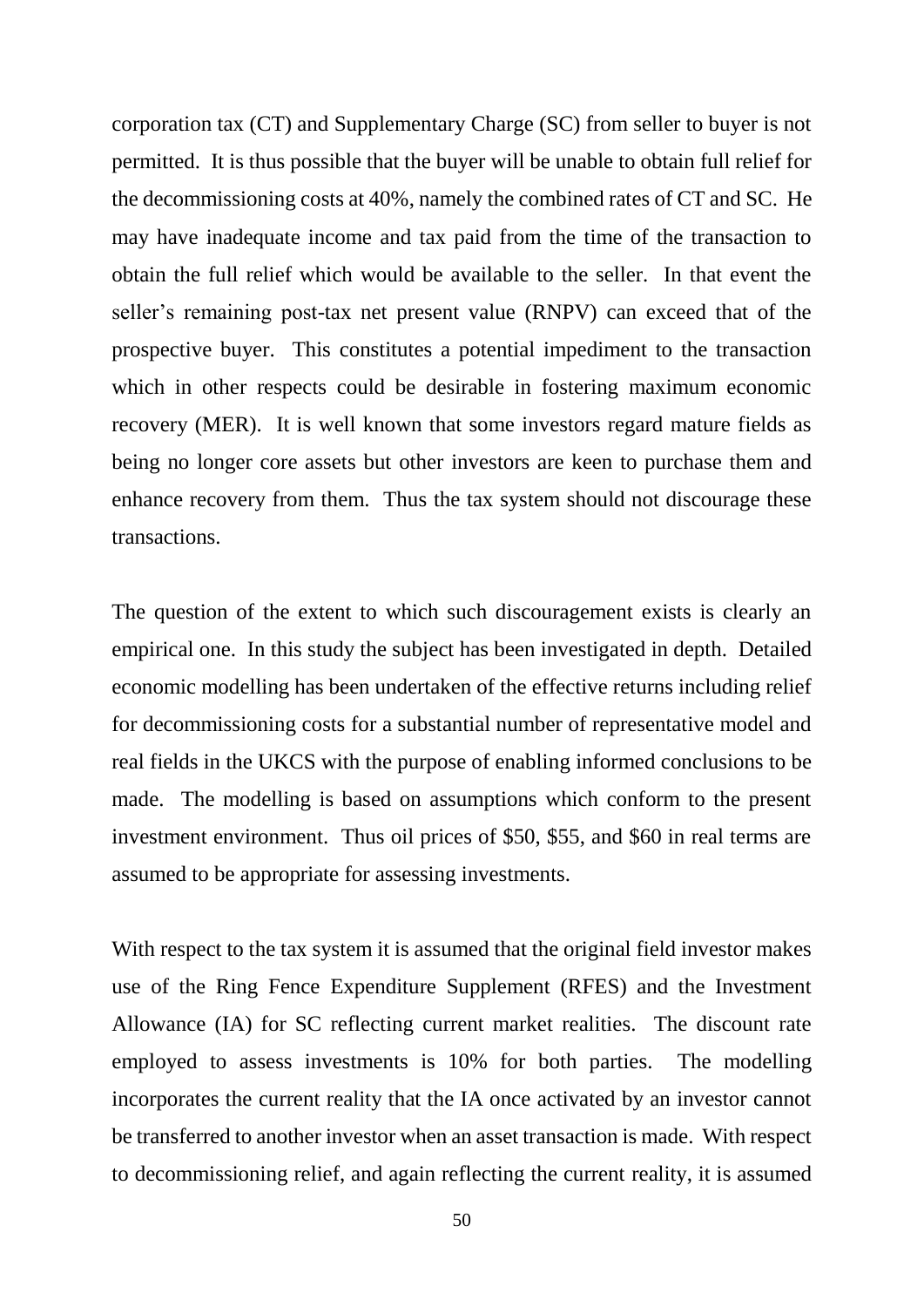that the investor will carry back the losses against earlier income and tax paid. For the original field investor and potential seller this can extend to April 2002. For the potential buyer the limit for effective relief is at the time of the asset transaction. The modelling also incorporates the current tax position that decommissioning losses carried back would displace the IA for SC. The modelling includes a case where an incremental investment in the late years of field life is contemplated. In that event a new IA allowance for SC would be available. The buyer could receive it if he undertook the investment.

The modelling was conducted on a representative set of 9 model fields with reserves of c.21 mmbbls, c.50 mmbbls, and c.102 mmbbls. For each of them development costs of \$10, \$16, and \$21 per bbl were incorporated in the modelling. Asset transactions at several years in the later part of the lives of the fields were examined. A rather obvious finding is that the later in field life, and so the closer the date of the transaction to the economic limit of the field, the greater is the possibility that decommissioning relief for the buyer becomes less than that for the seller because the buyer has less profits and tax against which he can set the decommissioning losses compared to the seller. The RNPV of the seller is then greater than that of the buyer. However, it was found that this problem generally arose only when the transaction date was quite close to that of the economic limit of the field and the RNPVs were thus small. But it is when the RNPVs are small that differences in returns may be important to decisionmaking.

The modelling also revealed other complications emanating from the operation of the tax system. A considerable number of occasions were found where, at the date of transaction, the seller had not unutilised all his IA for SC. As this could not be transferred to the buyer his RNPV exceeded that of the buyer which could inhibit the asset transaction. It was also found in several cases that the buyer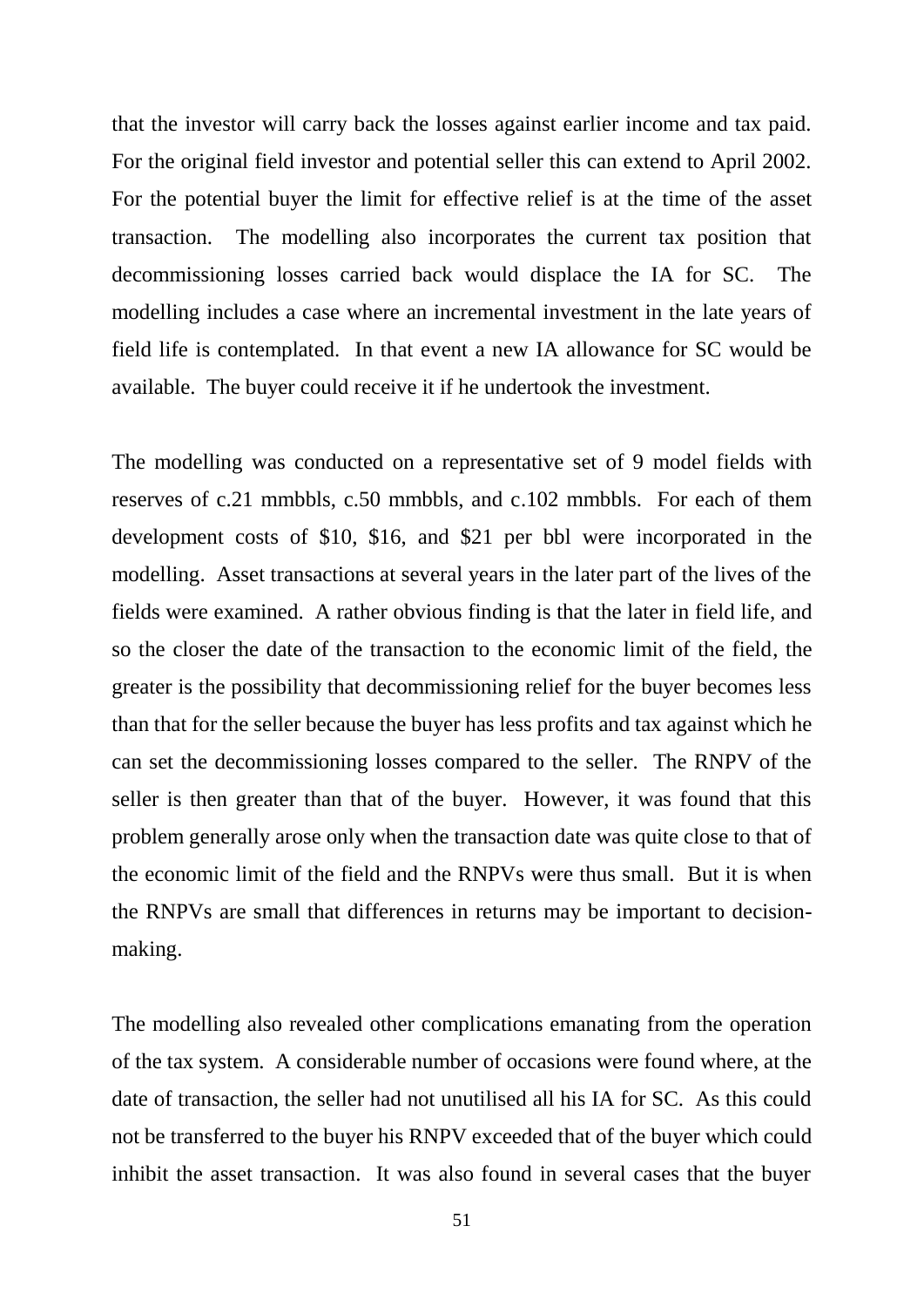could obtain decommissioning relief at 40% only because he did not have access to the unused part of the IA and sometimes to some of the RFES which was unused at the date of the possible transaction. Thus the finding that the buyer could obtain decommissioning relief at 40% in a considerable number of cases does not mean that the tax system is not inhibiting transactions. The RNPV of the seller can exceed the RNPV of buyer because of the complications discussed above. Generally transfer of the seller's tax history would enable the buyer to obtain decommissioning relief at 40%.

Further detailed modelling was conducted on a representative set of 16 (mostly) real fields. Their reserves range from 2.7 mmbbls to 103 mmbbls. Development costs range from c.\$5/bbl to c.\$20/bbl., reflecting the very wide range found in practice. Detailed modelling concentrated on late field life situations near to the economic limit of the field where the problem being investigated was more likely to be present. This modelling of the real fields also considered the effects of incremental projects of c.3 mmbbls and c.5 mmbbls taking place from the date of the possible asset transaction. (When substantially larger incremental projects were modelled it was generally found that the buyer could procure decommissioning relief at 40% for the whole field from the income from the incremental project. These cases are not included in the present study).

The modelling confirmed that, in real fields where the RNPVs are quite small, situations can readily arise where the buyer obtains decommissioning relief at less than 40% and the RNPV of the seller exceeds that of the buyer. The buyer has insufficient income and tax from the time of the transaction onwards to obtain full relief whereas the seller is more likely to have sufficient tax history to obtain relief at 40%. Cases were also found where the field investments were economically fairly marginal and the seller could not obtain relief at 40% because